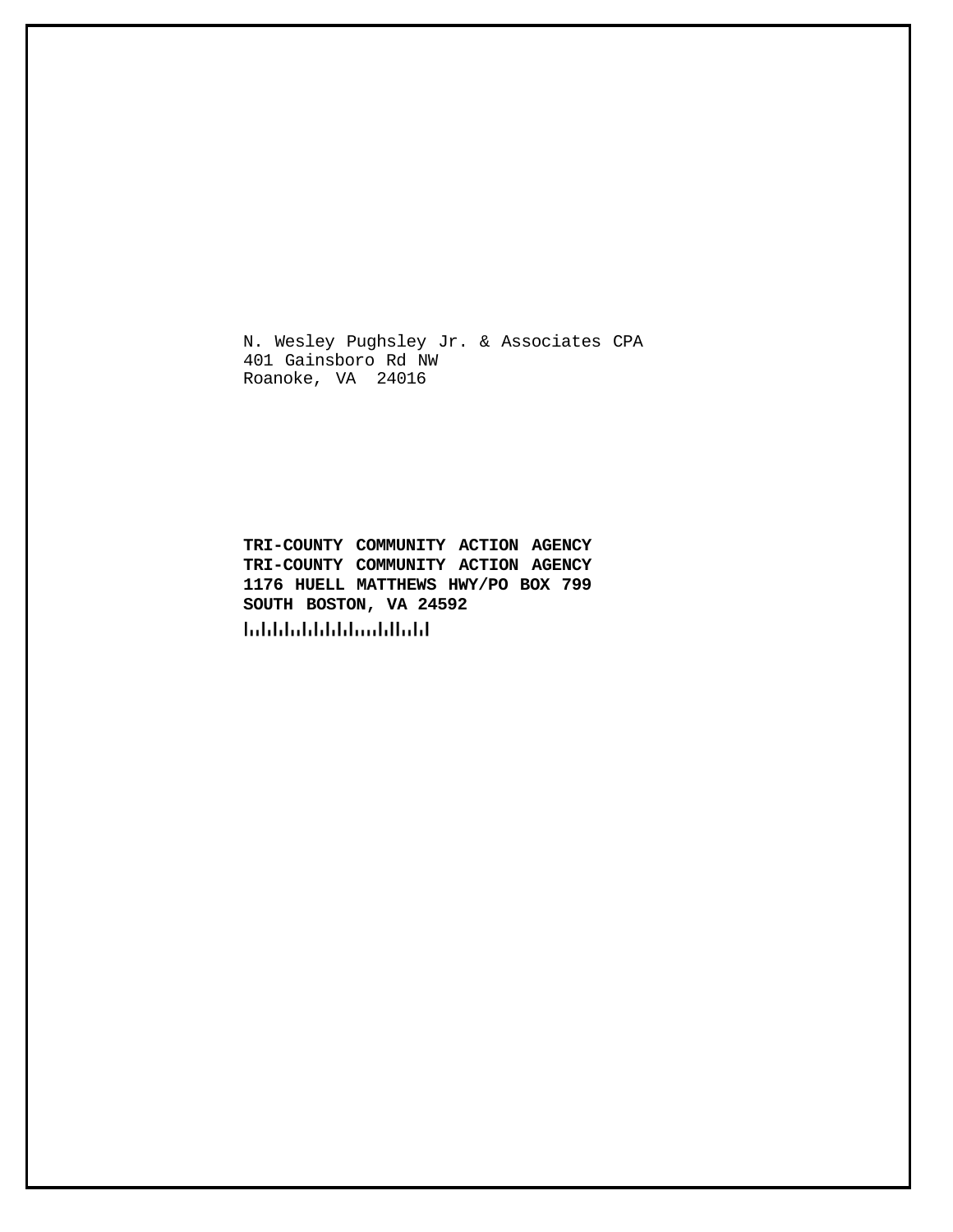## **N. Wesley Pughsley Jr. & Associates CPA 401 Gainsboro Rd NW Roanoke, VA 24016 540-345-3041**

May 11, 2022

#### **CONFIDENTIAL**

TRI-COUNTY COMMUNITY ACTION AGENCY TRI-COUNTY COMMUNITY ACTION AGENCY 1176 HUELL MATTHEWS HWY/PO BOX 799 SOUTH BOSTON, VA 24592

Dear Ms. Carter:

We have prepared the following returns from information provided by you without verification or audit.

Return of Organization Exempt From Income Tax (Form 990)

We suggest that you examine these returns carefully to fully acquaint yourself with all items contained therein to ensure that there are no omissions or misstatements. Attached are instructions for signing and filing each return. Please follow those instructions carefully.

Enclosed is any material you furnished for use in preparing the returns. If the returns are examined, requests may be made for supporting documentation. Therefore, we recommend that you retain all pertinent records for at least seven years.

In order that we may properly advise you of tax considerations, please keep us informed of any significant changes in your financial affairs or of any correspondence received from taxing authorities.

If you have any questions, or if we can be of assistance in any way, please call.

Sincerely,

N. Wesley Pughsley Jr. & Associates CPA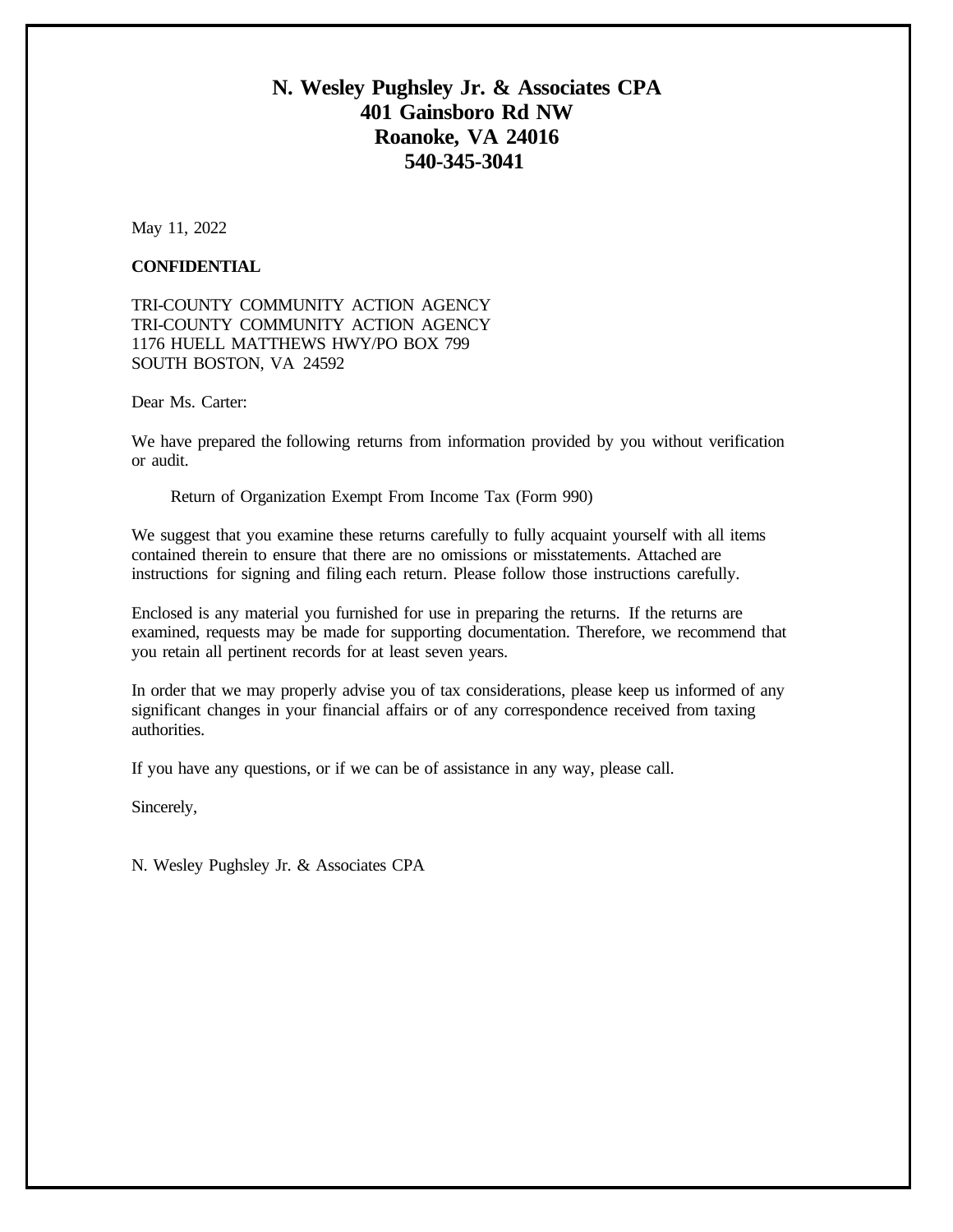## **N. Wesley Pughsley Jr. & Associates CPA 401 Gainsboro Rd NW Roanoke, VA 24016 540-345-3041**

May 11, 2022

#### **CONFIDENTIAL**

TRI-COUNTY COMMUNITY ACTION AGENCY TRI-COUNTY COMMUNITY ACTION AGENCY 1176 HUELL MATTHEWS HWY/PO BOX 799 SOUTH BOSTON, VA 24592

For professional services rendered in connection with the preparation of the following tax forms for year ending 6/30/21.

Amount due  $\qquad \qquad \frac{1}{5}$  0.00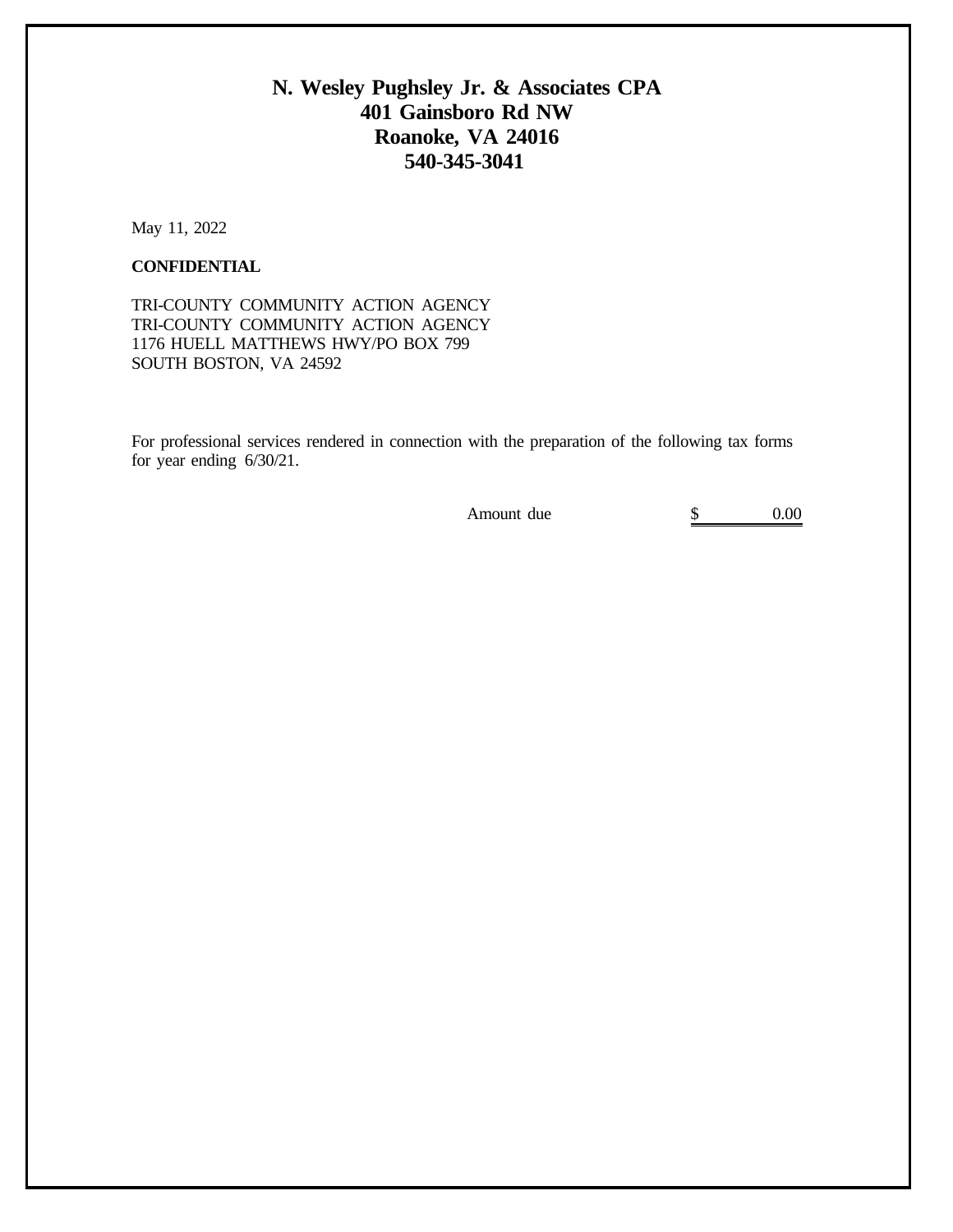## **Filing Instructions**

## **TRI-COUNTY COMMUNITY ACTION AGENCY TRI-COUNTY COMMUNITY ACTION AGENCY**

## **Exempt Organization Tax Return**

**Taxable Year Ended June 30, 2021**

**Date Due:** AS SOON AS POSSIBLE

**Remittance:** None is required. Your Form 990 for the tax year ended 6/30/21 shows no balance due.

**Signature:** Form 8453-EO, Exempt Organization Declaration and Signature for Electronic Filing should be signed and dated by an authorized officer of the organization and returned to:

> N. Wesley Pughsley Jr. & Associates CPA 401 Gainsboro Rd NW Roanoke, VA 24016

Form 8453-EO will be included as an attachment to the electronic file and therefore must be signed and returned before the electronic file is transmitted to the IRS.

**Other:** Your return is being filed electronically with the IRS and is not required to be mailed. If you mail a paper copy of your return to the IRS it will delay the processing of your return.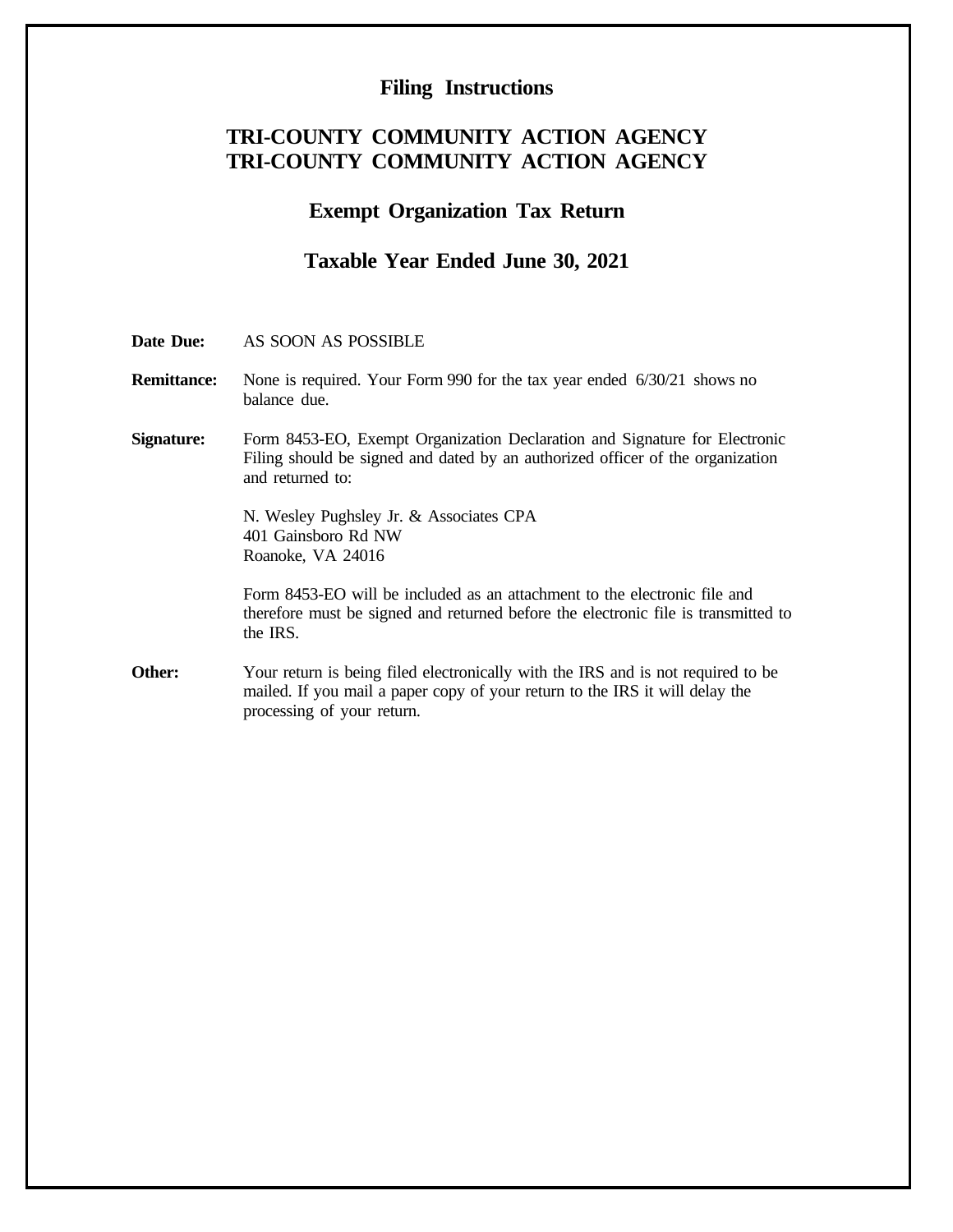TRI-COUNTY COMMUNITY ACTION AGENCY TRI-COUNTY COMMUNITY ACTION AGENCY 1176 HUELL MATTHEWS HWY/PO BOX 799 SOUTH BOSTON, VA 24592

**Department of the Treasury Internal Revenue Service Center Ogden, UT 84201-0027**Halalalalillinnilllinillinillinillinlili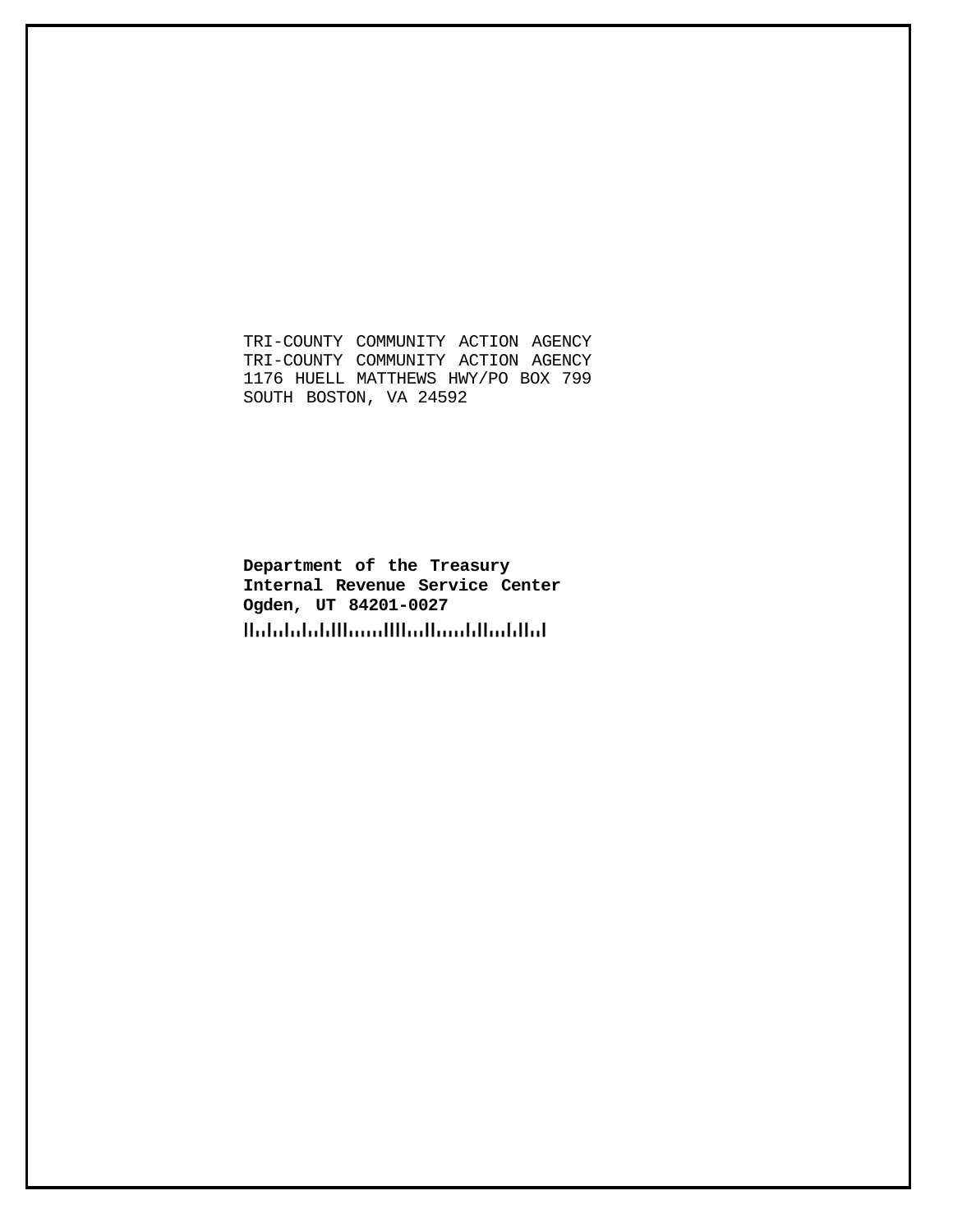|                 | Form 8453-EO                                             | <b>Exempt Organization Declaration and Signature for</b>                                                                                                                                                                                                                                                                                                                                                                                                                                                                                                                                                                                                                                                                                                                                                                                                                                                                                                                                                                                                                                                                      |                                                            |                          |    |                                   |                                    |                          | OMB No. 1545-0047                                                                                                |
|-----------------|----------------------------------------------------------|-------------------------------------------------------------------------------------------------------------------------------------------------------------------------------------------------------------------------------------------------------------------------------------------------------------------------------------------------------------------------------------------------------------------------------------------------------------------------------------------------------------------------------------------------------------------------------------------------------------------------------------------------------------------------------------------------------------------------------------------------------------------------------------------------------------------------------------------------------------------------------------------------------------------------------------------------------------------------------------------------------------------------------------------------------------------------------------------------------------------------------|------------------------------------------------------------|--------------------------|----|-----------------------------------|------------------------------------|--------------------------|------------------------------------------------------------------------------------------------------------------|
|                 |                                                          |                                                                                                                                                                                                                                                                                                                                                                                                                                                                                                                                                                                                                                                                                                                                                                                                                                                                                                                                                                                                                                                                                                                               |                                                            | <b>Electronic Filing</b> |    |                                   |                                    |                          |                                                                                                                  |
|                 |                                                          | For calendar year 2020, or tax year beginning $07/01/20$ , and ending $06/30/21$<br>For use with Forms 990, 990-EZ, 990-PF, 990-T, 1120-POL, 4720, and 8868                                                                                                                                                                                                                                                                                                                                                                                                                                                                                                                                                                                                                                                                                                                                                                                                                                                                                                                                                                   |                                                            |                          |    |                                   |                                    |                          | 2020                                                                                                             |
|                 | Department of the Treasury<br>Internal Revenue Service   |                                                                                                                                                                                                                                                                                                                                                                                                                                                                                                                                                                                                                                                                                                                                                                                                                                                                                                                                                                                                                                                                                                                               | u Go to www.irs.gov/Form8453EO for the latest information. |                          |    |                                   |                                    |                          |                                                                                                                  |
|                 | Name of exempt organization or person subject to tax     |                                                                                                                                                                                                                                                                                                                                                                                                                                                                                                                                                                                                                                                                                                                                                                                                                                                                                                                                                                                                                                                                                                                               |                                                            |                          |    |                                   |                                    |                          | Taxpayer identification number                                                                                   |
|                 |                                                          | TRI-COUNTY COMMUNITY ACTION AGENCY                                                                                                                                                                                                                                                                                                                                                                                                                                                                                                                                                                                                                                                                                                                                                                                                                                                                                                                                                                                                                                                                                            |                                                            |                          |    |                                   |                                    |                          |                                                                                                                  |
|                 |                                                          | TRI-COUNTY COMMUNITY ACTION AGENCY                                                                                                                                                                                                                                                                                                                                                                                                                                                                                                                                                                                                                                                                                                                                                                                                                                                                                                                                                                                                                                                                                            |                                                            |                          |    |                                   |                                    | 54-0805926               |                                                                                                                  |
| Part I          |                                                          | Type of Return and Return Information (Whole Dollars Only)                                                                                                                                                                                                                                                                                                                                                                                                                                                                                                                                                                                                                                                                                                                                                                                                                                                                                                                                                                                                                                                                    |                                                            |                          |    |                                   |                                    |                          |                                                                                                                  |
|                 |                                                          | Check the box for the type of return being filed with Form 8453-EO and enter the applicable amount, if any, from the return. If you                                                                                                                                                                                                                                                                                                                                                                                                                                                                                                                                                                                                                                                                                                                                                                                                                                                                                                                                                                                           |                                                            |                          |    |                                   |                                    |                          |                                                                                                                  |
|                 |                                                          | check the box on line 1a, 2a, 3a, 4a, 5a, 6a, or 7a below, and the amount on that line of the return being filed with this form was                                                                                                                                                                                                                                                                                                                                                                                                                                                                                                                                                                                                                                                                                                                                                                                                                                                                                                                                                                                           |                                                            |                          |    |                                   |                                    |                          |                                                                                                                  |
|                 |                                                          | blank, then leave line 1b, 2b, 3b, 4b, 5b, 6b, or 7b, whichever is applicable, blank (do not enter -0-). If you entered -0- on the return,                                                                                                                                                                                                                                                                                                                                                                                                                                                                                                                                                                                                                                                                                                                                                                                                                                                                                                                                                                                    |                                                            |                          |    |                                   |                                    |                          |                                                                                                                  |
|                 |                                                          | then enter -0- on the applicable line below. Do not complete more than one line in Part I.                                                                                                                                                                                                                                                                                                                                                                                                                                                                                                                                                                                                                                                                                                                                                                                                                                                                                                                                                                                                                                    |                                                            |                          |    |                                   |                                    |                          |                                                                                                                  |
|                 | 1a Form 990 check here u                                 |                                                                                                                                                                                                                                                                                                                                                                                                                                                                                                                                                                                                                                                                                                                                                                                                                                                                                                                                                                                                                                                                                                                               |                                                            |                          |    |                                   |                                    |                          | <b>b</b> Total revenue, if any (Form 990, Part VIII, column (A), line 12) $\ldots$ 1b $\frac{3,974,098}{\ldots}$ |
|                 | 2a Form 990-EZ check here u                              |                                                                                                                                                                                                                                                                                                                                                                                                                                                                                                                                                                                                                                                                                                                                                                                                                                                                                                                                                                                                                                                                                                                               |                                                            |                          |    |                                   |                                    |                          |                                                                                                                  |
|                 | 3a Form 1120-POL check here u                            |                                                                                                                                                                                                                                                                                                                                                                                                                                                                                                                                                                                                                                                                                                                                                                                                                                                                                                                                                                                                                                                                                                                               |                                                            |                          |    |                                   |                                    |                          |                                                                                                                  |
|                 | 4a Form 990-PF check here u<br>5a Form 8868 check here u | b Tax based on investment income (Form 990-PF, Part VI, line 5)                                                                                                                                                                                                                                                                                                                                                                                                                                                                                                                                                                                                                                                                                                                                                                                                                                                                                                                                                                                                                                                               |                                                            |                          |    |                                   |                                    |                          | $\overline{\mathbf{a}}$ $\overline{\mathbf{b}}$                                                                  |
|                 | 6a Form 990-T check here u                               |                                                                                                                                                                                                                                                                                                                                                                                                                                                                                                                                                                                                                                                                                                                                                                                                                                                                                                                                                                                                                                                                                                                               |                                                            |                          |    |                                   |                                    |                          |                                                                                                                  |
|                 | 7a Form 4720 check here u                                |                                                                                                                                                                                                                                                                                                                                                                                                                                                                                                                                                                                                                                                                                                                                                                                                                                                                                                                                                                                                                                                                                                                               |                                                            |                          |    |                                   |                                    |                          | 7b                                                                                                               |
| Part II         |                                                          | Declaration of Officer or Person Subject to Tax                                                                                                                                                                                                                                                                                                                                                                                                                                                                                                                                                                                                                                                                                                                                                                                                                                                                                                                                                                                                                                                                               |                                                            |                          |    |                                   |                                    |                          |                                                                                                                  |
|                 |                                                          | withdrawal (direct debit) entry to the financial institution account indicated in the tax preparation software for payment of the federal<br>taxes owed on this return, and the financial institution to debit the entry to this account. To revoke a payment, I must contact the<br>U.S. Treasury Financial Agent at 1-888-353-4537 no later than 2 business days prior to the payment (settlement) date. I also<br>authorize the financial institutions involved in the processing of the electronic payment of taxes to receive confidential information<br>necessary to answer inquiries and resolve issues related to the payment.                                                                                                                                                                                                                                                                                                                                                                                                                                                                                       |                                                            |                          |    |                                   |                                    |                          |                                                                                                                  |
|                 |                                                          | If a copy of this return is being filed with a state agency(ies) regulating charities as part of the IRS Fed/State program, I certify that I<br>executed the electronic disclosure consent contained within this return allowing disclosure by the IRS of this Form 990/990-EZ/<br>990-PF (as specifically identified in Part I above) to the selected state agency(ies).                                                                                                                                                                                                                                                                                                                                                                                                                                                                                                                                                                                                                                                                                                                                                     |                                                            |                          |    |                                   |                                    |                          |                                                                                                                  |
| respect to      |                                                          | Under penalties of perjury, I declare that $\mathbf{X}$ I am an officer of the above named organization or $\ \cdot\ $ I am the person subject to tax with<br>$\sim$ (EIN) $\sim$ (EIN) $\sim$ , (EIN) $\sim$                                                                                                                                                                                                                                                                                                                                                                                                                                                                                                                                                                                                                                                                                                                                                                                                                                                                                                                 |                                                            |                          |    |                                   |                                    |                          |                                                                                                                  |
|                 |                                                          | and that I have examined a copy of the 2020 electronic return and accompanying schedules and statements, and, to the best of my<br>knowledge and belief, they are true, correct, and complete. I further declare that the amount in Part I above is the amount shown on the copy<br>of the electronic return. I consent to allow my intermediate service provider, transmitter, or electronic return originator (ERO) to send the return<br>to the IRS and to receive from the IRS (a) an acknowledgement of receipt or reason for rejection of the transmission, (b) the reason for any<br>delay in processing the return or refund, and (c) the date of any refund.                                                                                                                                                                                                                                                                                                                                                                                                                                                         |                                                            |                          |    |                                   |                                    |                          |                                                                                                                  |
| <b>Sign</b>     |                                                          |                                                                                                                                                                                                                                                                                                                                                                                                                                                                                                                                                                                                                                                                                                                                                                                                                                                                                                                                                                                                                                                                                                                               |                                                            |                          |    | <b>PRESIDENT</b>                  | & CEO                              |                          |                                                                                                                  |
| Here            |                                                          | Signature of officer or person subject to tax                                                                                                                                                                                                                                                                                                                                                                                                                                                                                                                                                                                                                                                                                                                                                                                                                                                                                                                                                                                                                                                                                 | Date                                                       |                          |    | Title, if applicable              |                                    |                          |                                                                                                                  |
| Part III        |                                                          |                                                                                                                                                                                                                                                                                                                                                                                                                                                                                                                                                                                                                                                                                                                                                                                                                                                                                                                                                                                                                                                                                                                               |                                                            |                          |    |                                   |                                    |                          |                                                                                                                  |
|                 |                                                          | Declaration of Electronic Return Originator (ERO) and Paid Preparer (see instructions)<br>I declare that I have reviewed the above return and that the entries on Form 8453-EO are complete and correct to the best of my knowledge.<br>If I am only a collector, I am not responsible for reviewing the return and only declare that this form accurately reflects the data on the return.<br>The organization officer or person subject to tax will have signed this form before I submit the return. I will give a copy of all forms and<br>information to be filed with the IRS to the officer or person subject to tax, and have followed all other requirements in Pub. 4163, Modernized<br>e-File (MeF) Information for Authorized IRS e-file Providers for Business Returns. If I am also the Paid Preparer, under penalties of perjury I<br>declare that I have examined the above return and accompanying schedules and statements, and, to the best of my knowledge and belief,<br>they are true, correct, and complete. This Paid Preparer declaration is based on all information of which I have any knowledge. |                                                            |                          |    |                                   |                                    |                          |                                                                                                                  |
| <b>ERO's</b>    | ERO's<br>signature                                       | N. WESLEY PUGHSLEY, JR.                                                                                                                                                                                                                                                                                                                                                                                                                                                                                                                                                                                                                                                                                                                                                                                                                                                                                                                                                                                                                                                                                                       |                                                            | Date                     |    | Check if<br>also paid<br>preparer | Check if<br>self-<br>x<br>employed |                          | ERO's SSN or PTIN<br>P00487434                                                                                   |
| <b>Use</b>      | Firm's name (or<br>yours if self-employed),              | Wesley Pughsley Jr.<br>N.                                                                                                                                                                                                                                                                                                                                                                                                                                                                                                                                                                                                                                                                                                                                                                                                                                                                                                                                                                                                                                                                                                     |                                                            |                          |    | & Associates                      | <b>CPA</b>                         | EIN                      |                                                                                                                  |
| Only            | address, and ZIP code                                    | Gainsboro Rd NW Roanoke<br>401                                                                                                                                                                                                                                                                                                                                                                                                                                                                                                                                                                                                                                                                                                                                                                                                                                                                                                                                                                                                                                                                                                |                                                            |                          | VA | 24016                             |                                    | Phone no.                | 540-345-3041                                                                                                     |
|                 |                                                          | Under penalties of perjury, I declare that I have examined the above return and accompanying schedules and statements, and, to the best of my knowledge<br>and belief, they are true, correct, and complete. Declaration of preparer is based on all information of which the preparer has any knowledge.                                                                                                                                                                                                                                                                                                                                                                                                                                                                                                                                                                                                                                                                                                                                                                                                                     |                                                            |                          |    |                                   |                                    |                          |                                                                                                                  |
| Paid            | Print/Type preparer's name                               |                                                                                                                                                                                                                                                                                                                                                                                                                                                                                                                                                                                                                                                                                                                                                                                                                                                                                                                                                                                                                                                                                                                               | Preparer's signature                                       |                          |    |                                   | Date                               | Check if<br>self-        | <b>PTIN</b>                                                                                                      |
| <b>Preparer</b> | Firm's name                                              |                                                                                                                                                                                                                                                                                                                                                                                                                                                                                                                                                                                                                                                                                                                                                                                                                                                                                                                                                                                                                                                                                                                               |                                                            |                          |    |                                   |                                    | employed<br>Firm's EIN } |                                                                                                                  |
| <b>Use Only</b> | Firm's address                                           |                                                                                                                                                                                                                                                                                                                                                                                                                                                                                                                                                                                                                                                                                                                                                                                                                                                                                                                                                                                                                                                                                                                               |                                                            |                          |    |                                   |                                    | Phone no.                |                                                                                                                  |
|                 |                                                          |                                                                                                                                                                                                                                                                                                                                                                                                                                                                                                                                                                                                                                                                                                                                                                                                                                                                                                                                                                                                                                                                                                                               |                                                            |                          |    |                                   |                                    |                          |                                                                                                                  |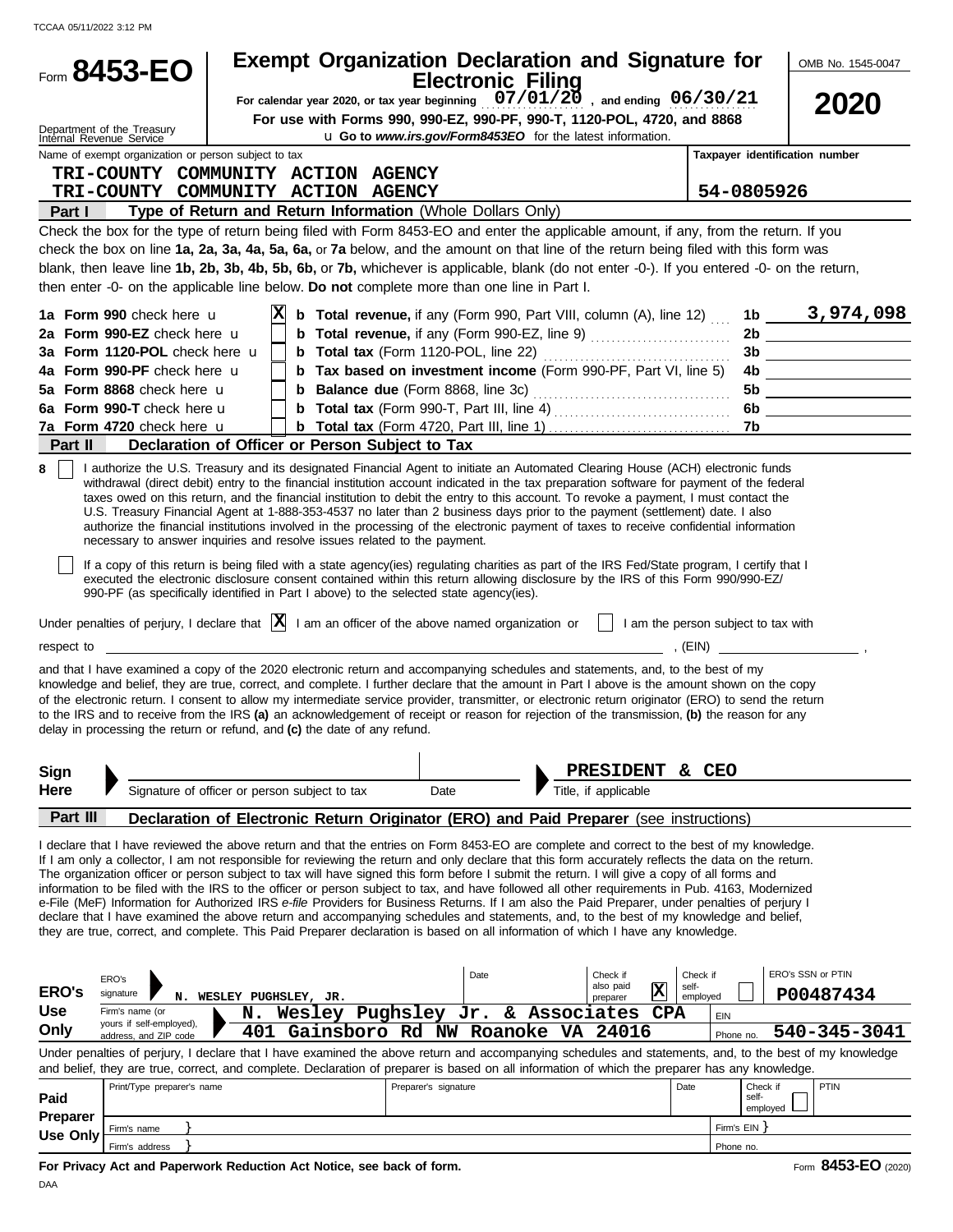#### **17** Other expenses (Part IX, column (A), lines 11a–11d, 11f–24e) .................................. Total expenses. Add lines 13–17 (must equal Part IX, column (A), line 25) . . . . . . . . . . . . . . . . . . . . **18** G Gross receipts \$ Check if applicable: **For the 2020 calendar year, or tax year beginning A , and ending 07/01/20 06/30/21** Application pending City or town, state or province, country, and ZIP or foreign postal code Amended return terminated Number and street (or P.O. box if mail is not delivered to street address) Room/suite Initial return Name change Address change C Name of organization **u** Go to *www.irs.gov/Form990* for instructions and the latest information. Department of the Treasury<br>Internal Revenue Service OMB No. 1545-0047 Form **Telephone number B** Check if applicable: C Name of organization TRI-COUNTY COMMUNITY ACTION AGENCY **Demployer identification number** u **Do not enter social security numbers on this form as it may be made public. Open to Public 990 2020 2010 2020 2020 2020 2020 2020 2020 2020 2020 2020 2020 2020 2020 2020 2020 Inspection** Doing business as Name and address of principal officer: **H(a)** Is this a group return for subordinates? **H(b)** Are all subordinates included? H(c) Group exemption number **U** If "No," attach a list. See instructions  $Y$ es  $\boxed{\mathbf{X}}$  No **Yes No I J K** Tax-exempt status: **Website:** u Form of organization: **t** (insert no.)  $\begin{array}{|c|c|c|c|c|} \hline \end{array}$  4947(a)(1) or  $\begin{array}{|c|c|c|c|c|c|} \hline \end{array}$  527 Trust **Association | Other u Corporation Corporation Corporation: <b>M** State of legal domicile: **Part I Summary 1** Briefly describe the organization's mission or most significant activities: . . . . . . . . . . . . . . . . . . . . . . . . . . . . . . . . . . . . . . . . . . . . . . . . . . . . . . . . . . . . . . . . . . . . . . . . . . . . . . . . **2** Check this box **u** | if the organization discontinued its operations or disposed of more than 25% of its net assets. **3** Number of voting members of the governing body (Part VI, line 1a) . . . . . . . . . . . . . . . . . . . . . . . . . . . . . . . . . . . . . . . . . . . . . . . . . **4** Number of independent voting members of the governing body (Part VI, line 1b) ............................... **5** Total number of individuals employed in calendar year 2020 (Part V, line 2a) . . . . . . . . . . . . . . . . . . . . . . . . . . . . . . . . . . . . . . . **6** Total number of volunteers (estimate if necessary) . . . . . . . . . . . . . . . . . . . . . . . . . . . . . . . . . . . . . . . . . . . . . . . . . . . . . . . . . . . . . . . . . . **7a** Total unrelated business revenue from Part VIII, column (C), line 12 . . . . . . . . . . . . . . . . . . . . . . . . . . . . . . . . . . . . . . . . . . . . . . . **b** Net unrelated business taxable income from Form 990-T, Part I, line 11 . . . . . . . . . . . . . . . . . . . . . . . . . . . . . . . . . . . . . . . . . . . . **7b 7a 6 5 4 3** . . . . . . . . . . . . . . . . . . . . . . . . . . . . . . . . . . . . . . . . . . . . . . . . . . . . . . . . . . . . . . . . . . . . . . . . . . . . . . . . . . . . . . . . . . . . . . . . . . . . . . . . . . . . . . . . . . . . . . . . . . . . . . . . . . . . . . . . . . . . . . . . . . . . . . . . . . . . **8** Contributions and grants (Part VIII, line 1h) . . . . . . . . . . . . . . . . . . . . . . . . . . . . . . . . . . . . . . . . . . . . . . . . . . . . . **9** Program service revenue (Part VIII, line 2g) . . . . . . . . . . . . . . . . . . . . . . . . . . . . . . . . . . . . . . . . . . . . . . . . . . . . **10** Investment income (Part VIII, column (A), lines 3, 4, and 7d) ................................. **11** Other revenue (Part VIII, column (A), lines 5, 6d, 8c, 9c, 10c, and 11e) **.................... 12** Total revenue – add lines 8 through 11 (must equal Part VIII, column (A), line 12) ............ **Prior Year Current Year 13** Grants and similar amounts paid (Part IX, column (A), lines 1–3) .............................. **14** Benefits paid to or for members (Part IX, column (A), line 4) . . . . . . . . . . . . . . . . . . . . . . . . . . . . . . . . . . . **15** Salaries, other compensation, employee benefits (Part IX, column (A), lines 5–10) **16a** Professional fundraising fees (Part IX, column (A), line 11e)<br> **16a** Professional fundraising fees (Part IX, column (A), line 11e)<br> **16** Total fundraising expenses (Part IX, column (D), line 25) **u b** Total fundraising expenses (Part IX, column (D), line 25) u . . . . . . . . . . . . . . . . . . . . . . . . . . . . . . . . . . . . **19** Revenue less expenses. Subtract line 18 from line 12 . . . . . . . . . . . . . . . . . . . . . . . . . . . . . . . . . . . . . . . . . . **20** Total assets (Part X, line 16) **21** Total liabilities (Part X, line 26) . . . . . . . . . . . . . . . . . . . . . . . . . . . . . . . . . . . . . . . . . . . . . . . . . . . . . . . . . . . . . . . . . . **22** Net assets or fund balances. Subtract line 21 from line 20 . . . . . . . . . . . . . . . . . . . . . . . . . . . . . . . . . . . . . **Beginning of Current Year End of Year Part II Signature Block** and a construction of the organization description of the generation of the point of the organization of the generation of the generation of the generation of the generation of the generation of the generation of the gene  $\mathbf{X}$  501(c)(3) Final return/ **TRI-COUNTY COMMUNITY ACTION AGENCY TCCAA 1176 HUELL MATTHEWS HWY/PO BOX 799 SOUTH BOSTON VA 24592 54-0805926 434-575-7916 PETRINA CARTER 1176 HUELL MATHEWES HWY SOUTH BOSTON VA 24592 3,974,098 TRICOUNTYVA.ORG X** Corporation **See Schedule O 17 17 97 0 0 0 3,738,986 3,881,981 40,156 61,151 1,226 1,440 29,526 3,780,368 3,974,098 160,045 0 0 2,497,284 2,394,986 0 775,460 1,651,105 3,432,789 4,046,091 347,579 -71,993 1,050,680 1,059,616 420,706 501,635 629,974 557,981** TCCAA 05/11/2022 3:12 PM

Under penalties of perjury, I declare that I have examined this return, including accompanying schedules and statements, and to the best of my knowledge and belief, it is true, correct, and complete. Declaration of preparer (other than officer) is based on all information of which preparer has any knowledge.

| Sign                                                                             |                            | Signature of officer         |     |               |     |                                                                                 |                      |                                      |                  |      |              | Date                     |                    |           |
|----------------------------------------------------------------------------------|----------------------------|------------------------------|-----|---------------|-----|---------------------------------------------------------------------------------|----------------------|--------------------------------------|------------------|------|--------------|--------------------------|--------------------|-----------|
| Here                                                                             |                            | <b>PETRINA</b>               |     | <b>CARTER</b> |     |                                                                                 |                      |                                      | <b>PRESIDENT</b> | δc.  | CEO          |                          |                    |           |
|                                                                                  |                            | Type or print name and title |     |               |     |                                                                                 |                      |                                      |                  |      |              |                          |                    |           |
|                                                                                  | Print/Type preparer's name |                              |     |               |     |                                                                                 | Preparer's signature |                                      |                  | Date |              | Check                    | PTIN               |           |
| Paid                                                                             | IN.                        | WESLEY PUGHSLEY, JR.         |     |               |     | IN.                                                                             |                      | WESLEY PUGHSLEY, JR.                 |                  |      |              | $05/11/22$ self-employed | P00487434          |           |
| Preparer                                                                         | Firm's name                |                              | N.  |               |     |                                                                                 |                      | Wesley Pughsley Jr. & Associates CPA |                  |      | Firm's EIN Y |                          |                    |           |
| Use Only                                                                         |                            |                              | 401 |               |     | Gainsboro Rd NW                                                                 |                      |                                      |                  |      |              |                          |                    |           |
|                                                                                  | Firm's address             |                              |     | Roanoke ,     | VA. | 24016                                                                           |                      |                                      |                  |      | Phone no.    |                          | $540 - 345 - 3041$ |           |
|                                                                                  |                            |                              |     |               |     | May the IRS discuss this return with the preparer shown above? See instructions |                      |                                      |                  |      |              |                          | Yes                | <b>No</b> |
| For Paperwork Reduction Act Notice, see the separate instructions.<br><b>DAA</b> |                            |                              |     |               |     |                                                                                 |                      |                                      |                  |      |              |                          | Form               | 990(2020) |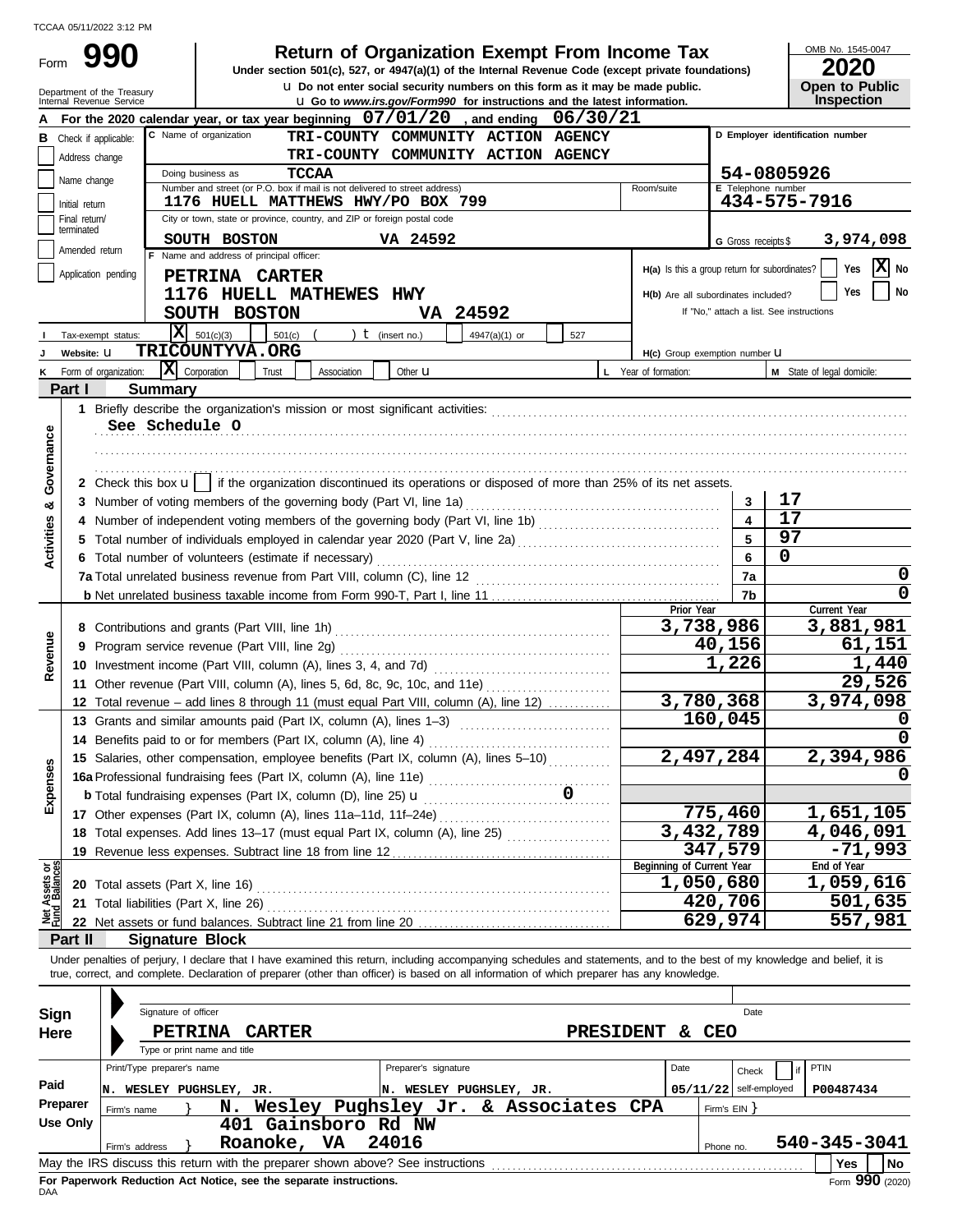|   | 54-0805926<br>Form 990 (2020) TRI-COUNTY COMMUNITY ACTION AGENCY                                                                                   | Page 2                           |
|---|----------------------------------------------------------------------------------------------------------------------------------------------------|----------------------------------|
|   | <b>Statement of Program Service Accomplishments</b><br>Part III                                                                                    | $ \mathbf{x} $                   |
|   | Briefly describe the organization's mission:                                                                                                       |                                  |
|   | See Schedule O                                                                                                                                     |                                  |
|   |                                                                                                                                                    |                                  |
|   |                                                                                                                                                    |                                  |
|   |                                                                                                                                                    |                                  |
| 2 | Did the organization undertake any significant program services during the year which were not listed on the                                       |                                  |
|   |                                                                                                                                                    | Yes $\overline{X}$ No            |
|   | If "Yes," describe these new services on Schedule O.                                                                                               |                                  |
| 3 | Did the organization cease conducting, or make significant changes in how it conducts, any program<br>services?                                    | $\Box$ Yes $\boxed{\text{X}}$ No |
|   | If "Yes," describe these changes on Schedule O.                                                                                                    |                                  |
| 4 | Describe the organization's program service accomplishments for each of its three largest program services, as measured by                         |                                  |
|   | expenses. Section 501(c)(3) and 501(c)(4) organizations are required to report the amount of grants and allocations to others,                     |                                  |
|   | the total expenses, and revenue, if any, for each program service reported.                                                                        |                                  |
|   |                                                                                                                                                    |                                  |
|   | ) (Expenses $\sqrt[3]{1,654,452}$ including grants of $\sqrt[3]{2}$ (Revenue $\sqrt[3]{2}$<br>4a (Code:                                            |                                  |
|   | See Schedule O                                                                                                                                     |                                  |
|   |                                                                                                                                                    |                                  |
|   |                                                                                                                                                    |                                  |
|   |                                                                                                                                                    |                                  |
|   |                                                                                                                                                    |                                  |
|   |                                                                                                                                                    |                                  |
|   |                                                                                                                                                    |                                  |
|   |                                                                                                                                                    |                                  |
|   |                                                                                                                                                    |                                  |
|   |                                                                                                                                                    |                                  |
|   |                                                                                                                                                    |                                  |
|   | ) (Expenses $\frac{385,121}{1}$ including grants of $\frac{1000}{1000}$ (Revenue $\frac{2000}{1000}$ ) (Revenue $\frac{2000}{1000}$ )<br>4b (Code: |                                  |
|   | See Schedule O                                                                                                                                     |                                  |
|   |                                                                                                                                                    |                                  |
|   |                                                                                                                                                    |                                  |
|   |                                                                                                                                                    |                                  |
|   |                                                                                                                                                    |                                  |
|   |                                                                                                                                                    |                                  |
|   |                                                                                                                                                    |                                  |
|   |                                                                                                                                                    |                                  |
|   |                                                                                                                                                    |                                  |
|   |                                                                                                                                                    |                                  |
|   |                                                                                                                                                    |                                  |
|   | ) (Revenue \$                                                                                                                                      |                                  |
|   | <b>WEATHERIZATION</b>                                                                                                                              |                                  |
|   |                                                                                                                                                    |                                  |
|   | ASSISTS HOMEOWNERS AND RENTERS IN HALIFAX, CHARLOTTE, AND MECKLENBURG                                                                              |                                  |
|   | COUNTIES ENABLING LOW-INCOME FAMILES TO REDUCE THEIR ENERGY CONSUMPTION BY                                                                         |                                  |
|   | MAKING HOMES MORE ENERGY EFFICIENT AND BE SAFER IN THEIR HOMES.                                                                                    | THE MOST                         |
|   | ADVANCED TECHOLOGIES AND TESTING PROCEDURES AVAILABLE<br>THE<br>IN                                                                                 | INDUSTRY ARE                     |
|   | USED TO ENSURE EFFICIENCY GUIDELINES ARE MET SO THAT HEATING & COOLING                                                                             |                                  |
|   | COSTS ARE REDUCED.<br>SIX DWELINGS WERE COMPLETED AS COVID RESTRICTIONS WERE                                                                       |                                  |
|   | <b>LIFTED.</b>                                                                                                                                     |                                  |
|   |                                                                                                                                                    |                                  |
|   |                                                                                                                                                    |                                  |
|   |                                                                                                                                                    |                                  |
|   | 4d Other program services (Describe on Schedule O.)                                                                                                |                                  |
|   | 1,269,417<br>(Expenses \$<br>including grants of \$<br>(Revenue \$                                                                                 |                                  |
|   | 3,603,608<br>4e Total program service expenses u                                                                                                   |                                  |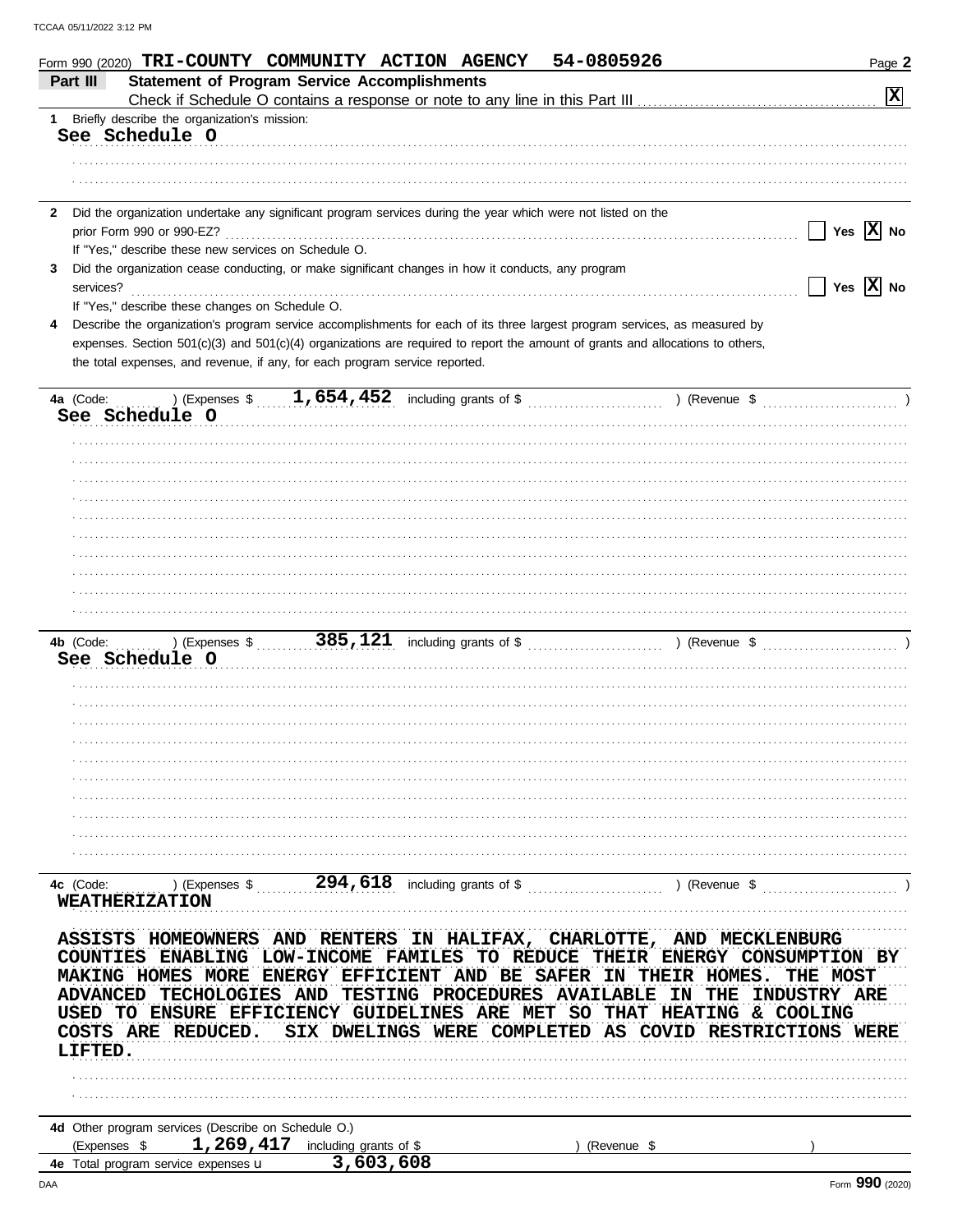#### **Part IV Checklist of Required Schedules** Form 990 (2020) Page **3 TRI-COUNTY COMMUNITY ACTION AGENCY 54-0805926**

|     |                                                                                                                                                                                                        |                 | Yes | No. |
|-----|--------------------------------------------------------------------------------------------------------------------------------------------------------------------------------------------------------|-----------------|-----|-----|
| 1   | Is the organization described in section $501(c)(3)$ or $4947(a)(1)$ (other than a private foundation)? If "Yes,"                                                                                      |                 |     |     |
|     | complete Schedule A                                                                                                                                                                                    | 1               | X   |     |
| 2   | Is the organization required to complete Schedule B, Schedule of Contributors (see instructions)?                                                                                                      | $\mathbf{2}$    |     | X   |
| 3   | Did the organization engage in direct or indirect political campaign activities on behalf of or in opposition to                                                                                       |                 |     |     |
|     | candidates for public office? If "Yes," complete Schedule C, Part I                                                                                                                                    | 3               |     | x   |
| 4   | Section 501(c)(3) organizations. Did the organization engage in lobbying activities, or have a section 501(h)                                                                                          |                 | X   |     |
| 5   | election in effect during the tax year? If "Yes," complete Schedule C, Part II<br>Is the organization a section $501(c)(4)$ , $501(c)(5)$ , or $501(c)(6)$ organization that receives membership dues, | 4               |     |     |
|     | assessments, or similar amounts as defined in Revenue Procedure 98-19? If "Yes," complete Schedule C, Part III                                                                                         | 5               |     | x   |
| 6   | Did the organization maintain any donor advised funds or any similar funds or accounts for which donors                                                                                                |                 |     |     |
|     | have the right to provide advice on the distribution or investment of amounts in such funds or accounts? If                                                                                            |                 |     |     |
|     | "Yes," complete Schedule D, Part I                                                                                                                                                                     | 6               |     | x   |
| 7   | Did the organization receive or hold a conservation easement, including easements to preserve open space,                                                                                              |                 |     |     |
|     | the environment, historic land areas, or historic structures? If "Yes," complete Schedule D, Part II                                                                                                   | 7               |     | x   |
| 8   | Did the organization maintain collections of works of art, historical treasures, or other similar assets? If "Yes,"                                                                                    |                 |     |     |
|     | complete Schedule D, Part III                                                                                                                                                                          | 8               |     | x   |
| 9   | Did the organization report an amount in Part X, line 21, for escrow or custodial account liability, serve as a                                                                                        |                 |     |     |
|     | custodian for amounts not listed in Part X; or provide credit counseling, debt management, credit repair, or                                                                                           |                 |     |     |
|     | debt negotiation services? If "Yes," complete Schedule D, Part IV                                                                                                                                      | 9               |     | x   |
| 10  | Did the organization, directly or through a related organization, hold assets in donor-restricted endowments                                                                                           |                 |     |     |
|     | or in quasi endowments? If "Yes," complete Schedule D, Part V                                                                                                                                          | 10              |     | x   |
| 11  | If the organization's answer to any of the following questions is "Yes," then complete Schedule D, Parts VI,                                                                                           |                 |     |     |
|     | VII, VIII, IX, or X as applicable.                                                                                                                                                                     |                 |     |     |
| a   | Did the organization report an amount for land, buildings, and equipment in Part X, line 10? If "Yes,"                                                                                                 |                 |     |     |
|     | complete Schedule D, Part VI                                                                                                                                                                           | 11a             | X   |     |
| b   | Did the organization report an amount for investments—other securities in Part X, line 12, that is 5% or more                                                                                          |                 |     |     |
|     | of its total assets reported in Part X, line 16? If "Yes," complete Schedule D, Part VII                                                                                                               | 11b             |     | X.  |
| c   | Did the organization report an amount for investments—program related in Part X, line 13, that is 5% or more                                                                                           |                 |     |     |
|     | of its total assets reported in Part X, line 16? If "Yes," complete Schedule D, Part VIII                                                                                                              | 11c             |     | X.  |
| d   | Did the organization report an amount for other assets in Part X, line 15, that is 5% or more of its total assets<br>reported in Part X, line 16? If "Yes," complete Schedule D, Part IX               | 11d             |     | X   |
| е   | Did the organization report an amount for other liabilities in Part X, line 25? If "Yes," complete Schedule D, Part X                                                                                  | 11e             |     | X   |
| f   | Did the organization's separate or consolidated financial statements for the tax year include a footnote that addresses                                                                                |                 |     |     |
|     | the organization's liability for uncertain tax positions under FIN 48 (ASC 740)? If "Yes," complete Schedule D, Part X                                                                                 | 11f             |     | X.  |
| 12a | Did the organization obtain separate, independent audited financial statements for the tax year? If "Yes," complete                                                                                    |                 |     |     |
|     | Schedule D, Parts XI and XII [1995] [1995] Schedule D, Parts XI and XII [1996]                                                                                                                         | 12a             |     | x   |
|     | Was the organization included in consolidated, independent audited financial statements for the tax year? If                                                                                           |                 |     |     |
|     | "Yes," and if the organization answered "No" to line 12a, then completing Schedule D, Parts XI and XII is optional                                                                                     | 12 <sub>b</sub> |     | X   |
| 13  |                                                                                                                                                                                                        | 13              |     | X   |
| 14a | Did the organization maintain an office, employees, or agents outside of the United States?                                                                                                            | 14a             |     | x   |
| b   | Did the organization have aggregate revenues or expenses of more than \$10,000 from grantmaking,                                                                                                       |                 |     |     |
|     | fundraising, business, investment, and program service activities outside the United States, or aggregate                                                                                              |                 |     |     |
|     | foreign investments valued at \$100,000 or more? If "Yes," complete Schedule F, Parts I and IV [[[[[[[[[[[[[[[                                                                                         | 14b             |     | X   |
| 15  | Did the organization report on Part IX, column (A), line 3, more than \$5,000 of grants or other assistance to or                                                                                      |                 |     |     |
|     | for any foreign organization? If "Yes," complete Schedule F, Parts II and IV                                                                                                                           | 15              |     | X,  |
| 16  | Did the organization report on Part IX, column (A), line 3, more than \$5,000 of aggregate grants or other                                                                                             |                 |     |     |
|     |                                                                                                                                                                                                        | 16              |     | X,  |
| 17  | Did the organization report a total of more than \$15,000 of expenses for professional fundraising services on                                                                                         |                 |     |     |
|     |                                                                                                                                                                                                        | 17              |     | X,  |
| 18  | Did the organization report more than \$15,000 total of fundraising event gross income and contributions on<br>Part VIII, lines 1c and 8a? If "Yes," complete Schedule G, Part II                      | 18              |     | X.  |
| 19  | Did the organization report more than \$15,000 of gross income from gaming activities on Part VIII, line 9a?                                                                                           |                 |     |     |
|     |                                                                                                                                                                                                        | 19              |     | x   |
| 20a |                                                                                                                                                                                                        | 20a             |     | x   |
| b   |                                                                                                                                                                                                        | 20b             |     |     |
| 21  | Did the organization report more than \$5,000 of grants or other assistance to any domestic organization or                                                                                            |                 |     |     |
|     |                                                                                                                                                                                                        | 21              |     | X,  |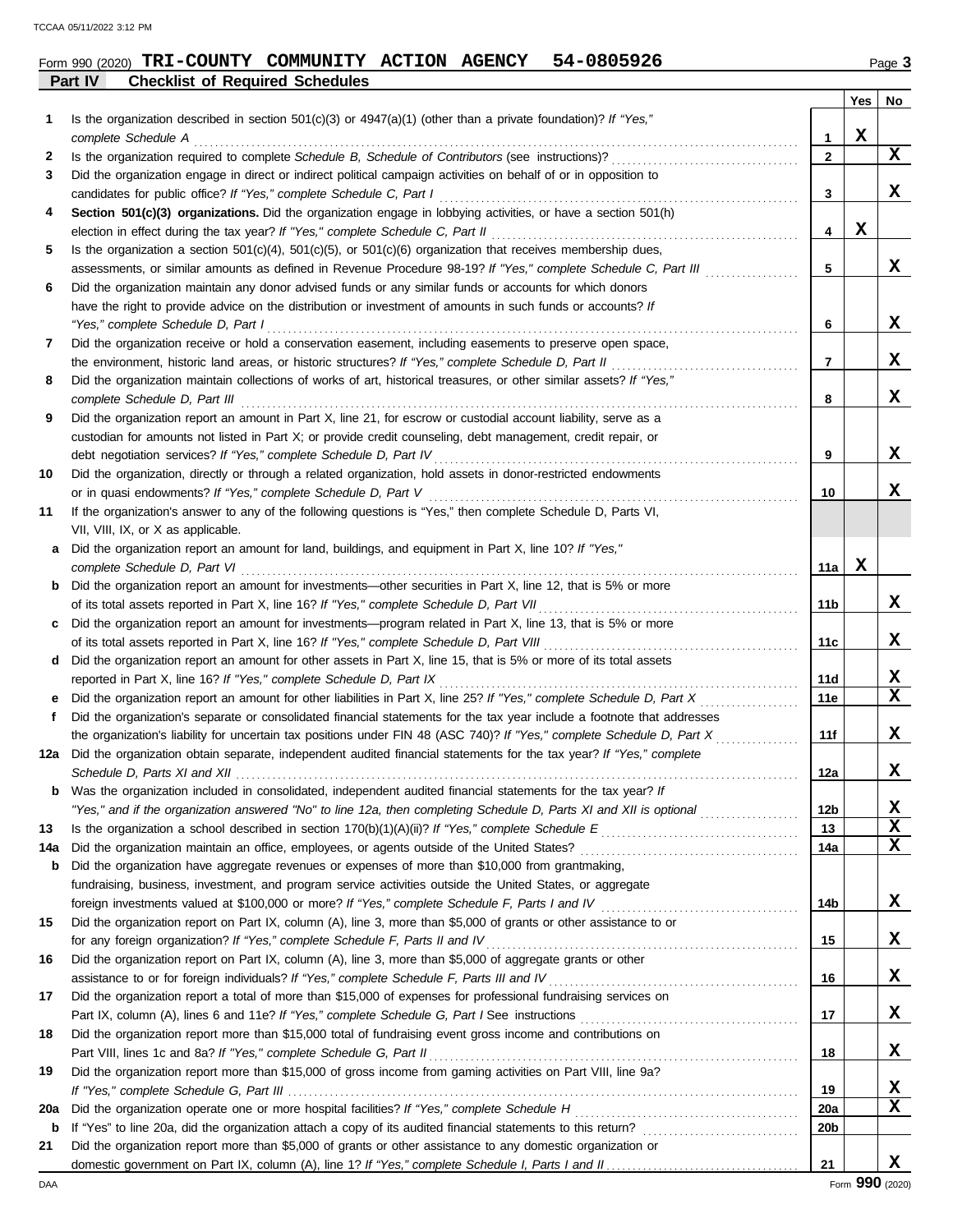### **Form 990 (2020) TRI-COUNTY COMMUNITY ACTION AGENCY 54-0805926** Page 4 **Part IV Checklist of Required Schedules** *(continued)*

|     |                                                                                                                                                                                                               |                 | Yes | No     |
|-----|---------------------------------------------------------------------------------------------------------------------------------------------------------------------------------------------------------------|-----------------|-----|--------|
| 22  | Did the organization report more than \$5,000 of grants or other assistance to or for domestic individuals on                                                                                                 |                 |     |        |
|     | Part IX, column (A), line 2? If "Yes," complete Schedule I, Parts I and III                                                                                                                                   | 22              |     | X      |
| 23  | Did the organization answer "Yes" to Part VII, Section A, line 3, 4, or 5 about compensation of the                                                                                                           |                 |     |        |
|     | organization's current and former officers, directors, trustees, key employees, and highest compensated                                                                                                       |                 |     |        |
|     | employees? If "Yes," complete Schedule J                                                                                                                                                                      | 23              |     | x      |
| 24a | Did the organization have a tax-exempt bond issue with an outstanding principal amount of more than                                                                                                           |                 |     |        |
|     | \$100,000 as of the last day of the year, that was issued after December 31, 2002? If "Yes," answer lines 24b                                                                                                 |                 |     |        |
|     | through 24d and complete Schedule K. If "No," go to line 25a                                                                                                                                                  | 24a             |     | x      |
| b   | Did the organization invest any proceeds of tax-exempt bonds beyond a temporary period exception?                                                                                                             | 24b             |     |        |
|     | Did the organization maintain an escrow account other than a refunding escrow at any time during the year                                                                                                     |                 |     |        |
|     | to defease any tax-exempt bonds?                                                                                                                                                                              | 24c             |     |        |
| d   | Did the organization act as an "on behalf of" issuer for bonds outstanding at any time during the year?                                                                                                       | 24d             |     |        |
| 25a | Section 501(c)(3), 501(c)(4), and 501(c)(29) organizations. Did the organization engage in an excess benefit<br>transaction with a disqualified person during the year? If "Yes," complete Schedule L, Part I | 25a             |     | x      |
| b   | Is the organization aware that it engaged in an excess benefit transaction with a disqualified person in a prior                                                                                              |                 |     |        |
|     | year, and that the transaction has not been reported on any of the organization's prior Forms 990 or 990-EZ?                                                                                                  |                 |     |        |
|     | If "Yes," complete Schedule L, Part I                                                                                                                                                                         | 25 <sub>b</sub> |     | x      |
| 26  | Did the organization report any amount on Part X, line 5 or 22, for receivables from or payables to any current                                                                                               |                 |     |        |
|     | or former officer, director, trustee, key employee, creator or founder, substantial contributor, or 35%                                                                                                       |                 |     |        |
|     | controlled entity or family member of any of these persons? If "Yes," complete Schedule L, Part II                                                                                                            | 26              |     | x      |
| 27  | Did the organization provide a grant or other assistance to any current or former officer, director, trustee, key                                                                                             |                 |     |        |
|     | employee, creator or founder, substantial contributor or employee thereof, a grant selection committee                                                                                                        |                 |     |        |
|     | member, or to a 35% controlled entity (including an employee thereof) or family member of any of these                                                                                                        |                 |     |        |
|     | persons? If "Yes," complete Schedule L, Part III                                                                                                                                                              | 27              |     | x      |
| 28  | Was the organization a party to a business transaction with one of the following parties (see Schedule L, Part                                                                                                |                 |     |        |
|     | IV instructions, for applicable filing thresholds, conditions, and exceptions):                                                                                                                               |                 |     |        |
| а   | A current or former officer, director, trustee, key employee, creator or founder, or substantial contributor? If                                                                                              |                 |     |        |
|     | "Yes," complete Schedule L, Part IV                                                                                                                                                                           | 28a             |     | X      |
| b   | A family member of any individual described in line 28a? If "Yes," complete Schedule L, Part IV                                                                                                               | 28 <sub>b</sub> |     | X      |
| c   | A 35% controlled entity of one or more individuals and/or organizations described in lines 28a or 28b? If                                                                                                     |                 |     |        |
|     | "Yes," complete Schedule L, Part IV                                                                                                                                                                           | 28c             |     | X      |
| 29  |                                                                                                                                                                                                               | 29              |     | X      |
| 30  | Did the organization receive contributions of art, historical treasures, or other similar assets, or qualified                                                                                                |                 |     |        |
|     | conservation contributions? If "Yes," complete Schedule M                                                                                                                                                     | 30              |     | X      |
| 31  | Did the organization liquidate, terminate, or dissolve and cease operations? If "Yes," complete Schedule N, Part I                                                                                            | 31              |     | X      |
| 32  | Did the organization sell, exchange, dispose of, or transfer more than 25% of its net assets? If "Yes,"                                                                                                       |                 |     |        |
|     | complete Schedule N, Part II                                                                                                                                                                                  | 32              |     | Y<br>́ |
| 33  | Did the organization own 100% of an entity disregarded as separate from the organization under Regulations                                                                                                    |                 |     |        |
|     | sections 301.7701-2 and 301.7701-3? If "Yes," complete Schedule R, Part I                                                                                                                                     | 33              |     | x      |
| 34  | Was the organization related to any tax-exempt or taxable entity? If "Yes," complete Schedule R, Part II, III,                                                                                                |                 |     |        |
|     | or IV, and Part V, line 1                                                                                                                                                                                     | 34              |     | X<br>X |
| 35a | Did the organization have a controlled entity within the meaning of section 512(b)(13)?                                                                                                                       | 35a             |     |        |
| b   | If "Yes" to line 35a, did the organization receive any payment from or engage in any transaction with a                                                                                                       |                 |     |        |
|     | controlled entity within the meaning of section 512(b)(13)? If "Yes," complete Schedule R, Part V, line 2                                                                                                     | 35b             |     |        |
| 36  | Section 501(c)(3) organizations. Did the organization make any transfers to an exempt non-charitable<br>related organization? If "Yes," complete Schedule R, Part V, line 2                                   | 36              |     | X      |
| 37  | Did the organization conduct more than 5% of its activities through an entity that is not a related organization                                                                                              |                 |     |        |
|     | and that is treated as a partnership for federal income tax purposes? If "Yes," complete Schedule R, Part VI                                                                                                  | 37              |     | X      |
| 38  | Did the organization complete Schedule O and provide explanations in Schedule O for Part VI, lines 11b and                                                                                                    |                 |     |        |
|     | 19? Note: All Form 990 filers are required to complete Schedule O.                                                                                                                                            | 38              |     | x      |
|     | Statements Regarding Other IRS Filings and Tax Compliance<br>Part V                                                                                                                                           |                 |     |        |
|     | Check if Schedule O contains a response or note to any line in this Part V                                                                                                                                    |                 |     |        |
|     |                                                                                                                                                                                                               |                 | Yes | No.    |
| 1a  | 90<br>Enter the number reported in Box 3 of Form 1096. Enter -0- if not applicable<br>1a                                                                                                                      |                 |     |        |
| b   | $\mathbf 0$<br>1 <sub>b</sub><br>Enter the number of Forms W-2G included in line 1a. Enter -0- if not applicable                                                                                              |                 |     |        |
| c   | Did the organization comply with backup withholding rules for reportable payments to vendors and                                                                                                              |                 |     |        |
|     |                                                                                                                                                                                                               | 1c              | X   |        |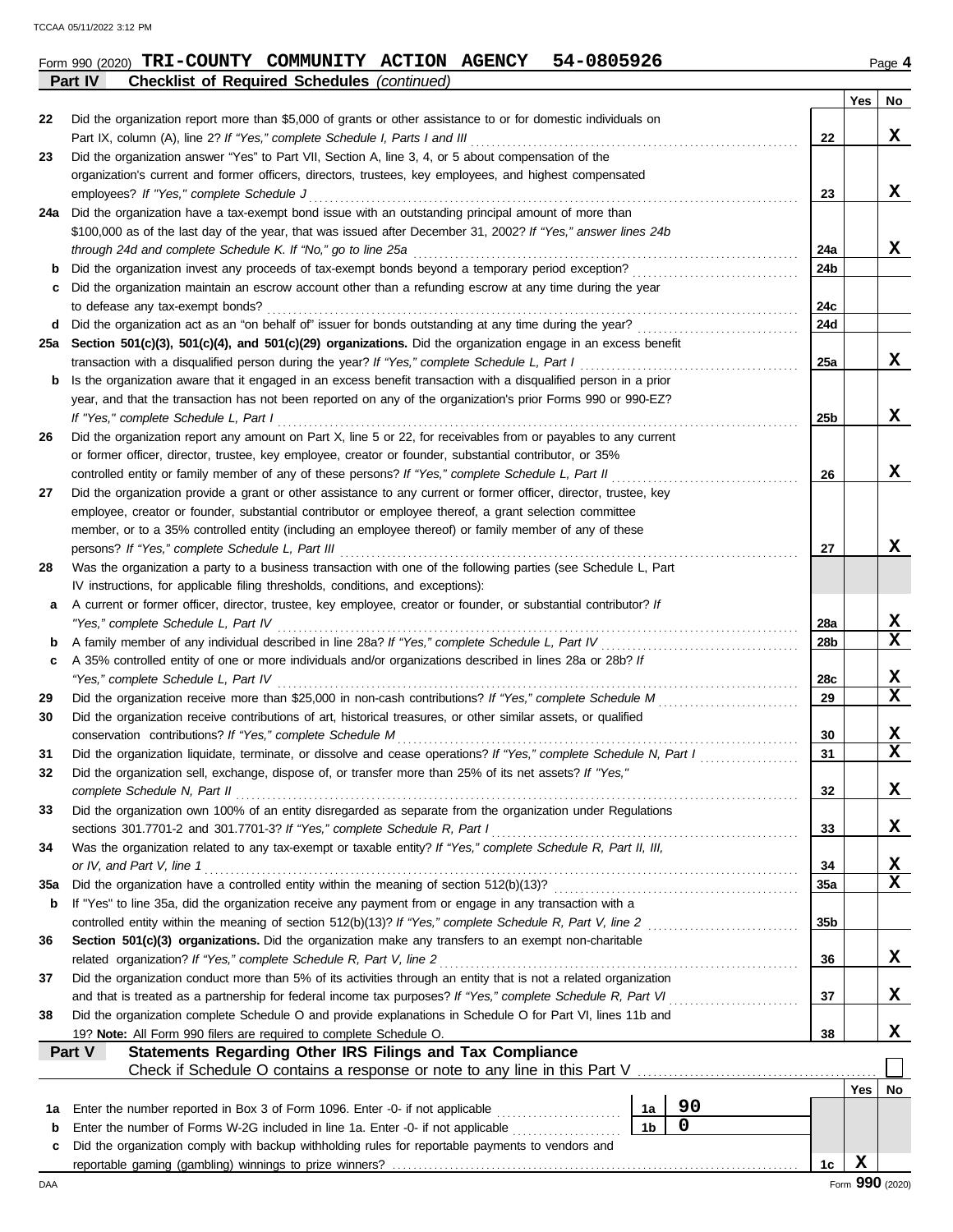|        | Part V<br>Statements Regarding Other IRS Filings and Tax Compliance (continued)                                                                                                                                                                  |                 |     |             |
|--------|--------------------------------------------------------------------------------------------------------------------------------------------------------------------------------------------------------------------------------------------------|-----------------|-----|-------------|
|        |                                                                                                                                                                                                                                                  |                 | Yes | No          |
| 2a     | Enter the number of employees reported on Form W-3, Transmittal of Wage and Tax                                                                                                                                                                  |                 |     |             |
|        | 97<br>2a<br>Statements, filed for the calendar year ending with or within the year covered by this return                                                                                                                                        |                 |     |             |
| b      | If at least one is reported on line 2a, did the organization file all required federal employment tax returns?                                                                                                                                   | 2 <sub>b</sub>  | X   |             |
|        | <b>Note:</b> If the sum of lines 1a and 2a is greater than 250, you may be required to e-file (see instructions)                                                                                                                                 |                 |     |             |
| За     | Did the organization have unrelated business gross income of \$1,000 or more during the year?                                                                                                                                                    | За              |     | x           |
| b      | If "Yes," has it filed a Form 990-T for this year? If "No" to line 3b, provide an explanation on Schedule O                                                                                                                                      | 3 <sub>b</sub>  |     |             |
| 4a     | At any time during the calendar year, did the organization have an interest in, or a signature or other authority over,                                                                                                                          |                 |     |             |
|        | a financial account in a foreign country (such as a bank account, securities account, or other financial account)?                                                                                                                               | 4a              |     | x           |
| b      | If "Yes," enter the name of the foreign country u                                                                                                                                                                                                |                 |     |             |
|        | See instructions for filing requirements for FinCEN Form 114, Report of Foreign Bank and Financial Accounts (FBAR).                                                                                                                              |                 |     |             |
| 5a     |                                                                                                                                                                                                                                                  | 5a              |     | х           |
| b      |                                                                                                                                                                                                                                                  | 5 <sub>b</sub>  |     | $\mathbf x$ |
| c      | If "Yes" to line 5a or 5b, did the organization file Form 8886-T?                                                                                                                                                                                | 5 <sub>c</sub>  |     |             |
| 6a     | Does the organization have annual gross receipts that are normally greater than \$100,000, and did the                                                                                                                                           |                 |     |             |
|        |                                                                                                                                                                                                                                                  | 6a              |     | x           |
| b      | If "Yes," did the organization include with every solicitation an express statement that such contributions or                                                                                                                                   |                 |     |             |
|        | gifts were not tax deductible?                                                                                                                                                                                                                   | 6b              |     |             |
| 7      | Organizations that may receive deductible contributions under section 170(c).                                                                                                                                                                    |                 |     |             |
| а      | Did the organization receive a payment in excess of \$75 made partly as a contribution and partly for goods                                                                                                                                      |                 |     |             |
|        | and services provided to the payor?                                                                                                                                                                                                              | 7a              |     |             |
| b      |                                                                                                                                                                                                                                                  | 7b              |     |             |
| c      | Did the organization sell, exchange, or otherwise dispose of tangible personal property for which it was                                                                                                                                         |                 |     |             |
|        | 7d                                                                                                                                                                                                                                               | 7с              |     |             |
| d      |                                                                                                                                                                                                                                                  | 7e              |     |             |
| е      |                                                                                                                                                                                                                                                  | 7f              |     |             |
| f      | Did the organization, during the year, pay premiums, directly or indirectly, on a personal benefit contract?<br>If the organization received a contribution of qualified intellectual property, did the organization file Form 8899 as required? | 7g              |     |             |
| g<br>h | If the organization received a contribution of cars, boats, airplanes, or other vehicles, did the organization file a Form 1098-C?                                                                                                               | 7h              |     |             |
| 8      | Sponsoring organizations maintaining donor advised funds. Did a donor advised fund maintained by the                                                                                                                                             |                 |     |             |
|        |                                                                                                                                                                                                                                                  | 8               |     |             |
| 9      | Sponsoring organizations maintaining donor advised funds.                                                                                                                                                                                        |                 |     |             |
| а      | Did the sponsoring organization make any taxable distributions under section 4966?                                                                                                                                                               | 9а              |     |             |
| b      |                                                                                                                                                                                                                                                  | 9b              |     |             |
| 10     | Section 501(c)(7) organizations. Enter:                                                                                                                                                                                                          |                 |     |             |
| а      | 10a                                                                                                                                                                                                                                              |                 |     |             |
| b      | 10 <sub>b</sub><br>Gross receipts, included on Form 990, Part VIII, line 12, for public use of club facilities                                                                                                                                   |                 |     |             |
| 11     | Section 501(c)(12) organizations. Enter:                                                                                                                                                                                                         |                 |     |             |
| а      | 11a<br>Gross income from members or shareholders                                                                                                                                                                                                 |                 |     |             |
| b      | Gross income from other sources (Do not net amounts due or paid to other sources                                                                                                                                                                 |                 |     |             |
|        | 11 <sub>b</sub><br>against amounts due or received from them.)                                                                                                                                                                                   |                 |     |             |
| 12a    | Section 4947(a)(1) non-exempt charitable trusts. Is the organization filing Form 990 in lieu of Form 1041?                                                                                                                                       | 12a             |     |             |
| b      | If "Yes," enter the amount of tax-exempt interest received or accrued during the year<br>  12b                                                                                                                                                   |                 |     |             |
| 13     | Section 501(c)(29) qualified nonprofit health insurance issuers.                                                                                                                                                                                 |                 |     |             |
| а      | Is the organization licensed to issue qualified health plans in more than one state?                                                                                                                                                             | 13a             |     |             |
|        | Note: See the instructions for additional information the organization must report on Schedule O.                                                                                                                                                |                 |     |             |
| b      | Enter the amount of reserves the organization is required to maintain by the states in which                                                                                                                                                     |                 |     |             |
|        | 13b                                                                                                                                                                                                                                              |                 |     |             |
| c      | 13c<br>Enter the amount of reserves on hand                                                                                                                                                                                                      |                 |     |             |
| 14a    | Did the organization receive any payments for indoor tanning services during the tax year?                                                                                                                                                       | 14a             |     | x           |
| b      |                                                                                                                                                                                                                                                  | 14 <sub>b</sub> |     |             |
| 15     | Is the organization subject to the section 4960 tax on payment(s) of more than \$1,000,000 in remuneration or                                                                                                                                    |                 |     |             |
|        | excess parachute payment(s) during the year?                                                                                                                                                                                                     | 15              |     | x           |
|        | If "Yes," see instructions and file Form 4720, Schedule N.                                                                                                                                                                                       |                 |     |             |
| 16     | Is the organization an educational institution subject to the section 4968 excise tax on net investment income?                                                                                                                                  | 16              |     | x           |
|        | If "Yes," complete Form 4720, Schedule O.                                                                                                                                                                                                        |                 |     |             |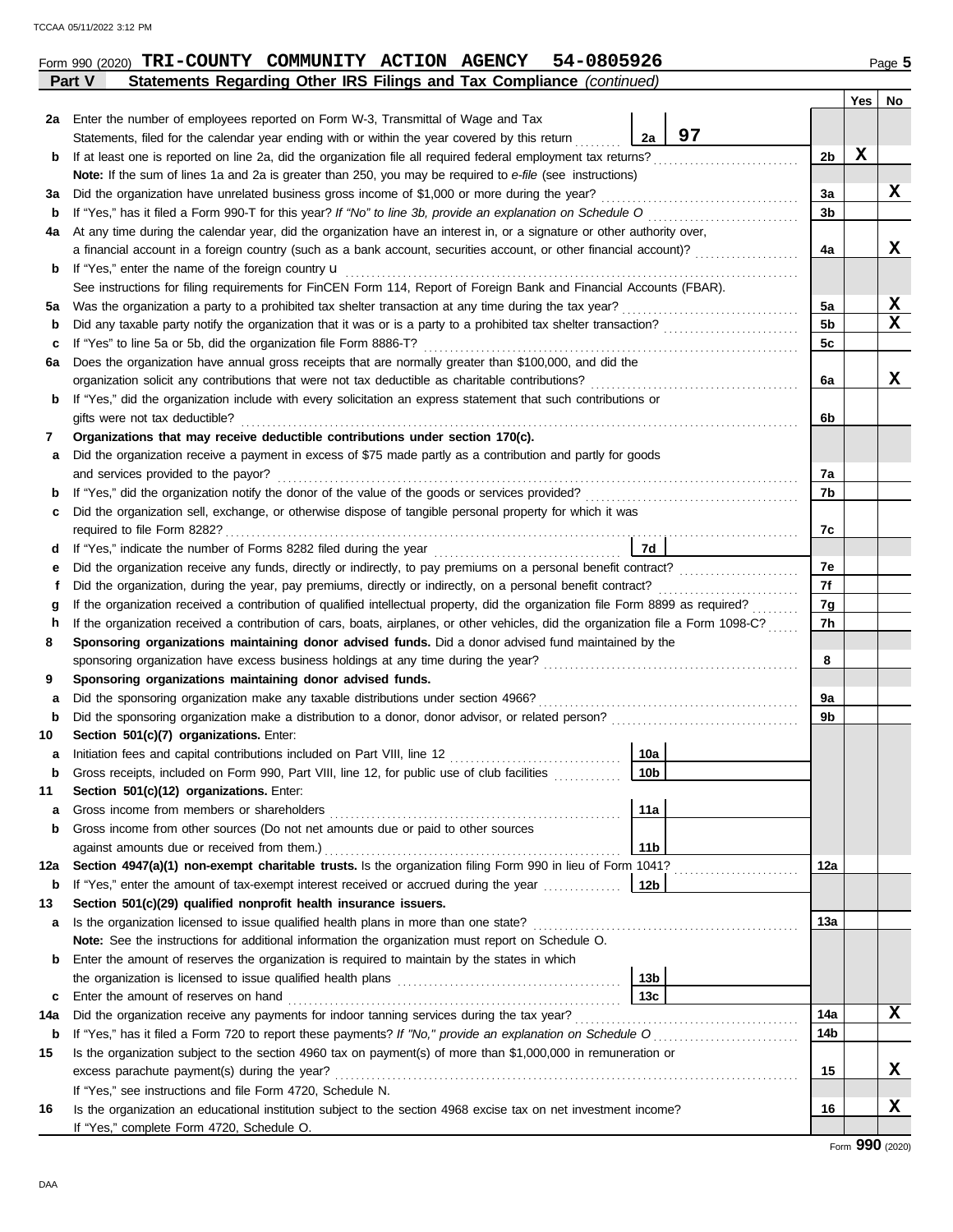|     |              | Form 990 (2020) TRI-COUNTY COMMUNITY ACTION AGENCY                                                                                                                  |                                               |                         | 54-0805926                    |          |    |    |                 |             | Page 6      |
|-----|--------------|---------------------------------------------------------------------------------------------------------------------------------------------------------------------|-----------------------------------------------|-------------------------|-------------------------------|----------|----|----|-----------------|-------------|-------------|
|     | Part VI      | Governance, Management, and Disclosure For each "Yes" response to lines 2 through 7b below, and for a "No"                                                          |                                               |                         |                               |          |    |    |                 |             |             |
|     |              | response to line 8a, 8b, or 10b below, describe the circumstances, processes, or changes on Schedule O. See instructions.                                           |                                               |                         |                               |          |    |    |                 |             |             |
|     |              |                                                                                                                                                                     |                                               |                         |                               |          |    |    |                 |             | ΙXΙ         |
|     |              | Section A. Governing Body and Management                                                                                                                            |                                               |                         |                               |          |    |    |                 |             |             |
|     |              |                                                                                                                                                                     |                                               |                         |                               |          |    |    |                 | Yes         | No          |
| 1а  |              | Enter the number of voting members of the governing body at the end of the tax year                                                                                 |                                               |                         |                               |          | 1a | 17 |                 |             |             |
|     |              | If there are material differences in voting rights among members of the governing body, or                                                                          |                                               |                         |                               |          |    |    |                 |             |             |
|     |              | if the governing body delegated broad authority to an executive committee or similar                                                                                |                                               |                         |                               |          |    |    |                 |             |             |
|     |              | committee, explain on Schedule O.                                                                                                                                   |                                               |                         |                               |          |    | 17 |                 |             |             |
| b   |              | Enter the number of voting members included on line 1a, above, who are independent                                                                                  |                                               |                         |                               |          | 1b |    |                 |             |             |
| 2   |              | Did any officer, director, trustee, or key employee have a family relationship or a business relationship with                                                      |                                               |                         |                               |          |    |    |                 |             | X           |
| 3   |              | any other officer, director, trustee, or key employee?<br>Did the organization delegate control over management duties customarily performed by or under the direct |                                               |                         |                               |          |    |    | $\mathbf{2}$    |             |             |
|     |              | supervision of officers, directors, trustees, or key employees to a management company or other person?                                                             |                                               |                         |                               |          |    |    | 3               |             | X           |
| 4   |              | Did the organization make any significant changes to its governing documents since the prior Form 990 was filed?                                                    |                                               |                         |                               |          |    |    | 4               |             | $\mathbf x$ |
| 5   |              | Did the organization become aware during the year of a significant diversion of the organization's assets?                                                          |                                               |                         |                               |          |    |    | 5               |             | X           |
| 6   |              | Did the organization have members or stockholders?                                                                                                                  |                                               |                         |                               |          |    |    | 6               |             | $\mathbf x$ |
| 7а  |              | Did the organization have members, stockholders, or other persons who had the power to elect or appoint                                                             |                                               |                         |                               |          |    |    |                 |             |             |
|     |              | one or more members of the governing body?                                                                                                                          |                                               |                         |                               |          |    |    | 7a              |             | X           |
| b   |              | Are any governance decisions of the organization reserved to (or subject to approval by) members,                                                                   |                                               |                         |                               |          |    |    |                 |             |             |
|     |              | stockholders, or persons other than the governing body?                                                                                                             |                                               |                         |                               |          |    |    | 7b              |             | x           |
| 8   |              | Did the organization contemporaneously document the meetings held or written actions undertaken during the year by the following:                                   |                                               |                         |                               |          |    |    |                 |             |             |
| a   |              | The governing body?                                                                                                                                                 |                                               |                         |                               |          |    |    | 8а              | X           |             |
| b   |              | Each committee with authority to act on behalf of the governing body?                                                                                               |                                               |                         |                               |          |    |    | 8b              | x           |             |
| 9   |              | Is there any officer, director, trustee, or key employee listed in Part VII, Section A, who cannot be reached at                                                    |                                               |                         |                               |          |    |    |                 |             |             |
|     |              |                                                                                                                                                                     |                                               |                         |                               |          |    |    | 9               |             | x           |
|     |              | Section B. Policies (This Section B requests information about policies not required by the Internal Revenue Code.)                                                 |                                               |                         |                               |          |    |    |                 |             |             |
|     |              |                                                                                                                                                                     |                                               |                         |                               |          |    |    |                 | Yes         | No          |
| 10a |              | Did the organization have local chapters, branches, or affiliates?                                                                                                  |                                               |                         |                               |          |    |    | 10a             |             | х           |
| b   |              | If "Yes," did the organization have written policies and procedures governing the activities of such chapters,                                                      |                                               |                         |                               |          |    |    |                 |             |             |
|     |              | affiliates, and branches to ensure their operations are consistent with the organization's exempt purposes?                                                         |                                               |                         |                               |          |    |    | 10b             |             |             |
| 11a |              | Has the organization provided a complete copy of this Form 990 to all members of its governing body before filing the form?                                         |                                               |                         |                               |          |    |    | 11a             | х           |             |
| b   |              | Describe in Schedule O the process, if any, used by the organization to review this Form 990.                                                                       |                                               |                         |                               |          |    |    |                 |             |             |
| 12a |              | Did the organization have a written conflict of interest policy? If "No," go to line 13                                                                             |                                               |                         |                               |          |    |    | 12a             | X           |             |
| b   |              | Were officers, directors, or trustees, and key employees required to disclose annually interests that could give rise to conflicts?                                 |                                               |                         |                               |          |    |    | 12b             | X           |             |
| c   |              | Did the organization regularly and consistently monitor and enforce compliance with the policy? If "Yes,"                                                           |                                               |                         |                               |          |    |    |                 |             |             |
|     |              | describe in Schedule O how this was done                                                                                                                            |                                               |                         |                               |          |    |    | 12c             | X           |             |
| 13  |              | Did the organization have a written whistleblower policy?                                                                                                           |                                               |                         |                               |          |    |    | 13              | $\mathbf x$ |             |
| 14  |              | Did the organization have a written document retention and destruction policy?                                                                                      |                                               |                         |                               |          |    |    | 14              |             | x           |
| 15  |              | Did the process for determining compensation of the following persons include a review and approval by                                                              |                                               |                         |                               |          |    |    |                 |             |             |
|     |              | independent persons, comparability data, and contemporaneous substantiation of the deliberation and decision?                                                       |                                               |                         |                               |          |    |    |                 |             |             |
| a   |              | The organization's CEO, Executive Director, or top management official                                                                                              |                                               |                         |                               |          |    |    | 15a             | х           |             |
| b   |              | Other officers or key employees of the organization                                                                                                                 |                                               |                         |                               |          |    |    | 15 <sub>b</sub> | х           |             |
|     |              | If "Yes" to line 15a or 15b, describe the process in Schedule O (see instructions).                                                                                 |                                               |                         |                               |          |    |    |                 |             |             |
| 16a |              | Did the organization invest in, contribute assets to, or participate in a joint venture or similar arrangement                                                      |                                               |                         |                               |          |    |    |                 |             |             |
|     |              | with a taxable entity during the year?                                                                                                                              |                                               |                         |                               |          |    |    | 16a             |             | X           |
|     |              | If "Yes," did the organization follow a written policy or procedure requiring the organization to evaluate its                                                      |                                               |                         |                               |          |    |    |                 |             |             |
|     |              | participation in joint venture arrangements under applicable federal tax law, and take steps to safeguard the                                                       |                                               |                         |                               |          |    |    |                 |             |             |
|     |              |                                                                                                                                                                     |                                               |                         |                               |          |    |    | 16b             |             |             |
|     |              | <b>Section C. Disclosure</b>                                                                                                                                        |                                               |                         |                               |          |    |    |                 |             |             |
| 17  |              | List the states with which a copy of this Form 990 is required to be filed $\mathbf u$ None                                                                         |                                               |                         |                               |          |    |    |                 |             |             |
| 18  |              | Section 6104 requires an organization to make its Forms 1023 (1024 or 1024-A, if applicable), 990, and 990-T (Section 501(c)                                        |                                               |                         |                               |          |    |    |                 |             |             |
|     |              | (3)s only) available for public inspection. Indicate how you made these available. Check all that apply.                                                            |                                               |                         |                               |          |    |    |                 |             |             |
|     |              | Own website                                                                                                                                                         | Another's website $ \mathbf{X} $ Upon request |                         | Other (explain on Schedule O) |          |    |    |                 |             |             |
| 19  |              | Describe on Schedule O whether (and if so, how) the organization made its governing documents, conflict of interest policy, and                                     |                                               |                         |                               |          |    |    |                 |             |             |
|     |              | financial statements available to the public during the tax year.                                                                                                   |                                               |                         |                               |          |    |    |                 |             |             |
| 20  |              | State the name, address, and telephone number of the person who possesses the organization's books and records u<br>PETRINA CARTER                                  |                                               | 1176 HUELL MATHEWES HWY |                               |          |    |    |                 |             |             |
|     | SOUTH BOSTON |                                                                                                                                                                     |                                               |                         |                               | VA 24592 |    |    | 434-575-7916    |             |             |
|     |              |                                                                                                                                                                     |                                               |                         |                               |          |    |    |                 |             |             |

DAA Form **990** (2020)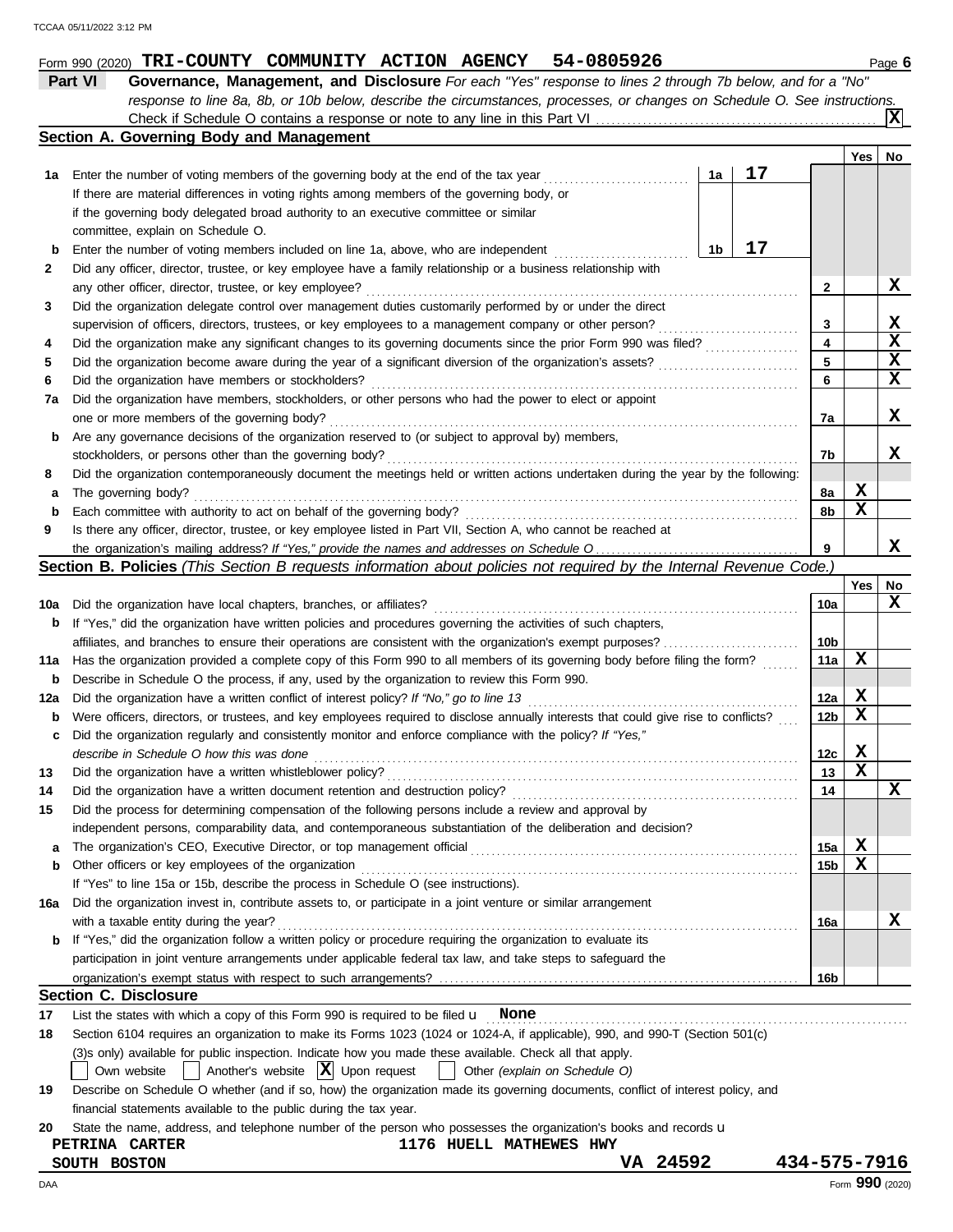|          | 54-0805926<br>Form 990 (2020) TRI-COUNTY COMMUNITY<br><b>ACTION AGENCY</b><br>Page 7                                                                                                                                                       |  |  |  |  |  |  |  |  |  |  |  |
|----------|--------------------------------------------------------------------------------------------------------------------------------------------------------------------------------------------------------------------------------------------|--|--|--|--|--|--|--|--|--|--|--|
| Part VII | Compensation of Officers, Directors, Trustees, Key Employees, Highest Compensated Employees, and                                                                                                                                           |  |  |  |  |  |  |  |  |  |  |  |
|          | <b>Independent Contractors</b>                                                                                                                                                                                                             |  |  |  |  |  |  |  |  |  |  |  |
|          | Check if Schedule O contains a response or note to any line in this Part VII <i>concerentially</i>                                                                                                                                         |  |  |  |  |  |  |  |  |  |  |  |
|          | Officers, Directors, Trustees, Key Employees, and Highest Compensated Employees<br>Section A.                                                                                                                                              |  |  |  |  |  |  |  |  |  |  |  |
|          | 1a Complete this table for all persons required to be listed. Report compensation for the calendar year ending with or within the<br>organization's tax year.                                                                              |  |  |  |  |  |  |  |  |  |  |  |
|          | • List all of the organization's <b>current</b> officers, directors, trustees (whether individuals or organizations), regardless of amount of<br>compensation. Enter -0- in columns $(D)$ , $(E)$ , and $(F)$ if no compensation was paid. |  |  |  |  |  |  |  |  |  |  |  |
|          | • List all of the organization's current key employees, if any. See instructions for definition of "key employee."                                                                                                                         |  |  |  |  |  |  |  |  |  |  |  |
|          | • List the organization's five current highest compensated employees (other than an officer, director, trustee, or key employee)                                                                                                           |  |  |  |  |  |  |  |  |  |  |  |
|          | who received reportable compensation (Box 5 of Form W-2 and/or Box 7 of Form 1099-MISC) of more than \$100,000 from the<br>organization and any related organizations.                                                                     |  |  |  |  |  |  |  |  |  |  |  |

List all of the organization's **former** officers, key employees, and highest compensated employees who received more than • List all of the organization's **former** officers, key employees, and highest compensate \$100,000 of reportable compensation from the organization and any related organizations.

List all of the organization's **former directors or trustees** that received, in the capacity as a former director or trustee of the organization, more than \$10,000 of reportable compensation from the organization and any related organizations. See instructions for the order in which to list the persons above. **•**

Check this box if neither the organization nor any related organization compensated any current officer, director, or trustee. **X**

| (A)<br>Name and title                 | (B)<br>Average<br>hours<br>per week<br>(list any<br>hours for |                                   |                          |         | (C)<br>Position | (do not check more than one<br>box, unless person is both an<br>officer and a director/trustee) | (D)<br>Reportable<br>compensation<br>from the<br>organization | (E)<br>Reportable<br>compensation<br>from related<br>organizations | (F)<br>Estimated amount<br>of other<br>compensation<br>from the |
|---------------------------------------|---------------------------------------------------------------|-----------------------------------|--------------------------|---------|-----------------|-------------------------------------------------------------------------------------------------|---------------------------------------------------------------|--------------------------------------------------------------------|-----------------------------------------------------------------|
|                                       | related<br>organizations<br>below<br>dotted line)             | Individual trustee<br>or director | Institutional<br>trustee | Officer | Key employee    | Former<br>Highest compensated<br>employee                                                       | (W-2/1099-MISC)                                               | (W-2/1099-MISC)                                                    | organization and<br>related organizations                       |
| (1) WILL GARNETT                      | 0.00                                                          |                                   |                          |         |                 |                                                                                                 |                                                               |                                                                    |                                                                 |
| <b>BOARD MEMBER</b>                   | 0.00                                                          | $\mathbf x$                       |                          |         |                 |                                                                                                 | 0                                                             | 0                                                                  | $\mathbf 0$                                                     |
| (2) SANDRA GREGORY                    |                                                               |                                   |                          |         |                 |                                                                                                 |                                                               |                                                                    |                                                                 |
|                                       | 0.00                                                          |                                   |                          |         |                 |                                                                                                 |                                                               |                                                                    |                                                                 |
| <b>BOARD MEMBER</b>                   | 0.00                                                          | $\mathbf x$                       |                          |         |                 |                                                                                                 | 0                                                             | 0                                                                  | 0                                                               |
| (3) ANDY HARGROVE                     |                                                               |                                   |                          |         |                 |                                                                                                 |                                                               |                                                                    |                                                                 |
|                                       | 0.00                                                          |                                   |                          |         |                 |                                                                                                 |                                                               |                                                                    |                                                                 |
| <b>BOD MEMBER</b>                     | 0.00                                                          | $\mathbf x$                       |                          |         |                 |                                                                                                 | 0                                                             | 0                                                                  | $\mathbf 0$                                                     |
| (4) JUANITA KINCY                     |                                                               |                                   |                          |         |                 |                                                                                                 |                                                               |                                                                    |                                                                 |
|                                       | 0.00                                                          |                                   |                          |         |                 |                                                                                                 |                                                               |                                                                    |                                                                 |
| <b>BOD MEMBER</b>                     | 0.00                                                          | $\mathbf x$                       |                          |         |                 |                                                                                                 | 0                                                             | 0                                                                  | $\mathbf 0$                                                     |
| (5) SYLVIA LOVELACE                   |                                                               |                                   |                          |         |                 |                                                                                                 |                                                               |                                                                    |                                                                 |
|                                       | 0.00                                                          |                                   |                          |         |                 |                                                                                                 |                                                               |                                                                    |                                                                 |
| <b>BOARD MEMBER</b>                   | 0.00                                                          | $\mathbf x$                       |                          |         |                 |                                                                                                 | 0                                                             | 0                                                                  | 0                                                               |
| (6) JANIE LUCK                        |                                                               |                                   |                          |         |                 |                                                                                                 |                                                               |                                                                    |                                                                 |
|                                       | 0.00                                                          |                                   |                          |         |                 |                                                                                                 |                                                               |                                                                    | $\mathbf 0$                                                     |
| <b>TREASURER</b><br>(7) DARRYL MALONE | 0.00                                                          | $\mathbf x$                       |                          |         |                 |                                                                                                 | 0                                                             | 0                                                                  |                                                                 |
|                                       | 0.00                                                          |                                   |                          |         |                 |                                                                                                 |                                                               |                                                                    |                                                                 |
| <b>BOARD MEMBER</b>                   | 0.00                                                          | $\mathbf x$                       |                          |         |                 |                                                                                                 | 0                                                             | 0                                                                  | 0                                                               |
| (8) WILLIAM MCCARGO                   |                                                               |                                   |                          |         |                 |                                                                                                 |                                                               |                                                                    |                                                                 |
|                                       | 0.00                                                          |                                   |                          |         |                 |                                                                                                 |                                                               |                                                                    |                                                                 |
| <b>BOD MEMBER</b>                     | 0.00                                                          | $\mathbf x$                       |                          |         |                 |                                                                                                 | 0                                                             | 0                                                                  | 0                                                               |
| (9) HURBERT<br><b>PANNELL</b>         |                                                               |                                   |                          |         |                 |                                                                                                 |                                                               |                                                                    |                                                                 |
|                                       | 0.00                                                          |                                   |                          |         |                 |                                                                                                 |                                                               |                                                                    |                                                                 |
| VICE CAHIRMAN                         | 0.00                                                          | $\mathbf x$                       |                          |         |                 |                                                                                                 | 0                                                             | 0                                                                  | $\mathbf 0$                                                     |
| (10) LOTT ROGERS                      |                                                               |                                   |                          |         |                 |                                                                                                 |                                                               |                                                                    |                                                                 |
|                                       | 0.00                                                          |                                   |                          |         |                 |                                                                                                 |                                                               |                                                                    |                                                                 |
| <b>BOD MEMBER</b>                     | 0.00                                                          | $\mathbf x$                       |                          |         |                 |                                                                                                 | 0                                                             | 0                                                                  | $\mathbf 0$                                                     |
| <b>SALTERS</b><br>(11) THELMA         |                                                               |                                   |                          |         |                 |                                                                                                 |                                                               |                                                                    |                                                                 |
|                                       | 0.00                                                          |                                   |                          |         |                 |                                                                                                 |                                                               |                                                                    |                                                                 |
| <b>BOD MEMBER</b>                     | 0.00                                                          | $\mathbf x$                       |                          |         |                 |                                                                                                 | 0                                                             | 0                                                                  | $\mathbf 0$                                                     |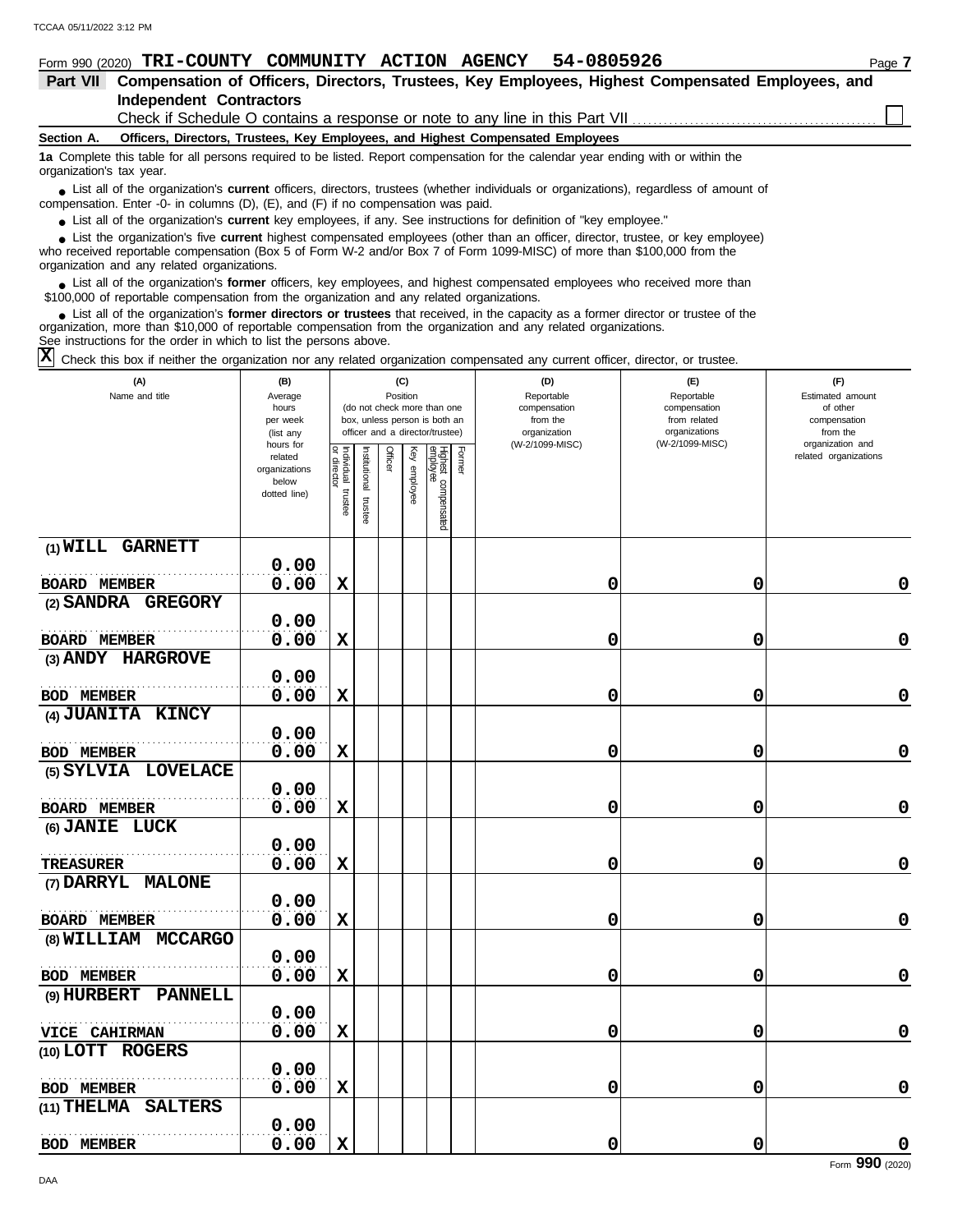| TCCAA 05/11/2022 3:12 PM<br>Form 990 (2020) TRI-COUNTY COMMUNITY ACTION AGENCY<br>Part VII                                                                                                                                                                                                                                                                |                                                                |                         |                       |                 |              |                                                                                                 |        | 54-0805926<br>Section A. Officers, Directors, Trustees, Key Employees, and Highest Compensated Employees (continued) |                                                                    |                                                                 | Page 8              |
|-----------------------------------------------------------------------------------------------------------------------------------------------------------------------------------------------------------------------------------------------------------------------------------------------------------------------------------------------------------|----------------------------------------------------------------|-------------------------|-----------------------|-----------------|--------------|-------------------------------------------------------------------------------------------------|--------|----------------------------------------------------------------------------------------------------------------------|--------------------------------------------------------------------|-----------------------------------------------------------------|---------------------|
| (A)<br>Name and title                                                                                                                                                                                                                                                                                                                                     | (B)<br>Average<br>hours<br>per week<br>(list any               |                         |                       | (C)<br>Position |              | (do not check more than one<br>box, unless person is both an<br>officer and a director/trustee) |        | (D)<br>Reportable<br>compensation<br>from the<br>organization                                                        | (E)<br>Reportable<br>compensation<br>from related<br>organizations | (F)<br>Estimated amount<br>of other<br>compensation<br>from the |                     |
|                                                                                                                                                                                                                                                                                                                                                           | hours for<br>related<br>organizations<br>below<br>dotted line) | Individual 1<br>trustee | Institutional trustee | Officer         | Key employee | Highest compensated<br>employee                                                                 | Former | (W-2/1099-MISC)                                                                                                      | (W-2/1099-MISC)                                                    | organization and<br>related organizations                       |                     |
| (12)<br><b>CLARENCE</b><br><b>SMITH</b>                                                                                                                                                                                                                                                                                                                   |                                                                |                         |                       |                 |              |                                                                                                 |        |                                                                                                                      |                                                                    |                                                                 |                     |
| <b>MEMBER</b><br><b>BOARD</b>                                                                                                                                                                                                                                                                                                                             | 0.00<br>0.00                                                   | $\mathbf x$             |                       |                 |              |                                                                                                 |        | 0                                                                                                                    | 0                                                                  |                                                                 | 0                   |
| <b>GLANZY</b><br><b>SPAIN</b><br>(13)                                                                                                                                                                                                                                                                                                                     |                                                                |                         |                       |                 |              |                                                                                                 |        |                                                                                                                      |                                                                    |                                                                 |                     |
|                                                                                                                                                                                                                                                                                                                                                           | 0.00                                                           |                         |                       |                 |              |                                                                                                 |        |                                                                                                                      |                                                                    |                                                                 |                     |
| <b>BOD CHAIR</b><br><b>LAVERN</b><br><b>TAYLOR</b><br>(14)                                                                                                                                                                                                                                                                                                | 0.00                                                           | $\mathbf x$             |                       |                 |              |                                                                                                 |        | 0                                                                                                                    | 0                                                                  |                                                                 | 0                   |
|                                                                                                                                                                                                                                                                                                                                                           | 0.00                                                           |                         |                       |                 |              |                                                                                                 |        |                                                                                                                      |                                                                    |                                                                 |                     |
| <b>BOD MEMBER</b>                                                                                                                                                                                                                                                                                                                                         | 0.00                                                           | $\mathbf x$             |                       |                 |              |                                                                                                 |        | 0                                                                                                                    | 0                                                                  |                                                                 | 0                   |
| <b>TERRY</b><br>(15)<br><b>JOHN</b>                                                                                                                                                                                                                                                                                                                       | 0.00                                                           |                         |                       |                 |              |                                                                                                 |        |                                                                                                                      |                                                                    |                                                                 |                     |
| <b>MEMBER</b><br><b>BOARD</b>                                                                                                                                                                                                                                                                                                                             | 0.00                                                           | $\mathbf x$             |                       |                 |              |                                                                                                 |        | 0                                                                                                                    | 0                                                                  |                                                                 | $\mathbf 0$         |
| THOCKMORTON<br>(16)<br><b>DEAN</b>                                                                                                                                                                                                                                                                                                                        | 0.00                                                           |                         |                       |                 |              |                                                                                                 |        |                                                                                                                      |                                                                    |                                                                 |                     |
| <b>BOARD</b><br><b>MEMBER</b>                                                                                                                                                                                                                                                                                                                             | 0.00                                                           | $\mathbf x$             |                       |                 |              |                                                                                                 |        | 0                                                                                                                    | 0                                                                  |                                                                 | $\mathbf 0$         |
| <b>ANNETTE</b><br><b>TUCKER</b><br>(17)                                                                                                                                                                                                                                                                                                                   |                                                                |                         |                       |                 |              |                                                                                                 |        |                                                                                                                      |                                                                    |                                                                 |                     |
| <b>BOD MEMBER</b>                                                                                                                                                                                                                                                                                                                                         | 0.00<br>0.00                                                   | X                       |                       |                 |              |                                                                                                 |        | 0                                                                                                                    | 0                                                                  |                                                                 | 0                   |
| <b>PETRINA</b><br><b>CARTER</b><br>(18)                                                                                                                                                                                                                                                                                                                   |                                                                |                         |                       |                 |              |                                                                                                 |        |                                                                                                                      |                                                                    |                                                                 |                     |
| PRESIDENT & CEO                                                                                                                                                                                                                                                                                                                                           | 0.00<br>0.00                                                   |                         |                       | $\mathbf x$     |              |                                                                                                 |        | 0                                                                                                                    | 0                                                                  |                                                                 | $\mathbf 0$         |
|                                                                                                                                                                                                                                                                                                                                                           |                                                                |                         |                       |                 |              |                                                                                                 |        |                                                                                                                      |                                                                    |                                                                 |                     |
| 1b                                                                                                                                                                                                                                                                                                                                                        |                                                                |                         |                       |                 |              |                                                                                                 | u      |                                                                                                                      |                                                                    |                                                                 |                     |
| <b>c</b> Total from continuation sheets to Part VII, Section A                                                                                                                                                                                                                                                                                            |                                                                |                         |                       |                 |              |                                                                                                 | u      |                                                                                                                      |                                                                    |                                                                 |                     |
| d<br>Total number of individuals (including but not limited to those listed above) who received more than \$100,000 of<br>$\mathbf{2}$                                                                                                                                                                                                                    |                                                                |                         |                       |                 |              |                                                                                                 | u      |                                                                                                                      |                                                                    |                                                                 |                     |
| reportable compensation from the organization $\bf{u}$ 0                                                                                                                                                                                                                                                                                                  |                                                                |                         |                       |                 |              |                                                                                                 |        |                                                                                                                      |                                                                    |                                                                 | Yes<br>No           |
| Did the organization list any former officer, director, trustee, key employee, or highest compensated<br>3                                                                                                                                                                                                                                                |                                                                |                         |                       |                 |              |                                                                                                 |        |                                                                                                                      |                                                                    |                                                                 |                     |
| For any individual listed on line 1a, is the sum of reportable compensation and other compensation from the<br>4                                                                                                                                                                                                                                          |                                                                |                         |                       |                 |              |                                                                                                 |        |                                                                                                                      |                                                                    | 3                                                               | X                   |
| organization and related organizations greater than \$150,000? If "Yes," complete Schedule J for such                                                                                                                                                                                                                                                     |                                                                |                         |                       |                 |              |                                                                                                 |        |                                                                                                                      |                                                                    |                                                                 | X                   |
| individual <b>construe that in the construction of the construction</b> of the construction of the construction of the construction of the construction of the construction of the construction of the construction of the construc<br>Did any person listed on line 1a receive or accrue compensation from any unrelated organization or individual<br>5 |                                                                |                         |                       |                 |              |                                                                                                 |        |                                                                                                                      |                                                                    | 4                                                               |                     |
| Section B. Independent Contractors                                                                                                                                                                                                                                                                                                                        |                                                                |                         |                       |                 |              |                                                                                                 |        |                                                                                                                      |                                                                    | 5                                                               | X                   |
| Complete this table for your five highest compensated independent contractors that received more than \$100,000 of<br>1                                                                                                                                                                                                                                   |                                                                |                         |                       |                 |              |                                                                                                 |        |                                                                                                                      |                                                                    |                                                                 |                     |
| compensation from the organization. Report compensation for the calendar year ending with or within the organization's tax year.                                                                                                                                                                                                                          | (A)<br>Name and business address                               |                         |                       |                 |              |                                                                                                 |        |                                                                                                                      | (B)<br>Description of services                                     |                                                                 | (C)<br>Compensation |
|                                                                                                                                                                                                                                                                                                                                                           |                                                                |                         |                       |                 |              |                                                                                                 |        |                                                                                                                      |                                                                    |                                                                 |                     |
|                                                                                                                                                                                                                                                                                                                                                           |                                                                |                         |                       |                 |              |                                                                                                 |        |                                                                                                                      |                                                                    |                                                                 |                     |
|                                                                                                                                                                                                                                                                                                                                                           |                                                                |                         |                       |                 |              |                                                                                                 |        |                                                                                                                      |                                                                    |                                                                 |                     |
|                                                                                                                                                                                                                                                                                                                                                           |                                                                |                         |                       |                 |              |                                                                                                 |        |                                                                                                                      |                                                                    |                                                                 |                     |
|                                                                                                                                                                                                                                                                                                                                                           |                                                                |                         |                       |                 |              |                                                                                                 |        |                                                                                                                      |                                                                    |                                                                 |                     |
|                                                                                                                                                                                                                                                                                                                                                           |                                                                |                         |                       |                 |              |                                                                                                 |        |                                                                                                                      |                                                                    |                                                                 |                     |
|                                                                                                                                                                                                                                                                                                                                                           |                                                                |                         |                       |                 |              |                                                                                                 |        |                                                                                                                      |                                                                    |                                                                 |                     |
|                                                                                                                                                                                                                                                                                                                                                           |                                                                |                         |                       |                 |              |                                                                                                 |        |                                                                                                                      |                                                                    |                                                                 |                     |
| Total number of independent contractors (including but not limited to those listed above) who<br>$\mathbf{2}$<br>received more than \$100,000 of compensation from the organization u                                                                                                                                                                     |                                                                |                         |                       |                 |              |                                                                                                 |        |                                                                                                                      | 0                                                                  |                                                                 |                     |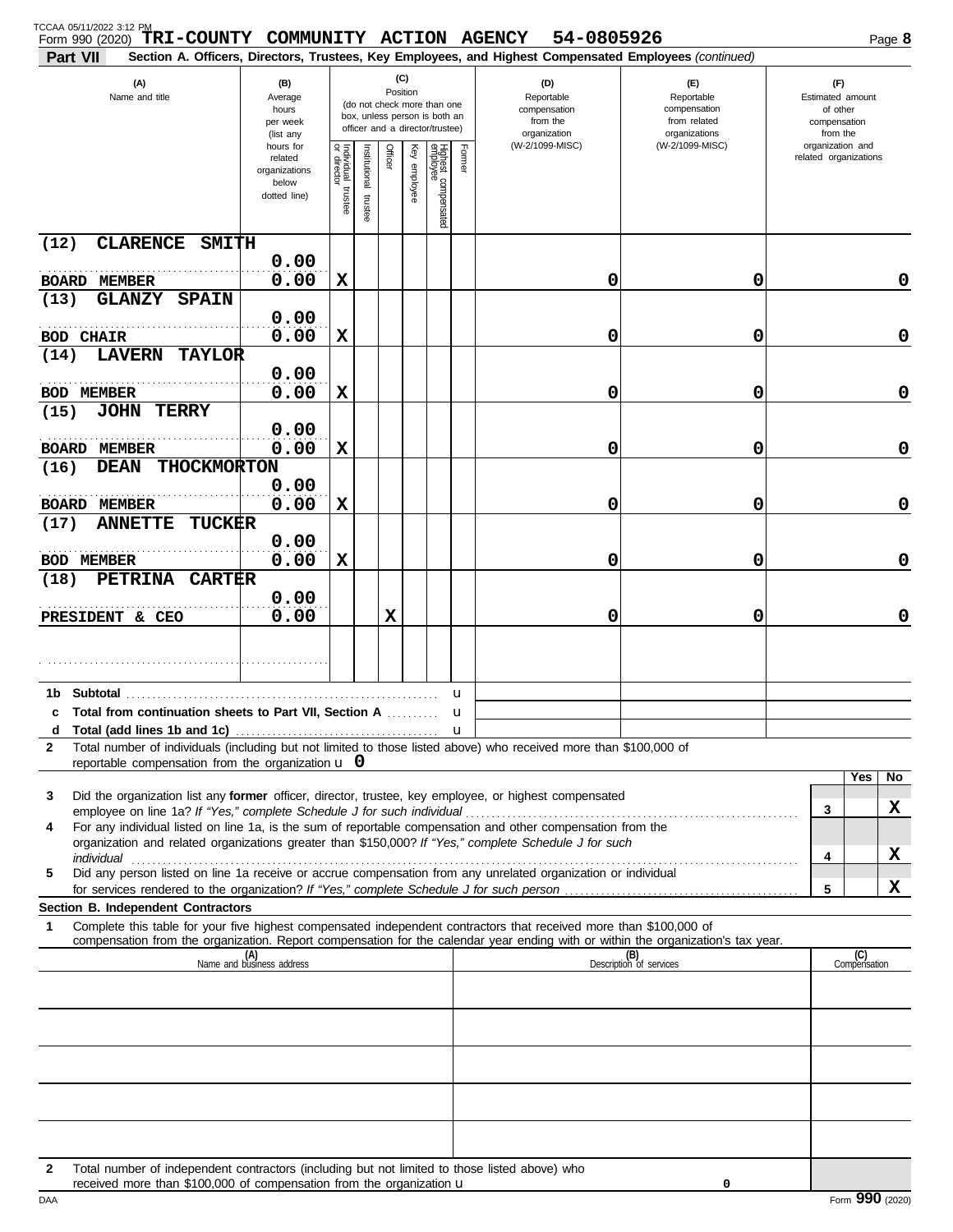### Form 990 (2020) Page **9 TRI-COUNTY COMMUNITY ACTION AGENCY 54-0805926**

#### **Part VIII Statement of Revenue**

Check if Schedule O contains a response or note to any line in this Part VIII . . . . . . . . . . . . . . . . . . . . . . . . . . . . . . . . . . . . . . . . . . . .

|                                                           |                                |                                                                                            |    |                |                      |            |                      | (A)<br>Total revenue | (B)<br>Related or exempt<br>function revenue | (C)<br>Unrelated<br>business revenue | (D)<br>Revenue excluded<br>from tax under<br>sections 512-514 |
|-----------------------------------------------------------|--------------------------------|--------------------------------------------------------------------------------------------|----|----------------|----------------------|------------|----------------------|----------------------|----------------------------------------------|--------------------------------------|---------------------------------------------------------------|
|                                                           |                                |                                                                                            |    |                |                      |            |                      |                      |                                              |                                      |                                                               |
|                                                           |                                | 1a Federated campaigns                                                                     |    |                | 1a<br>1 <sub>b</sub> |            |                      |                      |                                              |                                      |                                                               |
|                                                           |                                | <b>b</b> Membership dues                                                                   |    |                |                      |            |                      |                      |                                              |                                      |                                                               |
|                                                           |                                | c Fundraising events                                                                       |    |                | 1 <sub>c</sub>       |            |                      |                      |                                              |                                      |                                                               |
|                                                           |                                | d Related organizations                                                                    |    | .              | 1 <sub>d</sub>       |            |                      |                      |                                              |                                      |                                                               |
|                                                           |                                | Government grants (contributions)                                                          |    |                | 1e                   |            | 3,881,981            |                      |                                              |                                      |                                                               |
| Contributions, Gifts, Grants<br>and Other Similar Amounts |                                | <b>f</b> All other contributions, gifts, grants,<br>and similar amounts not included above |    |                | 1f                   |            | 0                    |                      |                                              |                                      |                                                               |
|                                                           |                                | Noncash contributions included in lines 1a-1f                                              |    |                | $1g \sqrt{3}$        |            |                      |                      |                                              |                                      |                                                               |
|                                                           |                                |                                                                                            |    |                |                      |            | $\mathbf u$          | 3,881,981            |                                              |                                      |                                                               |
|                                                           |                                |                                                                                            |    |                |                      |            | <b>Business Code</b> |                      |                                              |                                      |                                                               |
|                                                           | 2a                             | PRIVATE JOBS                                                                               |    |                |                      |            |                      | 53,258               | 53,258                                       |                                      |                                                               |
|                                                           | b                              | IPR LOAN - CATHY CLARK                                                                     |    |                |                      |            |                      | 3,870                | 3,870                                        |                                      |                                                               |
|                                                           | С                              | IPR LOAN- WILFORD SYDNOR                                                                   |    |                |                      |            |                      | 3,191                | 3,191                                        |                                      |                                                               |
|                                                           |                                | IPR LOAN - H & V VENABLE                                                                   |    |                |                      |            |                      | 432                  | 432                                          |                                      |                                                               |
| Program Service<br>Revenue                                | е                              | IPR - G CROWDER/L YOUNG                                                                    |    |                |                      |            |                      | 225                  | 225                                          |                                      |                                                               |
|                                                           |                                | f All other program service revenue                                                        |    |                |                      | .          |                      | 175                  | 175                                          |                                      |                                                               |
|                                                           |                                |                                                                                            |    |                |                      |            | $\mathbf u$          | 61,151               |                                              |                                      |                                                               |
|                                                           | 3                              | Investment income (including dividends, interest, and                                      |    |                |                      |            |                      |                      |                                              |                                      |                                                               |
|                                                           |                                |                                                                                            |    |                |                      |            | u                    | 1,440                | 1,440                                        |                                      |                                                               |
|                                                           | 4                              | Income from investment of tax-exempt bond proceeds                                         |    |                |                      |            | u                    |                      |                                              |                                      |                                                               |
|                                                           |                                |                                                                                            |    |                |                      |            | u                    |                      |                                              |                                      |                                                               |
|                                                           | 5<br>(i) Real<br>(ii) Personal |                                                                                            |    |                |                      |            |                      |                      |                                              |                                      |                                                               |
|                                                           | 6a                             | Gross rents                                                                                | 6а |                | 22,219               |            |                      |                      |                                              |                                      |                                                               |
|                                                           | b                              | Less: rental expenses                                                                      | 6b |                |                      |            |                      |                      |                                              |                                      |                                                               |
|                                                           |                                |                                                                                            | 6c |                | 22,219               |            |                      |                      |                                              |                                      |                                                               |
|                                                           | c                              | Rental inc. or (loss)                                                                      |    |                |                      |            |                      | 22,219               | 22,219                                       |                                      |                                                               |
|                                                           | d                              | <b>7a</b> Gross amount from                                                                |    | (i) Securities |                      | (ii) Other | u                    |                      |                                              |                                      |                                                               |
|                                                           |                                | sales of assets                                                                            |    |                |                      |            |                      |                      |                                              |                                      |                                                               |
|                                                           |                                | other than inventory                                                                       | 7а |                |                      |            |                      |                      |                                              |                                      |                                                               |
|                                                           |                                | <b>b</b> Less: cost or other                                                               |    |                |                      |            |                      |                      |                                              |                                      |                                                               |
| Revenue                                                   |                                | basis and sales exps.                                                                      | 7b |                |                      |            |                      |                      |                                              |                                      |                                                               |
|                                                           |                                | <b>c</b> Gain or (loss)                                                                    | 7c |                |                      |            |                      |                      |                                              |                                      |                                                               |
| <b>Other</b>                                              | d                              |                                                                                            |    |                |                      |            | u                    |                      |                                              |                                      |                                                               |
|                                                           |                                | 8a Gross income from fundraising events                                                    |    |                |                      |            |                      |                      |                                              |                                      |                                                               |
|                                                           |                                |                                                                                            |    |                |                      |            |                      |                      |                                              |                                      |                                                               |
|                                                           |                                | of contributions reported on line 1c).                                                     |    |                |                      |            |                      |                      |                                              |                                      |                                                               |
|                                                           |                                | See Part IV, line 18                                                                       |    |                | 8a                   |            |                      |                      |                                              |                                      |                                                               |
|                                                           |                                | <b>b</b> Less: direct expenses                                                             |    |                | 8b                   |            |                      |                      |                                              |                                      |                                                               |
|                                                           | c                              | Net income or (loss) from fundraising events                                               |    |                |                      |            | u                    |                      |                                              |                                      |                                                               |
|                                                           |                                | 9a Gross income from gaming activities.                                                    |    |                |                      |            |                      |                      |                                              |                                      |                                                               |
|                                                           |                                | See Part IV, line 19                                                                       |    | .              | 9а                   |            |                      |                      |                                              |                                      |                                                               |
|                                                           |                                | <b>b</b> Less: direct expenses                                                             |    |                | 9 <sub>b</sub>       |            |                      |                      |                                              |                                      |                                                               |
|                                                           | c                              | Net income or (loss) from gaming activities                                                |    |                |                      |            | u                    |                      |                                              |                                      |                                                               |
|                                                           |                                | 10a Gross sales of inventory, less                                                         |    |                |                      |            |                      |                      |                                              |                                      |                                                               |
|                                                           |                                | returns and allowances                                                                     |    | de de decem    | 10a                  |            |                      |                      |                                              |                                      |                                                               |
|                                                           |                                | <b>b</b> Less: cost of goods sold                                                          |    |                | 10 <sub>b</sub>      |            |                      |                      |                                              |                                      |                                                               |
|                                                           |                                | c Net income or (loss) from sales of inventory                                             |    |                |                      |            | u                    |                      |                                              |                                      |                                                               |
|                                                           |                                |                                                                                            |    |                |                      |            | <b>Business Code</b> |                      |                                              |                                      |                                                               |
|                                                           | 11a                            | INCOME/MISCELLANEOUS                                                                       |    |                |                      |            |                      | 3,800                | 3,800                                        |                                      |                                                               |
|                                                           | b                              | OTHER REVENUE                                                                              |    |                |                      |            |                      | 3,052                | 3,052                                        |                                      |                                                               |
| Miscellaneous<br>Revenue                                  | с                              | DONATION - HOUSING CONFER                                                                  |    |                |                      |            |                      | 450                  | 450                                          |                                      |                                                               |
|                                                           | d                              |                                                                                            |    |                |                      |            |                      | 5                    | 5                                            |                                      |                                                               |
|                                                           | е                              |                                                                                            |    |                |                      |            | $\mathbf u$          | 7,307                |                                              |                                      |                                                               |
|                                                           | 12 <sup>12</sup>               |                                                                                            |    |                |                      |            | $\mathbf{u}$         | 3,974,098            | 92,117                                       | 0                                    | 0                                                             |

 $\Box$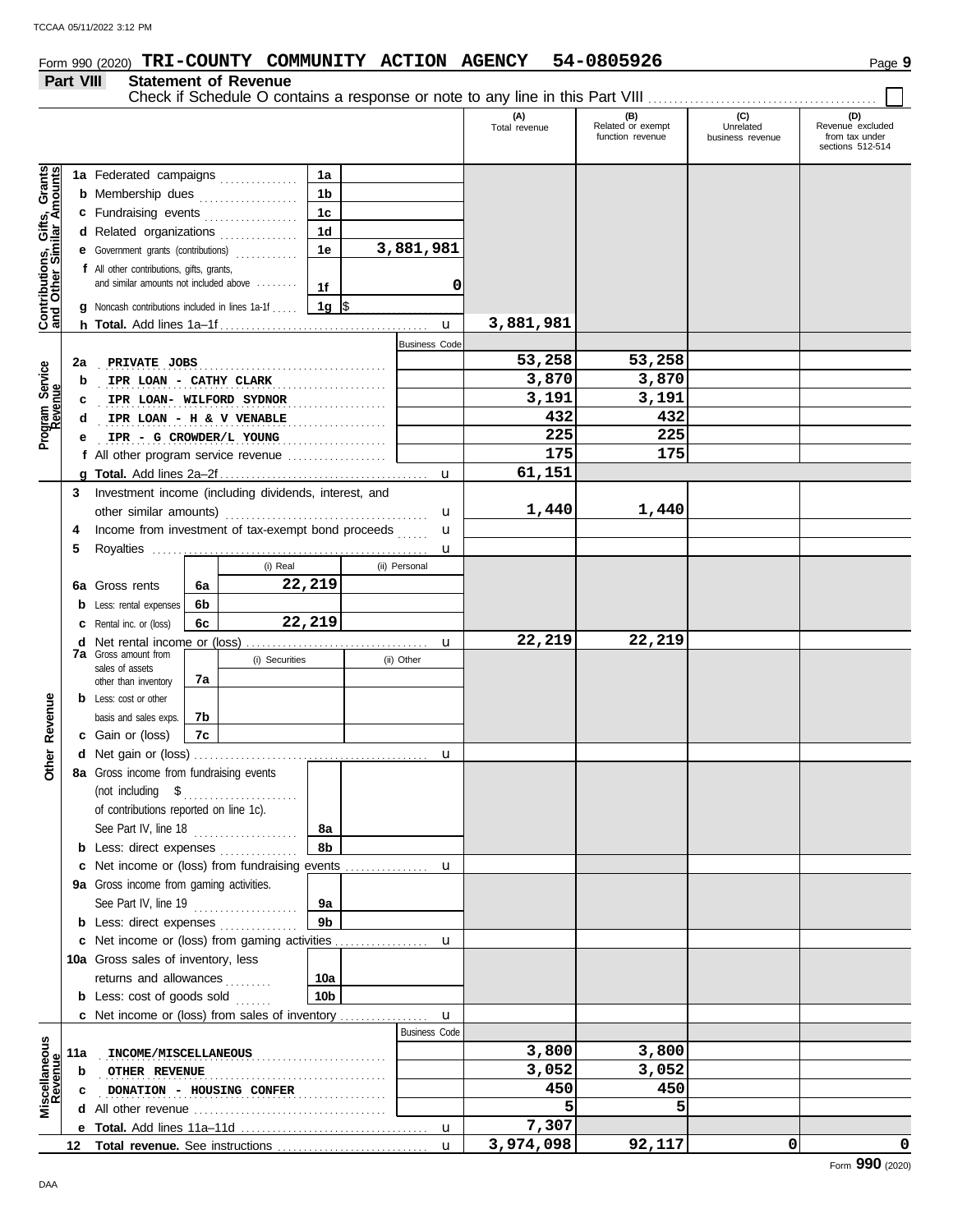#### **Form 990 (2020) PIRI-COUNTY COMMUNITY ACTION AGENCY 54-0805926** Page 10 **Part IX Statement of Functional Expenses** Г *Section 501(c)(3) and 501(c)(4) organizations must complete all columns. All other organizations must complete column (A).*

|              | Section 501(c)(3) and 501(c)(4) organizations must complete all columns. All other organizations must complete column (A).<br>Check if Schedule O contains a response or note to any line in this Part IX                                                                                                                                                                                                                                                                                                                   |                       |                                    |                                           | 図                              |
|--------------|-----------------------------------------------------------------------------------------------------------------------------------------------------------------------------------------------------------------------------------------------------------------------------------------------------------------------------------------------------------------------------------------------------------------------------------------------------------------------------------------------------------------------------|-----------------------|------------------------------------|-------------------------------------------|--------------------------------|
|              | Do not include amounts reported on lines 6b,<br>7b, 8b, 9b, and 10b of Part VIII.                                                                                                                                                                                                                                                                                                                                                                                                                                           | (A)<br>Total expenses | (B)<br>Program service<br>expenses | (C)<br>Management and<br>general expenses | (D)<br>Fundraising<br>expenses |
|              | 1 Grants and other assistance to domestic organizations                                                                                                                                                                                                                                                                                                                                                                                                                                                                     |                       |                                    |                                           |                                |
|              | and domestic governments. See Part IV, line 21                                                                                                                                                                                                                                                                                                                                                                                                                                                                              |                       |                                    |                                           |                                |
| $\mathbf{2}$ | Grants and other assistance to domestic                                                                                                                                                                                                                                                                                                                                                                                                                                                                                     |                       |                                    |                                           |                                |
|              | individuals. See Part IV, line 22<br>.                                                                                                                                                                                                                                                                                                                                                                                                                                                                                      |                       |                                    |                                           |                                |
| 3            | Grants and other assistance to foreign                                                                                                                                                                                                                                                                                                                                                                                                                                                                                      |                       |                                    |                                           |                                |
|              | organizations, foreign governments, and foreign                                                                                                                                                                                                                                                                                                                                                                                                                                                                             |                       |                                    |                                           |                                |
|              | individuals. See Part IV, lines 15 and 16                                                                                                                                                                                                                                                                                                                                                                                                                                                                                   |                       |                                    |                                           |                                |
| 4            | Benefits paid to or for members                                                                                                                                                                                                                                                                                                                                                                                                                                                                                             |                       |                                    |                                           |                                |
| 5            | Compensation of current officers, directors,                                                                                                                                                                                                                                                                                                                                                                                                                                                                                |                       |                                    |                                           |                                |
|              | trustees, and key employees<br>.                                                                                                                                                                                                                                                                                                                                                                                                                                                                                            |                       |                                    |                                           |                                |
| 6            | Compensation not included above to disqualified                                                                                                                                                                                                                                                                                                                                                                                                                                                                             |                       |                                    |                                           |                                |
|              | persons (as defined under section 4958(f)(1)) and                                                                                                                                                                                                                                                                                                                                                                                                                                                                           |                       |                                    |                                           |                                |
|              | persons described in section 4958(c)(3)(B)                                                                                                                                                                                                                                                                                                                                                                                                                                                                                  |                       |                                    |                                           |                                |
| 7            | Other salaries and wages                                                                                                                                                                                                                                                                                                                                                                                                                                                                                                    | 1,735,084             | 1,694,321                          | 40,763                                    |                                |
| 8            | Pension plan accruals and contributions (include                                                                                                                                                                                                                                                                                                                                                                                                                                                                            |                       |                                    |                                           |                                |
|              | section 401(k) and 403(b) employer contributions)                                                                                                                                                                                                                                                                                                                                                                                                                                                                           |                       |                                    |                                           |                                |
| 9            | Other employee benefits                                                                                                                                                                                                                                                                                                                                                                                                                                                                                                     | 659,902               | 647,326                            | 12,576                                    |                                |
| 10           | Payroll taxes                                                                                                                                                                                                                                                                                                                                                                                                                                                                                                               |                       |                                    |                                           |                                |
| 11           | Fees for services (nonemployees):                                                                                                                                                                                                                                                                                                                                                                                                                                                                                           |                       |                                    |                                           |                                |
| a            |                                                                                                                                                                                                                                                                                                                                                                                                                                                                                                                             |                       |                                    |                                           |                                |
| b            |                                                                                                                                                                                                                                                                                                                                                                                                                                                                                                                             | 35,540                | 35,540                             |                                           |                                |
|              |                                                                                                                                                                                                                                                                                                                                                                                                                                                                                                                             |                       |                                    |                                           |                                |
|              | Professional fundraising services. See Part IV, line 17                                                                                                                                                                                                                                                                                                                                                                                                                                                                     |                       |                                    |                                           |                                |
|              | Investment management fees                                                                                                                                                                                                                                                                                                                                                                                                                                                                                                  |                       |                                    |                                           |                                |
| q            | Other. (If line 11g amount exceeds 10% of line 25, column                                                                                                                                                                                                                                                                                                                                                                                                                                                                   |                       |                                    |                                           |                                |
|              | (A) amount, list line 11g expenses on Schedule O.)                                                                                                                                                                                                                                                                                                                                                                                                                                                                          |                       |                                    |                                           |                                |
| 12           | Advertising and promotion                                                                                                                                                                                                                                                                                                                                                                                                                                                                                                   |                       |                                    |                                           |                                |
| 13           |                                                                                                                                                                                                                                                                                                                                                                                                                                                                                                                             |                       |                                    |                                           |                                |
| 14           | Information technology                                                                                                                                                                                                                                                                                                                                                                                                                                                                                                      |                       |                                    |                                           |                                |
| 15           |                                                                                                                                                                                                                                                                                                                                                                                                                                                                                                                             |                       |                                    |                                           |                                |
| 16           |                                                                                                                                                                                                                                                                                                                                                                                                                                                                                                                             | 94,019                | 84,852                             | 9,167                                     |                                |
| 17           | $\begin{minipage}[c]{0.9\linewidth} \begin{tabular}{l} \textbf{Travel} \end{tabular} \end{minipage} \end{minipage} \begin{minipage}[c]{0.9\linewidth} \begin{tabular}{l} \textbf{True} \end{tabular} \end{minipage} \end{minipage} \begin{minipage}[c]{0.9\linewidth} \begin{tabular}{l} \textbf{True} \end{tabular} \end{minipage} \end{minipage} \begin{minipage}[c]{0.9\linewidth} \begin{tabular}{l} \textbf{True} \end{tabular} \end{minipage} \end{minipage} \begin{minipage}[c]{0.9\linewidth} \begin{tabular}{l} \$ | 7,765                 | $\overline{7,645}$                 | 120                                       |                                |
| 18           | Payments of travel or entertainment expenses                                                                                                                                                                                                                                                                                                                                                                                                                                                                                |                       |                                    |                                           |                                |
|              | for any federal, state, or local public officials                                                                                                                                                                                                                                                                                                                                                                                                                                                                           |                       |                                    |                                           |                                |
| 19           | Conferences, conventions, and meetings                                                                                                                                                                                                                                                                                                                                                                                                                                                                                      |                       |                                    |                                           |                                |
| 20           | Interest                                                                                                                                                                                                                                                                                                                                                                                                                                                                                                                    | 14,741                | 14,741                             |                                           |                                |
| 21           | Payments to affiliates                                                                                                                                                                                                                                                                                                                                                                                                                                                                                                      |                       |                                    |                                           |                                |
| 22           | Depreciation, depletion, and amortization                                                                                                                                                                                                                                                                                                                                                                                                                                                                                   | 86,399                |                                    | 86,399                                    |                                |
| 23           | Insurance                                                                                                                                                                                                                                                                                                                                                                                                                                                                                                                   | 27,055                | 27,055                             |                                           |                                |
| 24           | Other expenses. Itemize expenses not covered                                                                                                                                                                                                                                                                                                                                                                                                                                                                                |                       |                                    |                                           |                                |
|              | above (List miscellaneous expenses on line 24e. If                                                                                                                                                                                                                                                                                                                                                                                                                                                                          |                       |                                    |                                           |                                |
|              | line 24e amount exceeds 10% of line 25, column                                                                                                                                                                                                                                                                                                                                                                                                                                                                              |                       |                                    |                                           |                                |
|              | (A) amount, list line 24e expenses on Schedule O.)                                                                                                                                                                                                                                                                                                                                                                                                                                                                          |                       |                                    |                                           |                                |
| а            | INDIRECT COSTS                                                                                                                                                                                                                                                                                                                                                                                                                                                                                                              | 274,432               | 274,432                            |                                           |                                |
|              | RENT ASSISTANCE-ARREARS<br>RENT ASSISTANCE-CURRENT                                                                                                                                                                                                                                                                                                                                                                                                                                                                          | 153,425<br>121,656    | 153,425<br>121,656                 |                                           |                                |
|              | CLASSR/PLAYGROUND SUPPLIE                                                                                                                                                                                                                                                                                                                                                                                                                                                                                                   | 106,158               | 106,158                            |                                           |                                |
| d            |                                                                                                                                                                                                                                                                                                                                                                                                                                                                                                                             | 729,915               | 436,457                            | 293,458                                   |                                |
| е<br>25      | All other expenses<br>Total functional expenses. Add lines 1 through 24e                                                                                                                                                                                                                                                                                                                                                                                                                                                    | 4,046,091             | 3,603,608                          | 442,483                                   | 0                              |
| 26           | Joint costs. Complete this line only if the                                                                                                                                                                                                                                                                                                                                                                                                                                                                                 |                       |                                    |                                           |                                |
|              | organization reported in column (B) joint costs                                                                                                                                                                                                                                                                                                                                                                                                                                                                             |                       |                                    |                                           |                                |
|              | from a combined educational campaign and                                                                                                                                                                                                                                                                                                                                                                                                                                                                                    |                       |                                    |                                           |                                |
|              | fundraising solicitation. Check here u<br>if<br>following SOP 98.2 (ASC 958.720)                                                                                                                                                                                                                                                                                                                                                                                                                                            |                       |                                    |                                           |                                |

following SOP 98-2 (ASC 958-720) . . . . . . . . . . . . .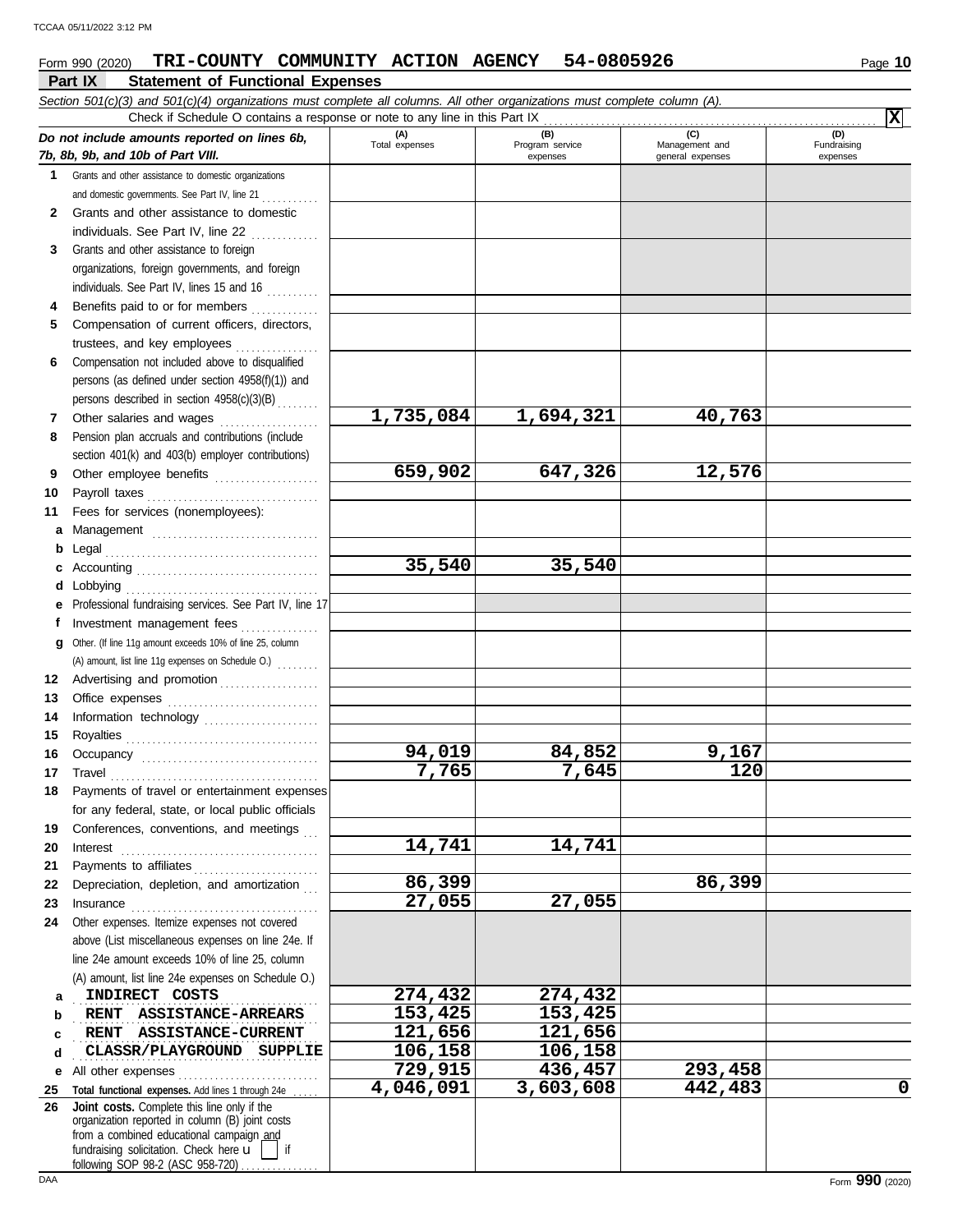|                         |        | TRI-COUNTY COMMUNITY ACTION AGENCY<br>Form 990 (2020)                                                                  |                                        | 54-0805926        |                 | Page 11     |
|-------------------------|--------|------------------------------------------------------------------------------------------------------------------------|----------------------------------------|-------------------|-----------------|-------------|
|                         | Part X | <b>Balance Sheet</b>                                                                                                   |                                        |                   |                 |             |
|                         |        |                                                                                                                        |                                        |                   |                 |             |
|                         |        |                                                                                                                        |                                        | (A)               |                 | (B)         |
|                         |        |                                                                                                                        |                                        | Beginning of year |                 | End of year |
|                         | 1      | Cash-non-interest-bearing                                                                                              |                                        | 558,064           | $\mathbf{1}$    | 114,605     |
|                         | 2      |                                                                                                                        |                                        | 0                 | $\mathbf{2}$    |             |
|                         | 3      |                                                                                                                        |                                        | 142,583           | 3               | 590,315     |
|                         | 4      | Accounts receivable, net                                                                                               |                                        |                   | 4               | 15,208      |
|                         | 5      | Loans and other receivables from any current or former officer, director,                                              |                                        |                   |                 |             |
|                         |        | trustee, key employee, creator or founder, substantial contributor, or 35%                                             |                                        |                   |                 |             |
|                         |        | controlled entity or family member of any of these persons                                                             |                                        | 5                 |                 |             |
|                         | 6      | Loans and other receivables from other disqualified persons (as defined                                                |                                        |                   |                 |             |
|                         |        | under section 4958(f)(1)), and persons described in section 4958(c)(3)(B)                                              |                                        |                   | 6               |             |
| Assets                  | 7      |                                                                                                                        |                                        |                   | $\overline{7}$  |             |
|                         | 8      | Inventories for sale or use                                                                                            |                                        |                   | 8               |             |
|                         | 9      |                                                                                                                        |                                        | 13,096            | 9               | 40,005      |
|                         |        | 10a Land, buildings, and equipment: cost or other                                                                      |                                        |                   |                 |             |
|                         |        |                                                                                                                        |                                        |                   |                 |             |
|                         | b      | Less: accumulated depreciation                                                                                         |                                        | 336,937           | 10 <sub>c</sub> | 299,483     |
|                         | 11     |                                                                                                                        |                                        |                   | 11              |             |
|                         | 12     |                                                                                                                        |                                        | 12                |                 |             |
|                         | 13     |                                                                                                                        |                                        | 13                |                 |             |
|                         | 14     | Intangible assets                                                                                                      |                                        | 14                |                 |             |
|                         | 15     | Other assets. See Part IV, line 11                                                                                     |                                        |                   | 15              |             |
|                         | 16     |                                                                                                                        |                                        | 1,050,680         | 16              | 1,059,616   |
|                         | 17     |                                                                                                                        |                                        | 178,272           | 17              | 278,521     |
|                         | 18     | Grants payable                                                                                                         |                                        | 18                |                 |             |
|                         | 19     | Deferred revenue                                                                                                       |                                        |                   | 19              |             |
|                         | 20     | Tax-exempt bond liabilities                                                                                            |                                        |                   | 20              |             |
|                         | 21     | Escrow or custodial account liability. Complete Part IV of Schedule D                                                  | <u> 1999 - Johann Stoff, ameri</u> kan |                   | 21              |             |
|                         | 22     | Loans and other payables to any current or former officer, director,                                                   |                                        |                   |                 |             |
| Liabilities             |        | trustee, key employee, creator or founder, substantial contributor, or 35%                                             |                                        |                   |                 |             |
|                         |        | controlled entity or family member of any of these persons                                                             |                                        |                   | 22              |             |
|                         | 23     | Secured mortgages and notes payable to unrelated third parties                                                         |                                        | 216,304           | 23              | 223,114     |
|                         | 24     | Unsecured notes and loans payable to unrelated third parties                                                           |                                        | 26,130            | 24              |             |
|                         | 25     | Other liabilities (including federal income tax, payables to related third                                             |                                        |                   |                 |             |
|                         |        | parties, and other liabilities not included on lines 17-24). Complete Part X                                           |                                        |                   |                 |             |
|                         |        | of Schedule D                                                                                                          |                                        | 420,706           | 25              | 501,635     |
|                         | 26     |                                                                                                                        |                                        |                   | 26              |             |
|                         |        | Organizations that follow FASB ASC 958, check here $\mathbf{u} \overline{X}$<br>and complete lines 27, 28, 32, and 33. |                                        |                   |                 |             |
|                         | 27     | Net assets without donor restrictions                                                                                  |                                        | 395,986           | 27              | 256,477     |
|                         | 28     | Net assets with donor restrictions                                                                                     |                                        | 233,988           | 28              | 301,504     |
|                         |        | Organizations that do not follow FASB ASC 958, check here u                                                            |                                        |                   |                 |             |
|                         |        | and complete lines 29 through 33.                                                                                      |                                        |                   |                 |             |
| Assets or Fund Balances | 29     | Capital stock or trust principal, or current funds                                                                     |                                        |                   | 29              |             |
|                         | 30     | Paid-in or capital surplus, or land, building, or equipment fund                                                       |                                        |                   | 30              |             |
|                         | 31     | Retained earnings, endowment, accumulated income, or other funds                                                       |                                        |                   | 31              |             |
| <b>Met</b>              | 32     | Total net assets or fund balances                                                                                      |                                        | 629,974           | 32              | 557,981     |
|                         | 33     |                                                                                                                        |                                        | 1,050,680         | 33              | 1,059,616   |
|                         |        |                                                                                                                        |                                        |                   |                 |             |

Form **990** (2020)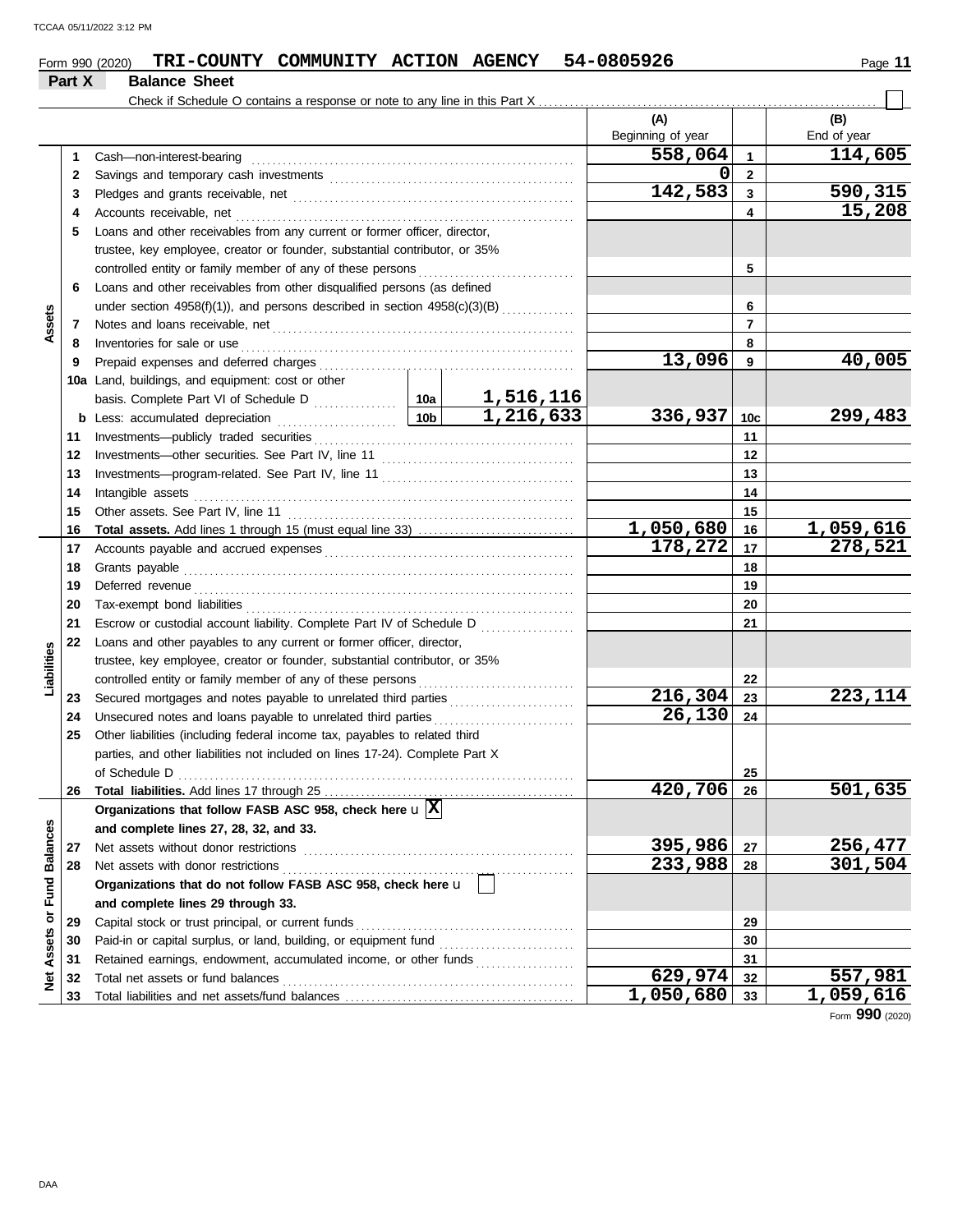|    | 54-0805926<br>Form 990 (2020) TRI-COUNTY COMMUNITY ACTION AGENCY                                                                                                                                                              |                |           |            | Page 12         |
|----|-------------------------------------------------------------------------------------------------------------------------------------------------------------------------------------------------------------------------------|----------------|-----------|------------|-----------------|
|    | <b>Reconciliation of Net Assets</b><br>Part XI                                                                                                                                                                                |                |           |            |                 |
|    |                                                                                                                                                                                                                               |                |           |            |                 |
| 1  |                                                                                                                                                                                                                               |                | 3,974,098 |            |                 |
| 2  |                                                                                                                                                                                                                               | $\mathbf{2}$   | 4,046,091 |            |                 |
| 3  | Revenue less expenses. Subtract line 2 from line 1                                                                                                                                                                            | 3              |           |            | $-71,993$       |
| 4  |                                                                                                                                                                                                                               | 4              |           |            | 629,974         |
| 5  | Net unrealized gains (losses) on investments [11] match and the control of the state of the state of the state of the state of the state of the state of the state of the state of the state of the state of the state of the | 5              |           |            |                 |
| 6  |                                                                                                                                                                                                                               | 6              |           |            |                 |
| 7  | Investment expenses                                                                                                                                                                                                           | $\overline{7}$ |           |            |                 |
| 8  | Prior period adjustments                                                                                                                                                                                                      | 8              |           |            |                 |
| 9  |                                                                                                                                                                                                                               | 9              |           |            | $\mathbf 0$     |
| 10 | Net assets or fund balances at end of year. Combine lines 3 through 9 (must equal Part X, line                                                                                                                                |                |           |            |                 |
|    |                                                                                                                                                                                                                               | 10             |           |            | 557,981         |
|    | <b>Financial Statements and Reporting</b><br>Part XII                                                                                                                                                                         |                |           |            |                 |
|    |                                                                                                                                                                                                                               |                |           |            | 冈               |
|    |                                                                                                                                                                                                                               |                |           | <b>Yes</b> | No.             |
| 1  | ΙXΙ<br>Accounting method used to prepare the Form 990:<br>Cash<br>Accrual<br>Other                                                                                                                                            |                |           |            |                 |
|    | If the organization changed its method of accounting from a prior year or checked "Other," explain in                                                                                                                         |                |           |            |                 |
|    | Schedule O.                                                                                                                                                                                                                   |                |           |            |                 |
|    | 2a Were the organization's financial statements compiled or reviewed by an independent accountant?                                                                                                                            |                | 2a        |            | X               |
|    | If "Yes," check a box below to indicate whether the financial statements for the year were compiled or                                                                                                                        |                |           |            |                 |
|    | reviewed on a separate basis, consolidated basis, or both:                                                                                                                                                                    |                |           |            |                 |
|    | Separate basis<br>Consolidated basis<br>Both consolidated and separate basis                                                                                                                                                  |                |           |            |                 |
|    | <b>b</b> Were the organization's financial statements audited by an independent accountant?                                                                                                                                   |                | 2b        | x          |                 |
|    | If "Yes," check a box below to indicate whether the financial statements for the year were audited on a                                                                                                                       |                |           |            |                 |
|    | separate basis, consolidated basis, or both:                                                                                                                                                                                  |                |           |            |                 |
|    | Both consolidated and separate basis<br>Separate basis<br>Consolidated basis                                                                                                                                                  |                |           |            |                 |
|    | c If "Yes" to line 2a or 2b, does the organization have a committee that assumes responsibility for oversight of                                                                                                              |                |           |            |                 |
|    | the audit, review, or compilation of its financial statements and selection of an independent accountant?                                                                                                                     |                | 2c        | x          |                 |
|    | If the organization changed either its oversight process or selection process during the tax year, explain on                                                                                                                 |                |           |            |                 |
|    | Schedule O.                                                                                                                                                                                                                   |                |           |            |                 |
|    | 3a As a result of a federal award, was the organization required to undergo an audit or audits as set forth in the                                                                                                            |                |           |            |                 |
|    | Single Audit Act and OMB Circular A-133?                                                                                                                                                                                      |                | 3a        | x          |                 |
|    | <b>b</b> If "Yes," did the organization undergo the required audit or audits? If the organization did not undergo the                                                                                                         |                |           |            |                 |
|    |                                                                                                                                                                                                                               |                | 3b        | х          |                 |
|    |                                                                                                                                                                                                                               |                |           |            | Form 990 (2020) |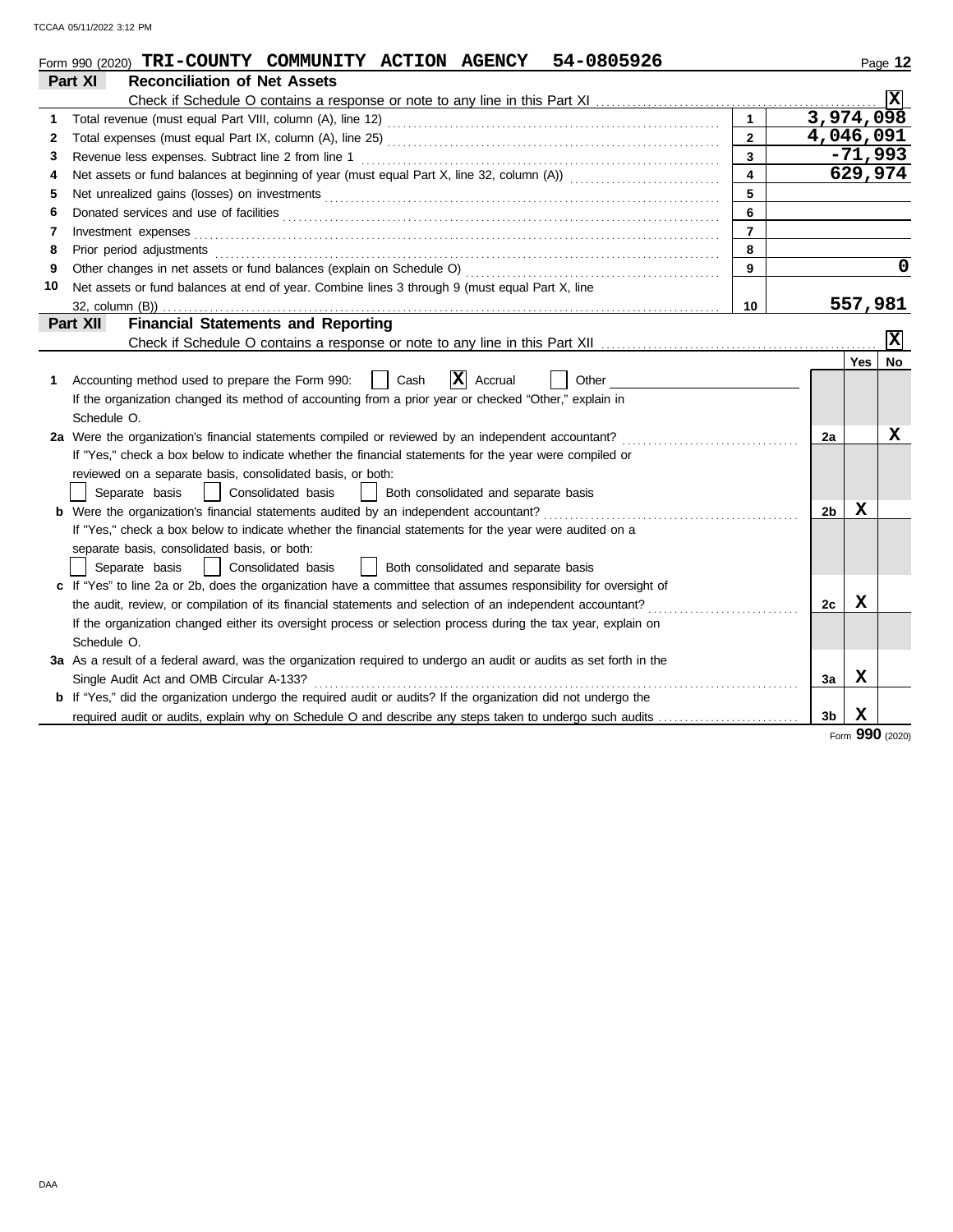| <b>SCHEDULE A</b>                                                                                         |                                                                                                                                                                                                                                                 | <b>Public Charity Status and Public Support</b>                                                                              |                                       |     |                          |                                                                                                                                                                                                                                                                 | OMB No. 1545-0047                    |  |  |  |  |
|-----------------------------------------------------------------------------------------------------------|-------------------------------------------------------------------------------------------------------------------------------------------------------------------------------------------------------------------------------------------------|------------------------------------------------------------------------------------------------------------------------------|---------------------------------------|-----|--------------------------|-----------------------------------------------------------------------------------------------------------------------------------------------------------------------------------------------------------------------------------------------------------------|--------------------------------------|--|--|--|--|
| (Form 990 or 990-EZ)                                                                                      |                                                                                                                                                                                                                                                 | 2020<br>Complete if the organization is a section 501(c)(3) organization or a section 4947(a)(1) nonexempt charitable trust. |                                       |     |                          |                                                                                                                                                                                                                                                                 |                                      |  |  |  |  |
| Department of the Treasury                                                                                |                                                                                                                                                                                                                                                 |                                                                                                                              | La Attach to Form 990 or Form 990-EZ. |     |                          |                                                                                                                                                                                                                                                                 | Open to Public                       |  |  |  |  |
| Internal Revenue Service                                                                                  |                                                                                                                                                                                                                                                 | <b>u</b> Go to www.irs.gov/Form990 for instructions and the latest information.                                              |                                       |     |                          |                                                                                                                                                                                                                                                                 | <b>Inspection</b>                    |  |  |  |  |
| Name of the organization                                                                                  | TRI-COUNTY COMMUNITY ACTION AGENCY<br>TRI-COUNTY COMMUNITY ACTION AGENCY                                                                                                                                                                        |                                                                                                                              |                                       |     |                          | Employer identification number<br>54-0805926                                                                                                                                                                                                                    |                                      |  |  |  |  |
| Part I                                                                                                    |                                                                                                                                                                                                                                                 |                                                                                                                              |                                       |     |                          | Reason for Public Charity Status. (All organizations must complete this part.) See instructions.                                                                                                                                                                |                                      |  |  |  |  |
| The organization is not a private foundation because it is: (For lines 1 through 12, check only one box.) |                                                                                                                                                                                                                                                 |                                                                                                                              |                                       |     |                          |                                                                                                                                                                                                                                                                 |                                      |  |  |  |  |
| 1                                                                                                         | A church, convention of churches, or association of churches described in section 170(b)(1)(A)(i).                                                                                                                                              |                                                                                                                              |                                       |     |                          |                                                                                                                                                                                                                                                                 |                                      |  |  |  |  |
| $\mathbf 2$                                                                                               | A school described in <b>section 170(b)(1)(A)(ii).</b> (Attach Schedule E (Form 990 or 990-EZ).)                                                                                                                                                |                                                                                                                              |                                       |     |                          |                                                                                                                                                                                                                                                                 |                                      |  |  |  |  |
| 3<br>4                                                                                                    | A hospital or a cooperative hospital service organization described in section 170(b)(1)(A)(iii).<br>A medical research organization operated in conjunction with a hospital described in section 170(b)(1)(A)(iii). Enter the hospital's name, |                                                                                                                              |                                       |     |                          |                                                                                                                                                                                                                                                                 |                                      |  |  |  |  |
| city, and state:                                                                                          |                                                                                                                                                                                                                                                 |                                                                                                                              |                                       |     |                          |                                                                                                                                                                                                                                                                 |                                      |  |  |  |  |
| 5                                                                                                         |                                                                                                                                                                                                                                                 |                                                                                                                              |                                       |     |                          | An organization operated for the benefit of a college or university owned or operated by a governmental unit described in                                                                                                                                       |                                      |  |  |  |  |
|                                                                                                           | section 170(b)(1)(A)(iv). (Complete Part II.)                                                                                                                                                                                                   |                                                                                                                              |                                       |     |                          |                                                                                                                                                                                                                                                                 |                                      |  |  |  |  |
| 6                                                                                                         | A federal, state, or local government or governmental unit described in section 170(b)(1)(A)(v).                                                                                                                                                |                                                                                                                              |                                       |     |                          |                                                                                                                                                                                                                                                                 |                                      |  |  |  |  |
| X<br>7                                                                                                    | described in section 170(b)(1)(A)(vi). (Complete Part II.)                                                                                                                                                                                      |                                                                                                                              |                                       |     |                          | An organization that normally receives a substantial part of its support from a governmental unit or from the general public                                                                                                                                    |                                      |  |  |  |  |
| 8                                                                                                         | A community trust described in section 170(b)(1)(A)(vi). (Complete Part II.)                                                                                                                                                                    |                                                                                                                              |                                       |     |                          |                                                                                                                                                                                                                                                                 |                                      |  |  |  |  |
| 9<br>university:                                                                                          |                                                                                                                                                                                                                                                 |                                                                                                                              |                                       |     |                          | An agricultural research organization described in section 170(b)(1)(A)(ix) operated in conjunction with a land-grant college<br>or university or a non-land-grant college of agriculture (see instructions). Enter the name, city, and state of the college or |                                      |  |  |  |  |
| 10                                                                                                        |                                                                                                                                                                                                                                                 |                                                                                                                              |                                       |     |                          | An organization that normally receives: (1) more than 33 1/3% of its support from contributions, membership fees, and gross                                                                                                                                     |                                      |  |  |  |  |
|                                                                                                           |                                                                                                                                                                                                                                                 |                                                                                                                              |                                       |     |                          | receipts from activities related to its exempt functions, subject to certain exceptions; and (2) no more than 331/3% of its                                                                                                                                     |                                      |  |  |  |  |
|                                                                                                           | acquired by the organization after June 30, 1975. See section 509(a)(2). (Complete Part III.)                                                                                                                                                   |                                                                                                                              |                                       |     |                          | support from gross investment income and unrelated business taxable income (less section 511 tax) from businesses                                                                                                                                               |                                      |  |  |  |  |
| 11                                                                                                        | An organization organized and operated exclusively to test for public safety. See section 509(a)(4).                                                                                                                                            |                                                                                                                              |                                       |     |                          |                                                                                                                                                                                                                                                                 |                                      |  |  |  |  |
| 12                                                                                                        |                                                                                                                                                                                                                                                 |                                                                                                                              |                                       |     |                          | An organization organized and operated exclusively for the benefit of, to perform the functions of, or to carry out the purposes                                                                                                                                |                                      |  |  |  |  |
|                                                                                                           |                                                                                                                                                                                                                                                 |                                                                                                                              |                                       |     |                          | of one or more publicly supported organizations described in section 509(a)(1) or section 509(a)(2). See section 509(a)(3).<br>Check the box in lines 12a through 12d that describes the type of supporting organization and complete lines 12e, 12f, and 12g.  |                                      |  |  |  |  |
| a                                                                                                         |                                                                                                                                                                                                                                                 |                                                                                                                              |                                       |     |                          | Type I. A supporting organization operated, supervised, or controlled by its supported organization(s), typically by giving                                                                                                                                     |                                      |  |  |  |  |
|                                                                                                           |                                                                                                                                                                                                                                                 |                                                                                                                              |                                       |     |                          | the supported organization(s) the power to regularly appoint or elect a majority of the directors or trustees of the                                                                                                                                            |                                      |  |  |  |  |
| b                                                                                                         | supporting organization. You must complete Part IV, Sections A and B.                                                                                                                                                                           |                                                                                                                              |                                       |     |                          | Type II. A supporting organization supervised or controlled in connection with its supported organization(s), by having                                                                                                                                         |                                      |  |  |  |  |
|                                                                                                           | organization(s). You must complete Part IV, Sections A and C.                                                                                                                                                                                   |                                                                                                                              |                                       |     |                          | control or management of the supporting organization vested in the same persons that control or manage the supported                                                                                                                                            |                                      |  |  |  |  |
| c                                                                                                         |                                                                                                                                                                                                                                                 |                                                                                                                              |                                       |     |                          | Type III functionally integrated. A supporting organization operated in connection with, and functionally integrated with,                                                                                                                                      |                                      |  |  |  |  |
| d                                                                                                         | its supported organization(s) (see instructions). You must complete Part IV, Sections A, D, and E.                                                                                                                                              |                                                                                                                              |                                       |     |                          | Type III non-functionally integrated. A supporting organization operated in connection with its supported organization(s)                                                                                                                                       |                                      |  |  |  |  |
|                                                                                                           |                                                                                                                                                                                                                                                 |                                                                                                                              |                                       |     |                          | that is not functionally integrated. The organization generally must satisfy a distribution requirement and an attentiveness                                                                                                                                    |                                      |  |  |  |  |
| е                                                                                                         | requirement (see instructions). You must complete Part IV, Sections A and D, and Part V.                                                                                                                                                        |                                                                                                                              |                                       |     |                          | Check this box if the organization received a written determination from the IRS that it is a Type I, Type II, Type III                                                                                                                                         |                                      |  |  |  |  |
|                                                                                                           | functionally integrated, or Type III non-functionally integrated supporting organization.                                                                                                                                                       |                                                                                                                              |                                       |     |                          |                                                                                                                                                                                                                                                                 |                                      |  |  |  |  |
| f                                                                                                         | Enter the number of supported organizations                                                                                                                                                                                                     |                                                                                                                              |                                       |     |                          |                                                                                                                                                                                                                                                                 |                                      |  |  |  |  |
| g<br>(i) Name of supported                                                                                | Provide the following information about the supported organization(s).<br>(ii) EIN                                                                                                                                                              |                                                                                                                              |                                       |     | (iv) Is the organization | (v) Amount of monetary                                                                                                                                                                                                                                          | (vi) Amount of                       |  |  |  |  |
| organization                                                                                              |                                                                                                                                                                                                                                                 | (iii) Type of organization<br>(described on lines 1-10                                                                       |                                       |     | listed in your governing | support (see                                                                                                                                                                                                                                                    | other support (see                   |  |  |  |  |
|                                                                                                           |                                                                                                                                                                                                                                                 | above (see instructions))                                                                                                    |                                       |     | document?                | instructions)                                                                                                                                                                                                                                                   | instructions)                        |  |  |  |  |
|                                                                                                           |                                                                                                                                                                                                                                                 |                                                                                                                              |                                       | Yes | No                       |                                                                                                                                                                                                                                                                 |                                      |  |  |  |  |
| (A)                                                                                                       |                                                                                                                                                                                                                                                 |                                                                                                                              |                                       |     |                          |                                                                                                                                                                                                                                                                 |                                      |  |  |  |  |
| (B)                                                                                                       |                                                                                                                                                                                                                                                 |                                                                                                                              |                                       |     |                          |                                                                                                                                                                                                                                                                 |                                      |  |  |  |  |
| (C)                                                                                                       |                                                                                                                                                                                                                                                 |                                                                                                                              |                                       |     |                          |                                                                                                                                                                                                                                                                 |                                      |  |  |  |  |
| (D)                                                                                                       |                                                                                                                                                                                                                                                 |                                                                                                                              |                                       |     |                          |                                                                                                                                                                                                                                                                 |                                      |  |  |  |  |
|                                                                                                           |                                                                                                                                                                                                                                                 |                                                                                                                              |                                       |     |                          |                                                                                                                                                                                                                                                                 |                                      |  |  |  |  |
| (E)                                                                                                       |                                                                                                                                                                                                                                                 |                                                                                                                              |                                       |     |                          |                                                                                                                                                                                                                                                                 |                                      |  |  |  |  |
| Total<br>For Paperwork Reduction Act Notice, see the Instructions for Form 990 or 990-EZ.                 |                                                                                                                                                                                                                                                 |                                                                                                                              |                                       |     |                          |                                                                                                                                                                                                                                                                 | Schedule A (Form 990 or 990-EZ) 2020 |  |  |  |  |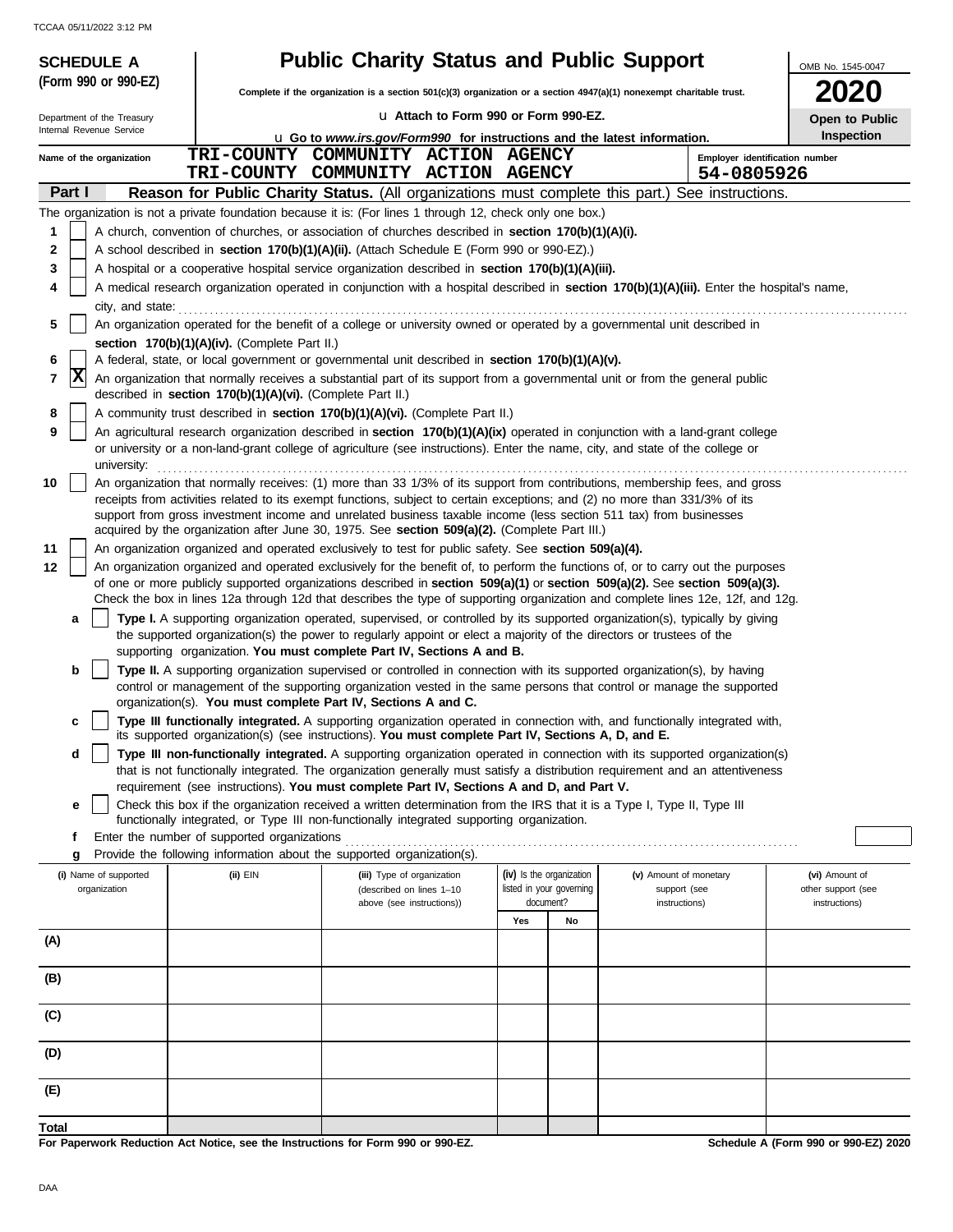### Schedule A (Form 990 or 990-EZ) 2020 **TRI-COUNTY COMMUNITY ACTION AGENCY 54-0805926** Page 2

(Complete only if you checked the box on line 5, 7, or 8 of Part I or if the organization failed to qualify under **Part II** Support Schedule for Organizations Described in Sections 170(b)(1)(A)(iv) and 170(b)(1)(A)(vi) Part III. If the organization fails to qualify under the tests listed below, please complete Part III.)

|              | <b>Section A. Public Support</b>                                                                                                                                                                                                                                                       |           |           |             |            |            |                         |
|--------------|----------------------------------------------------------------------------------------------------------------------------------------------------------------------------------------------------------------------------------------------------------------------------------------|-----------|-----------|-------------|------------|------------|-------------------------|
|              | Calendar year (or fiscal year beginning in)<br>$\mathbf{u}$                                                                                                                                                                                                                            | (a) 2016  | (b) 2017  | $(c)$ 2018  | $(d)$ 2019 | (e) 2020   | (f) Total               |
| 1            | Gifts, grants, contributions, and<br>membership fees received. (Do not<br>include any "unusual grants.")                                                                                                                                                                               | 2,400,094 | 2,722,003 | 3,114,653   | 3,738,986  | 3,881,981  | 15,857,717              |
| $\mathbf{2}$ | Tax revenues levied for the<br>organization's benefit and either paid<br>to or expended on its behalf                                                                                                                                                                                  |           |           |             |            |            |                         |
| 3            | The value of services or facilities<br>furnished by a governmental unit to the<br>organization without charge                                                                                                                                                                          |           |           |             |            |            |                         |
| 4<br>5       | Total. Add lines 1 through 3<br>The portion of total contributions by<br>each person (other than a<br>governmental unit or publicly<br>supported organization) included on<br>line 1 that exceeds 2% of the amount<br>shown on line 11, column (f)                                     | 2,400,094 | 2,722,003 | 3, 114, 653 | 3,738,986  | 3,881,981  | 15,857,717              |
| 6            | Public support. Subtract line 5 from line 4                                                                                                                                                                                                                                            |           |           |             |            |            | 15,857,717              |
|              | <b>Section B. Total Support</b>                                                                                                                                                                                                                                                        |           |           |             |            |            |                         |
|              | Calendar year (or fiscal year beginning in)<br>u                                                                                                                                                                                                                                       | (a) 2016  | (b) 2017  | $(c)$ 2018  | $(d)$ 2019 | (e) $2020$ | (f) Total               |
| 7            | Amounts from line 4                                                                                                                                                                                                                                                                    | 2,400,094 | 2,722,003 | 3,114,653   | 3,738,986  | 3,881,981  | 15,857,717              |
| 8            | Gross income from interest, dividends,<br>payments received on securities loans,<br>rents, royalties, and income from<br>similar sources                                                                                                                                               | 696       | 343       | 1,417       | 1,226      | 1,140      | 4,822                   |
| 9            | Net income from unrelated business<br>activities, whether or not the business<br>is regularly carried on $\ldots$ , $\ldots$                                                                                                                                                           |           |           |             |            |            |                         |
| 10           | Other income. Do not include gain or<br>loss from the sale of capital assets<br>(Explain in Part VI.)                                                                                                                                                                                  |           |           |             |            |            |                         |
| 11           | Total support. Add lines 7 through 10                                                                                                                                                                                                                                                  |           |           |             |            |            | 15,862,539              |
| 12           | Gross receipts from related activities, etc. (see instructions)                                                                                                                                                                                                                        |           |           |             |            | 12         | 175,416                 |
| 13           | First 5 years. If the Form 990 is for the organization's first, second, third, fourth, or fifth tax year as a section 501(c)(3)                                                                                                                                                        |           |           |             |            |            |                         |
|              | organization, check this box and stop here                                                                                                                                                                                                                                             |           |           |             |            |            |                         |
|              | Section C. Computation of Public Support Percentage                                                                                                                                                                                                                                    |           |           |             |            |            |                         |
| 14           | Public support percentage for 2020 (line 6, column (f) divided by line 11, column (f)) [[[[[[[[[[[[[[[[[[[[[[                                                                                                                                                                          |           |           |             |            | 14         | 99.97%                  |
| 15           | Public support percentage from 2019 Schedule A, Part II, line 14<br>Public support percentage from 2019 Schedule A, Part II, line 14 <i>COMMA 14 COMMA 13</i> 1/3% support test—2020. If the organization did not check the box on line 13, and line 14 is 33 1/3% or more, check this |           |           |             |            | 15         | 100.00%                 |
| 16a          |                                                                                                                                                                                                                                                                                        |           |           |             |            |            |                         |
|              | box and stop here. The organization qualifies as a publicly supported organization                                                                                                                                                                                                     |           |           |             |            |            | $\overline{\mathbf{x}}$ |
|              | b 33 1/3% support test-2019. If the organization did not check a box on line 13 or 16a, and line 15 is 33 1/3% or more, check                                                                                                                                                          |           |           |             |            |            |                         |
|              | this box and stop here. The organization qualifies as a publicly supported organization                                                                                                                                                                                                |           |           |             |            |            |                         |
|              | 17a 10%-facts-and-circumstances test-2020. If the organization did not check a box on line 13, 16a, or 16b, and line 14 is                                                                                                                                                             |           |           |             |            |            |                         |
|              | 10% or more, and if the organization meets the "facts-and-circumstances" test, check this box and stop here. Explain in                                                                                                                                                                |           |           |             |            |            |                         |
|              | Part VI how the organization meets the "facts-and-circumstances" test. The organization qualifies as a publicly supported                                                                                                                                                              |           |           |             |            |            |                         |
|              | organization                                                                                                                                                                                                                                                                           |           |           |             |            |            |                         |
| b            | 10%-facts-and-circumstances test-2019. If the organization did not check a box on line 13, 16a, 16b, or 17a, and line                                                                                                                                                                  |           |           |             |            |            |                         |
|              | 15 is 10% or more, and if the organization meets the "facts-and-circumstances" test, check this box and stop here. Explain                                                                                                                                                             |           |           |             |            |            |                         |
|              | in Part VI how the organization meets the "facts-and-circumstances" test. The organization qualifies as a publicly supported                                                                                                                                                           |           |           |             |            |            |                         |
|              | organization                                                                                                                                                                                                                                                                           |           |           |             |            |            |                         |
| 18           | Private foundation. If the organization did not check a box on line 13, 16a, 16b, 17a, or 17b, check this box and see                                                                                                                                                                  |           |           |             |            |            |                         |
|              | instructions                                                                                                                                                                                                                                                                           |           |           |             |            |            |                         |
|              |                                                                                                                                                                                                                                                                                        |           |           |             |            |            |                         |

**Schedule A (Form 990 or 990-EZ) 2020**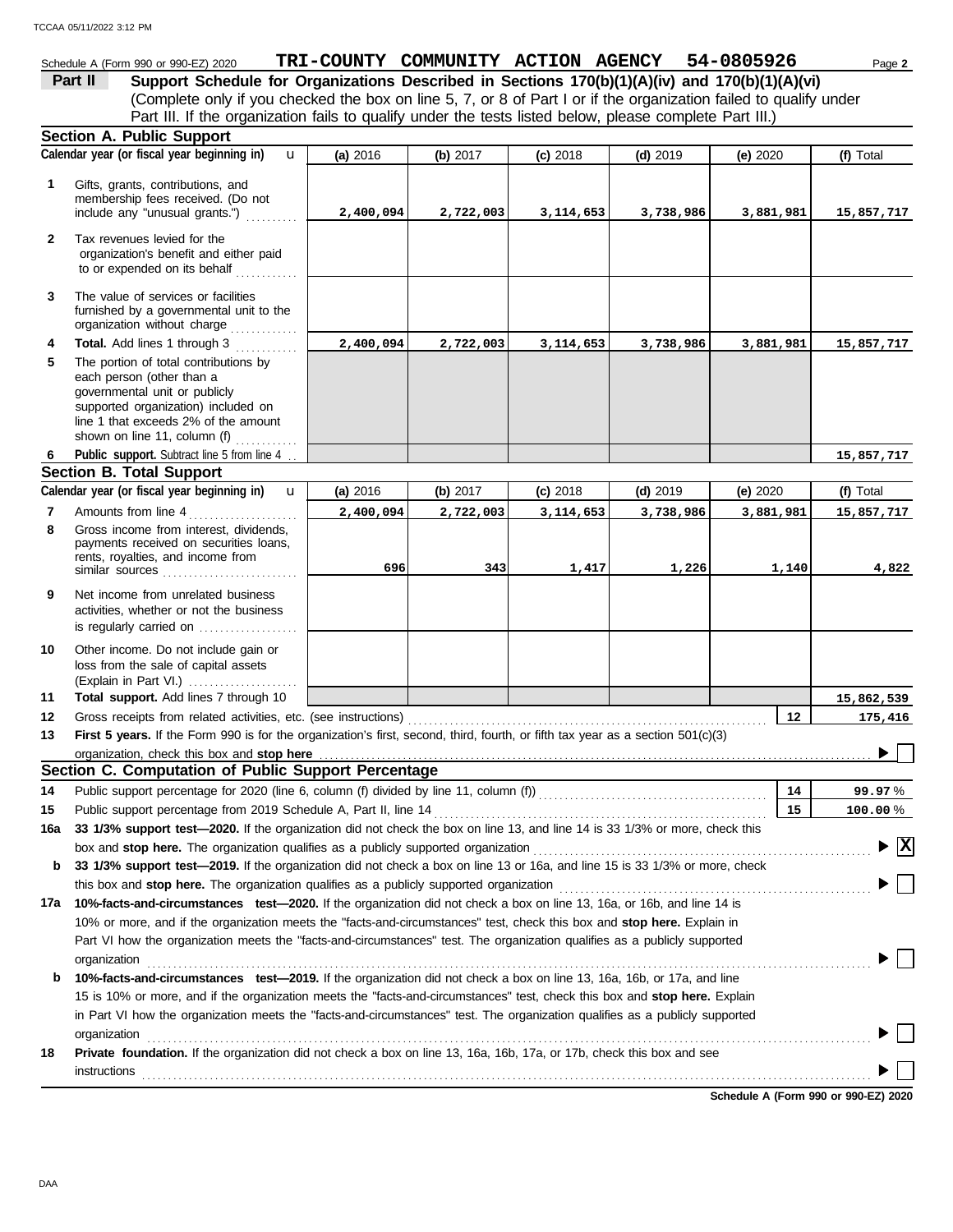## Schedule A (Form 990 or 990-EZ) 2020 Page **3 TRI-COUNTY COMMUNITY ACTION AGENCY 54-0805926**

**Part III** Support Schedule for Organizations Described in Section 509(a)(2) (Complete only if you checked the box on line 10 of Part I or if the organization failed to qualify under Part II.

If the organization fails to qualify under the tests listed below, please complete Part II.)

|     | <b>Section A. Public Support</b>                                                                                                                                                                                                                                                                                                          |          |            |            |            |          |           |
|-----|-------------------------------------------------------------------------------------------------------------------------------------------------------------------------------------------------------------------------------------------------------------------------------------------------------------------------------------------|----------|------------|------------|------------|----------|-----------|
|     | Calendar year (or fiscal year beginning in)<br>u                                                                                                                                                                                                                                                                                          | (a) 2016 | (b) $2017$ | $(c)$ 2018 | $(d)$ 2019 | (e) 2020 | (f) Total |
| 1   | Gifts, grants, contributions, and membership fees<br>received. (Do not include any "unusual grants.")                                                                                                                                                                                                                                     |          |            |            |            |          |           |
| 2   | Gross receipts from admissions, merchandise<br>sold or services performed, or facilities<br>furnished in any activity that is related to the<br>organization's tax-exempt purpose                                                                                                                                                         |          |            |            |            |          |           |
| 3   | Gross receipts from activities that are not an<br>unrelated trade or business under section 513                                                                                                                                                                                                                                           |          |            |            |            |          |           |
| 4   | Tax revenues levied for the<br>organization's benefit and either paid<br>to or expended on its behalf<br>an de la concerta de la concerta de la concerta de la concerta de la concerta de la concerta de la concerta de<br>La concerta de la concerta de la concerta de la concerta de la concerta de la concerta de la concerta de la co |          |            |            |            |          |           |
| 5   | The value of services or facilities<br>furnished by a governmental unit to the<br>organization without charge                                                                                                                                                                                                                             |          |            |            |            |          |           |
| 6   | Total. Add lines 1 through 5<br>.                                                                                                                                                                                                                                                                                                         |          |            |            |            |          |           |
|     | 7a Amounts included on lines 1, 2, and 3<br>received from disqualified persons                                                                                                                                                                                                                                                            |          |            |            |            |          |           |
| b   | Amounts included on lines 2 and 3<br>received from other than disqualified<br>persons that exceed the greater of \$5,000<br>or 1% of the amount on line 13 for the year $\ldots$                                                                                                                                                          |          |            |            |            |          |           |
| c   | Add lines 7a and 7b                                                                                                                                                                                                                                                                                                                       |          |            |            |            |          |           |
| 8   | Public support. (Subtract line 7c from<br>line $6.$ )                                                                                                                                                                                                                                                                                     |          |            |            |            |          |           |
|     | <b>Section B. Total Support</b>                                                                                                                                                                                                                                                                                                           |          |            |            |            |          |           |
|     | Calendar year (or fiscal year beginning in)<br>$\mathbf{u}$                                                                                                                                                                                                                                                                               | (a) 2016 | (b) 2017   | $(c)$ 2018 | $(d)$ 2019 | (e) 2020 | (f) Total |
| 9   | Amounts from line 6                                                                                                                                                                                                                                                                                                                       |          |            |            |            |          |           |
| 10a | Gross income from interest, dividends,<br>payments received on securities loans, rents,<br>royalties, and income from similar sources                                                                                                                                                                                                     |          |            |            |            |          |           |
| b   | Unrelated business taxable income (less<br>section 511 taxes) from businesses<br>acquired after June 30, 1975                                                                                                                                                                                                                             |          |            |            |            |          |           |
| c   | Add lines 10a and 10b                                                                                                                                                                                                                                                                                                                     |          |            |            |            |          |           |
| 11  | Net income from unrelated business<br>activities not included in line 10b, whether<br>or not the business is regularly carried on                                                                                                                                                                                                         |          |            |            |            |          |           |
| 12  | Other income. Do not include gain or<br>loss from the sale of capital assets<br>(Explain in Part VI.)<br>.                                                                                                                                                                                                                                |          |            |            |            |          |           |
| 13  | Total support. (Add lines 9, 10c, 11,<br>and 12.) $\qquad \qquad$                                                                                                                                                                                                                                                                         |          |            |            |            |          |           |
| 14  | First 5 years. If the Form 990 is for the organization's first, second, third, fourth, or fifth tax year as a section 501(c)(3)                                                                                                                                                                                                           |          |            |            |            |          |           |
|     | organization, check this box and stop here<br>Section C. Computation of Public Support Percentage                                                                                                                                                                                                                                         |          |            |            |            |          |           |
| 15  |                                                                                                                                                                                                                                                                                                                                           |          |            |            |            | 15       | %         |
| 16  |                                                                                                                                                                                                                                                                                                                                           |          |            |            |            | 16       | %         |
|     | Section D. Computation of Investment Income Percentage                                                                                                                                                                                                                                                                                    |          |            |            |            |          |           |
| 17  | Investment income percentage for 2020 (line 10c, column (f), divided by line 13, column (f)) [[[[[[[[[[[[[[[[[                                                                                                                                                                                                                            |          |            |            |            | 17       | %         |
| 18  | Investment income percentage from 2019 Schedule A, Part III, line 17                                                                                                                                                                                                                                                                      |          |            |            |            | 18       | %         |
| 19a | 33 1/3% support tests-2020. If the organization did not check the box on line 14, and line 15 is more than 33 1/3%, and line                                                                                                                                                                                                              |          |            |            |            |          |           |
|     |                                                                                                                                                                                                                                                                                                                                           |          |            |            |            |          | $\Box$    |
| b   | 33 1/3% support tests—2019. If the organization did not check a box on line 14 or line 19a, and line 16 is more than 33 1/3%, and                                                                                                                                                                                                         |          |            |            |            |          |           |
|     |                                                                                                                                                                                                                                                                                                                                           |          |            |            |            |          |           |
| 20  |                                                                                                                                                                                                                                                                                                                                           |          |            |            |            |          |           |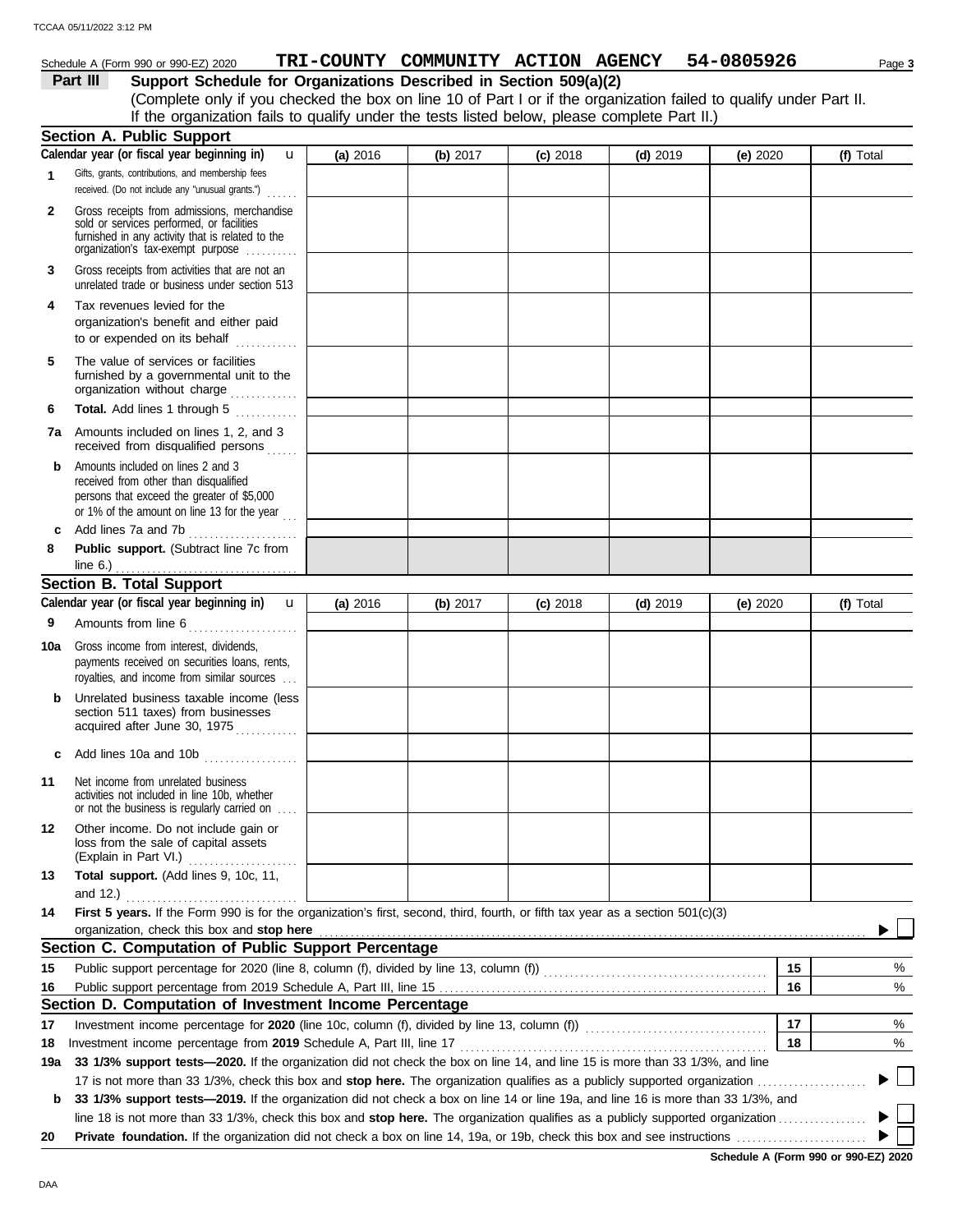|     | TRI-COUNTY COMMUNITY ACTION AGENCY 54-0805926<br>Schedule A (Form 990 or 990-EZ) 2020                                                                                                                |                 |     | Page 4 |
|-----|------------------------------------------------------------------------------------------------------------------------------------------------------------------------------------------------------|-----------------|-----|--------|
|     | Part IV<br><b>Supporting Organizations</b>                                                                                                                                                           |                 |     |        |
|     | (Complete only if you checked a box in line 12 on Part I. If you checked box 12a, Part I, complete Sections A                                                                                        |                 |     |        |
|     | and B. If you checked box 12b, Part I, complete Sections A and C. If you checked box 12c, Part I, complete                                                                                           |                 |     |        |
|     | Sections A, D, and E. If you checked box 12d, Part I, complete Sections A and D, and complete Part V.)                                                                                               |                 |     |        |
|     | Section A. All Supporting Organizations                                                                                                                                                              |                 |     |        |
|     |                                                                                                                                                                                                      |                 | Yes | No     |
| 1   | Are all of the organization's supported organizations listed by name in the organization's governing                                                                                                 |                 |     |        |
|     | documents? If "No," describe in Part VI how the supported organizations are designated. If designated by                                                                                             |                 |     |        |
|     | class or purpose, describe the designation. If historic and continuing relationship, explain.                                                                                                        | 1               |     |        |
| 2   | Did the organization have any supported organization that does not have an IRS determination of status                                                                                               |                 |     |        |
|     | under section 509(a)(1) or (2)? If "Yes," explain in Part VI how the organization determined that the supported                                                                                      |                 |     |        |
|     | organization was described in section $509(a)(1)$ or (2).                                                                                                                                            | $\mathbf{2}$    |     |        |
| За  | Did the organization have a supported organization described in section $501(c)(4)$ , (5), or (6)? If "Yes," answer<br>lines 3b and 3c below.                                                        | За              |     |        |
| b   | Did the organization confirm that each supported organization qualified under section $501(c)(4)$ , (5), or (6) and                                                                                  |                 |     |        |
|     | satisfied the public support tests under section 509(a)(2)? If "Yes," describe in Part VI when and how the                                                                                           |                 |     |        |
|     | organization made the determination.                                                                                                                                                                 | 3b              |     |        |
| c   | Did the organization ensure that all support to such organizations was used exclusively for section $170(c)(2)(B)$                                                                                   |                 |     |        |
|     | purposes? If "Yes," explain in Part VI what controls the organization put in place to ensure such use.                                                                                               | 3c              |     |        |
| 4a  | Was any supported organization not organized in the United States ("foreign supported organization")? If                                                                                             |                 |     |        |
|     | "Yes," and if you checked 12a or 12b in Part I, answer (b) and (c) below.                                                                                                                            | 4a              |     |        |
| b   | Did the organization have ultimate control and discretion in deciding whether to make grants to the foreign                                                                                          |                 |     |        |
|     | supported organization? If "Yes," describe in Part VI how the organization had such control and discretion                                                                                           |                 |     |        |
|     | despite being controlled or supervised by or in connection with its supported organizations.                                                                                                         | 4b              |     |        |
| c   | Did the organization support any foreign supported organization that does not have an IRS determination                                                                                              |                 |     |        |
|     | under sections $501(c)(3)$ and $509(a)(1)$ or (2)? If "Yes," explain in Part VI what controls the organization used                                                                                  |                 |     |        |
|     | to ensure that all support to the foreign supported organization was used exclusively for section $170(c)(2)(B)$                                                                                     |                 |     |        |
|     | purposes.                                                                                                                                                                                            | 4c              |     |        |
| 5a  | Did the organization add, substitute, or remove any supported organizations during the tax year? If "Yes,"                                                                                           |                 |     |        |
|     | answer lines 5b and 5c below (if applicable). Also, provide detail in Part VI, including (i) the names and EIN                                                                                       |                 |     |        |
|     | numbers of the supported organizations added, substituted, or removed; (ii) the reasons for each such action;                                                                                        |                 |     |        |
|     | (iii) the authority under the organization's organizing document authorizing such action; and (iv) how the action<br>was accomplished (such as by amendment to the organizing document).             | 5a              |     |        |
| b   | Type I or Type II only. Was any added or substituted supported organization part of a class already                                                                                                  |                 |     |        |
|     | designated in the organization's organizing document?                                                                                                                                                | 5b              |     |        |
| c   | <b>Substitutions only.</b> Was the substitution the result of an event beyond the organization's control?                                                                                            | 5c              |     |        |
| 6   | Did the organization provide support (whether in the form of grants or the provision of services or facilities) to                                                                                   |                 |     |        |
|     | anyone other than (i) its supported organizations, (ii) individuals that are part of the charitable class benefited                                                                                  |                 |     |        |
|     | by one or more of its supported organizations, or (iii) other supporting organizations that also support or                                                                                          |                 |     |        |
|     | benefit one or more of the filing organization's supported organizations? If "Yes," provide detail in Part VI.                                                                                       | 6               |     |        |
| 7   | Did the organization provide a grant, loan, compensation, or other similar payment to a substantial contributor                                                                                      |                 |     |        |
|     | (as defined in section $4958(c)(3)(C)$ ), a family member of a substantial contributor, or a 35% controlled entity                                                                                   |                 |     |        |
|     | with regard to a substantial contributor? If "Yes," complete Part I of Schedule L (Form 990 or 990-EZ).                                                                                              | 7               |     |        |
| 8   | Did the organization make a loan to a disqualified person (as defined in section 4958) not described in line 7?                                                                                      |                 |     |        |
|     | If "Yes," complete Part I of Schedule L (Form 990 or 990-EZ).                                                                                                                                        | 8               |     |        |
| 9a  | Was the organization controlled directly or indirectly at any time during the tax year by one or more                                                                                                |                 |     |        |
|     | disqualified persons, as defined in section 4946 (other than foundation managers and organizations                                                                                                   |                 |     |        |
|     | described in section 509(a)(1) or (2))? If "Yes," provide detail in Part VI.                                                                                                                         | 9а              |     |        |
| b   | Did one or more disqualified persons (as defined in line 9a) hold a controlling interest in any entity in which<br>the supporting organization had an interest? If "Yes," provide detail in Part VI. | 9b              |     |        |
| c   | Did a disqualified person (as defined in line 9a) have an ownership interest in, or derive any personal benefit                                                                                      |                 |     |        |
|     | from, assets in which the supporting organization also had an interest? If "Yes," provide detail in Part VI.                                                                                         | 9c              |     |        |
| 10a | Was the organization subject to the excess business holdings rules of section 4943 because of section                                                                                                |                 |     |        |
|     | 4943(f) (regarding certain Type II supporting organizations, and all Type III non-functionally integrated                                                                                            |                 |     |        |
|     | supporting organizations)? If "Yes," answer line 10b below.                                                                                                                                          | 10a             |     |        |
| b   | Did the organization have any excess business holdings in the tax year? (Use Schedule C, Form 4720, to                                                                                               |                 |     |        |
|     | determine whether the organization had excess business holdings.)                                                                                                                                    | 10 <sub>b</sub> |     |        |

**Schedule A (Form 990 or 990-EZ) 2020**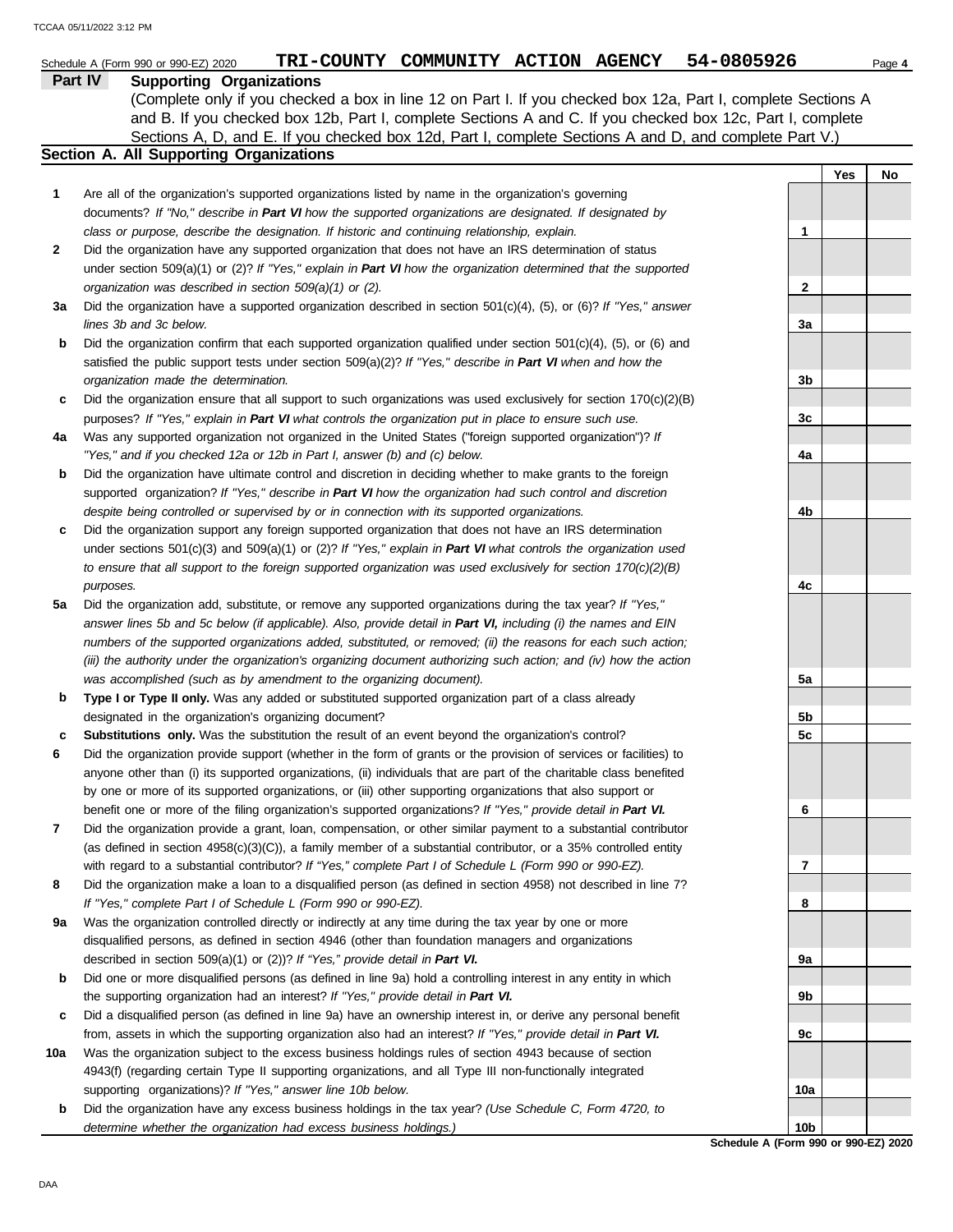|                | 54-0805926<br><b>AGENCY</b><br><b>TRI-COUNTY</b><br>COMMUNITY<br><b>ACTION</b><br>Schedule A (Form 990 or 990-EZ) 2020     |                 |     | Page 5    |
|----------------|----------------------------------------------------------------------------------------------------------------------------|-----------------|-----|-----------|
| <b>Part IV</b> | <b>Supporting Organizations (continued)</b>                                                                                |                 |     |           |
|                |                                                                                                                            |                 | Yes | <b>No</b> |
| 11             | Has the organization accepted a gift or contribution from any of the following persons?                                    |                 |     |           |
| a              | A person who directly or indirectly controls, either alone or together with persons described in lines 11b and             |                 |     |           |
|                | 11c below, the governing body of a supported organization?                                                                 | 11a             |     |           |
| b              | A family member of a person described in line 11a above?                                                                   | 11 <sub>b</sub> |     |           |
| c              | A 35% controlled entity of a person described in line 11a or 11b above? If "Yes" to line 11a, 11b, or 11c, provide         |                 |     |           |
|                | detail in Part VI.                                                                                                         | 11c             |     |           |
|                | Section B. Type I Supporting Organizations                                                                                 |                 |     |           |
|                |                                                                                                                            |                 | Yes | No        |
|                | Did the governing body, members of the governing body, officers acting in their official capacity, or membership of one or |                 |     |           |

- **2** *supported organizations and what conditions or restrictions, if any, applied to such powers during the tax year. organization, describe how the powers to appoint and/or remove officers, directors, or trustees were allocated among the effectively operated, supervised, or controlled the organization's activities. If the organization had more than one supported* directors, or trustees at all times during the tax year? *If "No," describe in Part VI how the supported organization(s)* more supported organizations have the power to regularly appoint or elect at least a majority of the organization's officers, ng body, officers acting in their official capacity, or membership of one or Did the organization operate for the benefit of any supported organization other than the supported **1**
- organization(s) that operated, supervised, or controlled the supporting organization? *If "Yes," explain in Part VI how providing such benefit carried out the purposes of the supported organization(s) that operated, supervised, or controlled the supporting organization.*

#### **Section C. Type II Supporting Organizations** Were a majority of the organization's directors or trustees during the tax year also a majority of the directors or trustees of each of the organization's supported organization(s)? *If "No," describe in Part VI how control* **1** *or management of the supporting organization was vested in the same persons that controlled or managed the supported organization(s).* **Yes No 1**

### **Section D. All Type III Supporting Organizations**

|                |                                                                                                                        | Yes | No |
|----------------|------------------------------------------------------------------------------------------------------------------------|-----|----|
| 1              | Did the organization provide to each of its supported organizations, by the last day of the fifth month of the         |     |    |
|                | organization's tax year, (i) a written notice describing the type and amount of support provided during the prior tax  |     |    |
|                | year, (ii) a copy of the Form 990 that was most recently filed as of the date of notification, and (iii) copies of the |     |    |
|                | organization's governing documents in effect on the date of notification, to the extent not previously provided?       |     |    |
| $\overline{2}$ | Were any of the organization's officers, directors, or trustees either (i) appointed or elected by the supported       |     |    |
|                | organization(s) or (ii) serving on the governing body of a supported organization? If "No," explain in Part VI how     |     |    |
|                | the organization maintained a close and continuous working relationship with the supported organization(s).            |     |    |
| $\mathbf{3}$   | By reason of the relationship described in line 2, above, did the organization's supported organizations have          |     |    |
|                | a significant voice in the organization's investment policies and in directing the use of the organization's           |     |    |
|                | income or assets at all times during the tax year? If "Yes," describe in Part VI the role the organization's           |     |    |
|                | supported organizations played in this regard.                                                                         |     |    |

#### **Section E. Type III Functionally-Integrated Supporting Organizations**

- **1** *Check the box next to the method that the organization used to satisfy the Integral Part Test during the year (see instructions).*
	- The organization satisfied the Activities Test. *Complete line 2 below.* **a**
	- The organization is the parent of each of its supported organizations. *Complete line 3 below.* **b**

|  |  | c   The organization supported a governmental entity. Describe in Part VI how you supported a governmental entity (see instructions) |  |  |  |  |  |  |  |  |  |  |  |  |
|--|--|--------------------------------------------------------------------------------------------------------------------------------------|--|--|--|--|--|--|--|--|--|--|--|--|
|--|--|--------------------------------------------------------------------------------------------------------------------------------------|--|--|--|--|--|--|--|--|--|--|--|--|

- **2** Activities Test. *Answer lines 2a and 2b below.*
- **a** Did substantially all of the organization's activities during the tax year directly further the exempt purposes of the supported organization(s) to which the organization was responsive? *If "Yes," then in Part VI identify those supported organizations and explain how these activities directly furthered their exempt purposes,*  how the organization was responsive to those supported organizations, and how the organization determined *that these activities constituted substantially all of its activities.*
- **b** Did the activities described in line 2a, above, constitute activities that, but for the organization's involvement, one or more of the organization's supported organization(s) would have been engaged in? If "Yes," explain in *Part VI the reasons for the organization's position that its supported organization(s) would have engaged in these activities but for the organization's involvement.*
- **3** Parent of Supported Organizations. *Answer lines 3a and 3b below.*
- **a** Did the organization have the power to regularly appoint or elect a majority of the officers, directors, or trustees of each of the supported organizations? *If "Yes" or "No," provide details in Part VI.*
- **b** Did the organization exercise a substantial degree of direction over the policies, programs, and activities of each of its supported organizations? *If "Yes," describe in Part VI the role played by the organization in this regard.*

**2a 2b 3a 3b**

**Yes No**

**2**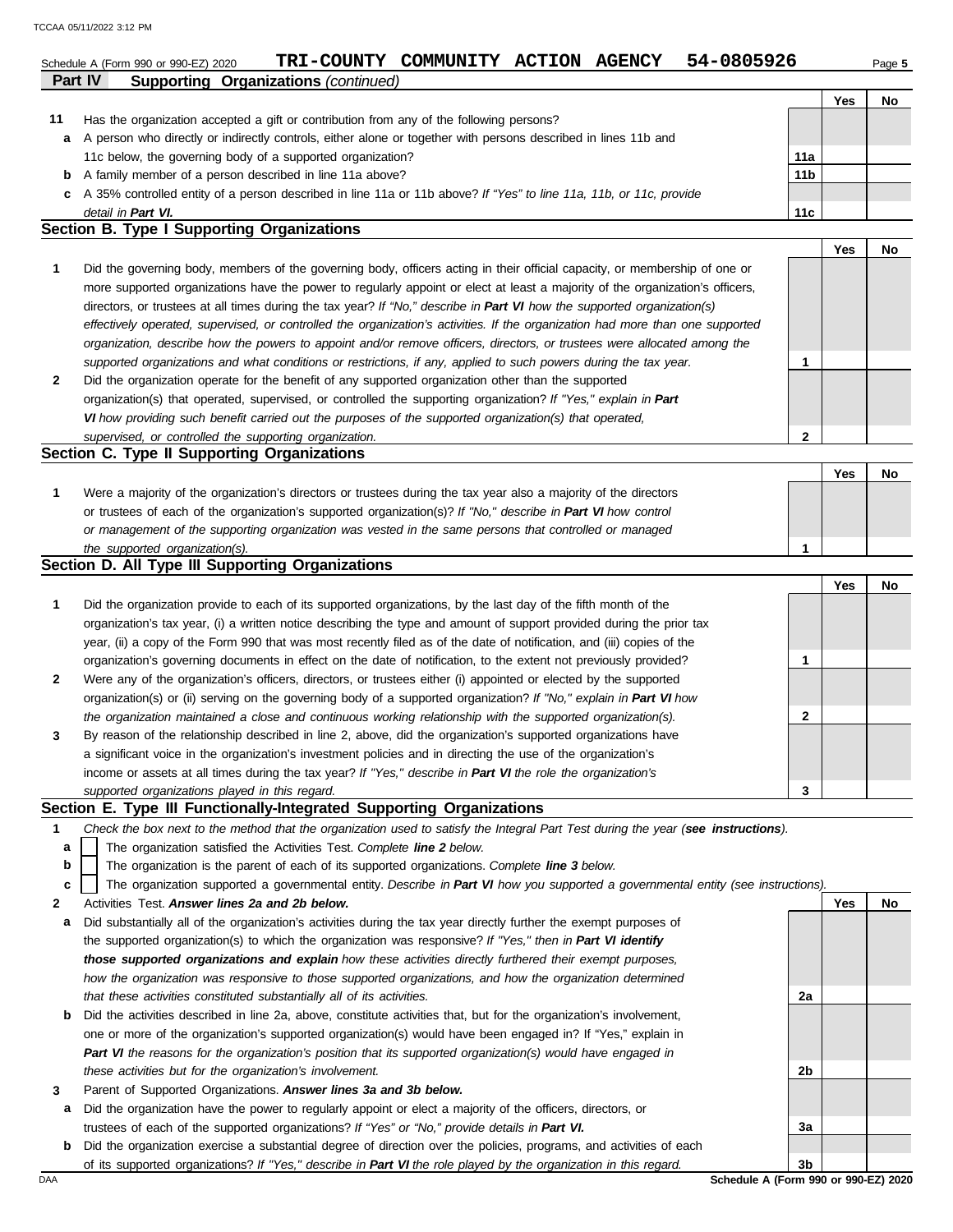|                | TRI-COUNTY COMMUNITY ACTION AGENCY<br>Schedule A (Form 990 or 990-EZ) 2020                                                       |                | 54-0805926     | Page 6                         |
|----------------|----------------------------------------------------------------------------------------------------------------------------------|----------------|----------------|--------------------------------|
| <b>Part V</b>  | Type III Non-Functionally Integrated 509(a)(3) Supporting Organizations                                                          |                |                |                                |
| 1              | Check here if the organization satisfied the Integral Part Test as a qualifying trust on Nov. 20, 1970 (explain in Part VI). See |                |                |                                |
|                | instructions. All other Type III non-functionally integrated supporting organizations must complete Sections A through E.        |                |                |                                |
|                | Section A - Adjusted Net Income                                                                                                  |                | (A) Prior Year | (B) Current Year<br>(optional) |
| 1              | Net short-term capital gain                                                                                                      | $\mathbf{1}$   |                |                                |
| $\mathbf{2}$   | Recoveries of prior-year distributions                                                                                           | $\mathbf{2}$   |                |                                |
| 3              | Other gross income (see instructions)                                                                                            | 3              |                |                                |
| 4              | Add lines 1 through 3.                                                                                                           | 4              |                |                                |
| 5.             | Depreciation and depletion                                                                                                       | 5              |                |                                |
| 6              | Portion of operating expenses paid or incurred for production or collection of                                                   |                |                |                                |
|                | gross income or for management, conservation, or maintenance of property                                                         |                |                |                                |
|                | held for production of income (see instructions)                                                                                 | 6              |                |                                |
| 7              | Other expenses (see instructions)                                                                                                | 7              |                |                                |
| 8              | Adjusted Net Income (subtract lines 5, 6, and 7 from line 4)                                                                     | 8              |                |                                |
|                | Section B - Minimum Asset Amount                                                                                                 |                | (A) Prior Year | (B) Current Year<br>(optional) |
| 1              | Aggregate fair market value of all non-exempt-use assets (see                                                                    |                |                |                                |
|                | instructions for short tax year or assets held for part of year):                                                                |                |                |                                |
|                | a Average monthly value of securities                                                                                            | 1a             |                |                                |
|                | <b>b</b> Average monthly cash balances                                                                                           | 1b             |                |                                |
|                | c Fair market value of other non-exempt-use assets                                                                               | 1c             |                |                                |
|                | d Total (add lines 1a, 1b, and 1c)                                                                                               | 1d             |                |                                |
|                | e Discount claimed for blockage or other factors                                                                                 |                |                |                                |
|                | (explain in detail in Part VI):                                                                                                  |                |                |                                |
| $\mathbf{2}$   | Acquisition indebtedness applicable to non-exempt-use assets                                                                     | $\mathbf{2}$   |                |                                |
| 3              | Subtract line 2 from line 1d.                                                                                                    | 3              |                |                                |
| 4              | Cash deemed held for exempt use. Enter 0.015 of line 3 (for greater amount,                                                      |                |                |                                |
|                | see instructions).                                                                                                               | 4              |                |                                |
| 5.             | Net value of non-exempt-use assets (subtract line 4 from line 3)                                                                 | 5              |                |                                |
| 6              | Multiply line 5 by 0.035.                                                                                                        | 6              |                |                                |
| 7              | Recoveries of prior-year distributions                                                                                           | $\overline{7}$ |                |                                |
| 8              | Minimum Asset Amount (add line 7 to line 6)                                                                                      | 8              |                |                                |
|                | Section C - Distributable Amount                                                                                                 |                |                | <b>Current Year</b>            |
| 1              | Adjusted net income for prior year (from Section A, line 8, column A)                                                            | 1              |                |                                |
| 2              | Enter 0.85 of line 1.                                                                                                            | $\mathbf 2$    |                |                                |
| 3              | Minimum asset amount for prior year (from Section B, line 8, column A)                                                           | 3              |                |                                |
| 4              | Enter greater of line 2 or line 3.                                                                                               | 4              |                |                                |
| 5.             | Income tax imposed in prior year                                                                                                 | 5              |                |                                |
| 6              | Distributable Amount. Subtract line 5 from line 4, unless subject to                                                             |                |                |                                |
|                | emergency temporary reduction (see instructions).                                                                                | 6              |                |                                |
| $\overline{7}$ | Check here if the current year is the organization's first as a non-functionally integrated Type III supporting organization     |                |                |                                |

(see instructions).

**Schedule A (Form 990 or 990-EZ) 2020**

DAA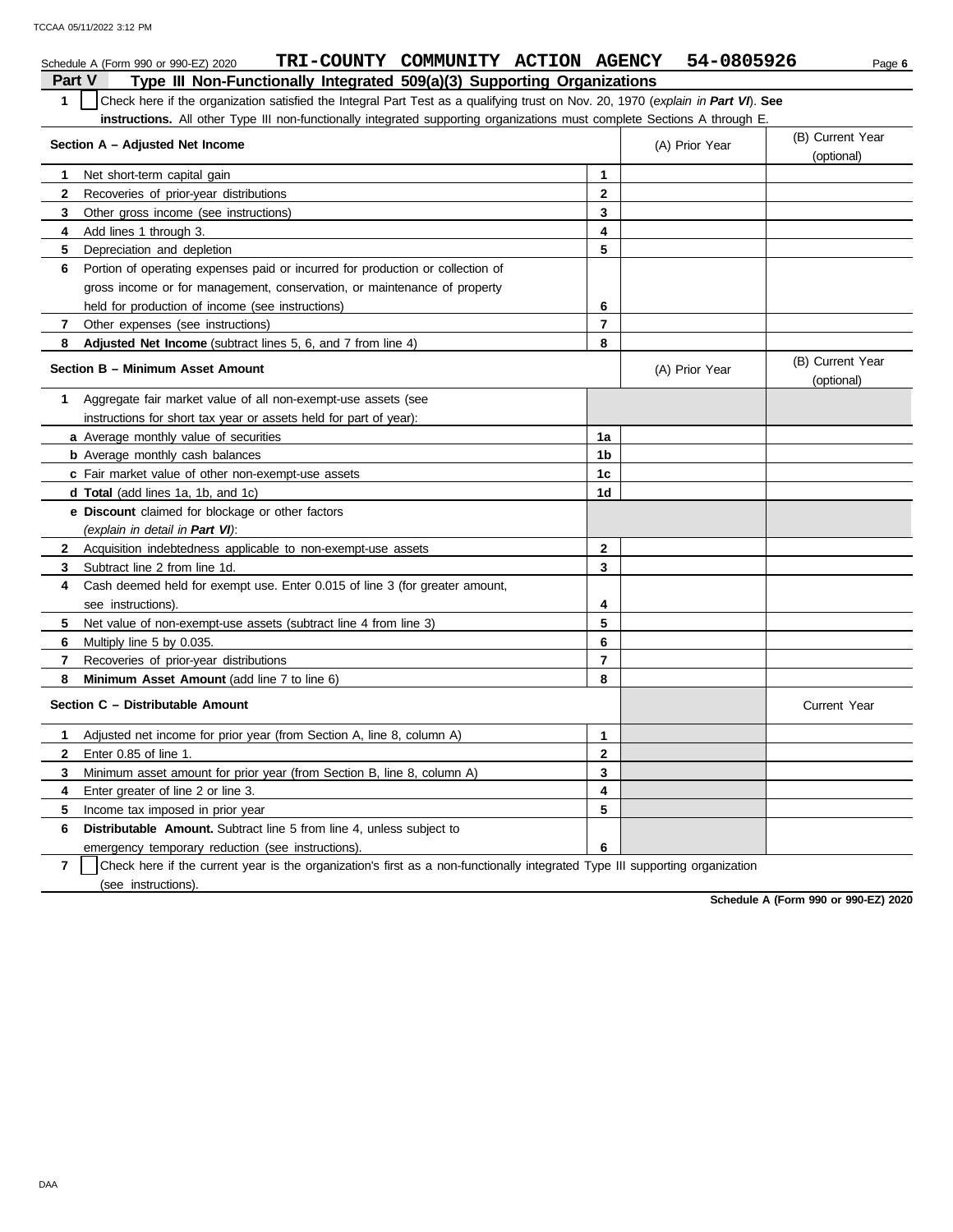|                                                | TRI-COUNTY COMMUNITY ACTION AGENCY<br>Schedule A (Form 990 or 990-EZ) 2020                                                                           |                             | 54-0805926                            | Page 7                                  |  |  |  |  |  |  |  |  |
|------------------------------------------------|------------------------------------------------------------------------------------------------------------------------------------------------------|-----------------------------|---------------------------------------|-----------------------------------------|--|--|--|--|--|--|--|--|
| Part V                                         | Type III Non-Functionally Integrated 509(a)(3) Supporting Organizations (continued)                                                                  |                             |                                       |                                         |  |  |  |  |  |  |  |  |
|                                                | Section D - Distributions                                                                                                                            |                             |                                       | <b>Current Year</b>                     |  |  |  |  |  |  |  |  |
| 1                                              | Amounts paid to supported organizations to accomplish exempt purposes                                                                                |                             |                                       |                                         |  |  |  |  |  |  |  |  |
| $\mathbf{2}$                                   | Amounts paid to perform activity that directly furthers exempt purposes of supported                                                                 |                             |                                       |                                         |  |  |  |  |  |  |  |  |
|                                                | organizations, in excess of income from activity                                                                                                     |                             |                                       |                                         |  |  |  |  |  |  |  |  |
| 3                                              | Administrative expenses paid to accomplish exempt purposes of supported organizations                                                                |                             |                                       |                                         |  |  |  |  |  |  |  |  |
| 4<br>Amounts paid to acquire exempt-use assets |                                                                                                                                                      |                             |                                       |                                         |  |  |  |  |  |  |  |  |
| 5                                              |                                                                                                                                                      |                             |                                       |                                         |  |  |  |  |  |  |  |  |
| 6                                              | Qualified set-aside amounts (prior IRS approval required—provide details in Part VI)<br>Other distributions (describe in Part VI). See instructions. |                             |                                       |                                         |  |  |  |  |  |  |  |  |
| 7                                              | Total annual distributions. Add lines 1 through 6.                                                                                                   |                             |                                       |                                         |  |  |  |  |  |  |  |  |
| 8                                              | Distributions to attentive supported organizations to which the organization is responsive                                                           |                             |                                       |                                         |  |  |  |  |  |  |  |  |
|                                                | (provide details in Part VI). See instructions.                                                                                                      |                             |                                       |                                         |  |  |  |  |  |  |  |  |
| 9                                              | Distributable amount for 2020 from Section C, line 6                                                                                                 |                             |                                       |                                         |  |  |  |  |  |  |  |  |
| 10                                             | Line 8 amount divided by line 9 amount                                                                                                               |                             |                                       |                                         |  |  |  |  |  |  |  |  |
|                                                |                                                                                                                                                      | (i)                         | (ii)                                  | (iii)                                   |  |  |  |  |  |  |  |  |
|                                                | <b>Section E - Distribution Allocations (see instructions)</b>                                                                                       | <b>Excess Distributions</b> | <b>Underdistributions</b><br>Pre-2020 | <b>Distributable</b><br>Amount for 2020 |  |  |  |  |  |  |  |  |
| 1                                              | Distributable amount for 2020 from Section C, line 6                                                                                                 |                             |                                       |                                         |  |  |  |  |  |  |  |  |
| $\mathbf{2}$                                   | Underdistributions, if any, for years prior to 2020                                                                                                  |                             |                                       |                                         |  |  |  |  |  |  |  |  |
|                                                | (reasonable cause required-explain in Part VI). See                                                                                                  |                             |                                       |                                         |  |  |  |  |  |  |  |  |
|                                                | instructions.                                                                                                                                        |                             |                                       |                                         |  |  |  |  |  |  |  |  |
| 3                                              | Excess distributions carryover, if any, to 2020                                                                                                      |                             |                                       |                                         |  |  |  |  |  |  |  |  |
|                                                |                                                                                                                                                      |                             |                                       |                                         |  |  |  |  |  |  |  |  |
|                                                |                                                                                                                                                      |                             |                                       |                                         |  |  |  |  |  |  |  |  |
|                                                |                                                                                                                                                      |                             |                                       |                                         |  |  |  |  |  |  |  |  |
|                                                |                                                                                                                                                      |                             |                                       |                                         |  |  |  |  |  |  |  |  |
|                                                |                                                                                                                                                      |                             |                                       |                                         |  |  |  |  |  |  |  |  |
|                                                | f Total of lines 3a through 3e                                                                                                                       |                             |                                       |                                         |  |  |  |  |  |  |  |  |
|                                                | g Applied to underdistributions of prior years                                                                                                       |                             |                                       |                                         |  |  |  |  |  |  |  |  |
|                                                | h Applied to 2020 distributable amount                                                                                                               |                             |                                       |                                         |  |  |  |  |  |  |  |  |
|                                                | <i>i</i> Carryover from 2015 not applied (see instructions)                                                                                          |                             |                                       |                                         |  |  |  |  |  |  |  |  |
|                                                | Remainder. Subtract lines 3g, 3h, and 3i from line 3f.                                                                                               |                             |                                       |                                         |  |  |  |  |  |  |  |  |
| 4                                              | Distributions for 2020 from                                                                                                                          |                             |                                       |                                         |  |  |  |  |  |  |  |  |
|                                                | Section D, line 7:<br>\$                                                                                                                             |                             |                                       |                                         |  |  |  |  |  |  |  |  |
|                                                | a Applied to underdistributions of prior years                                                                                                       |                             |                                       |                                         |  |  |  |  |  |  |  |  |
|                                                | <b>b</b> Applied to 2020 distributable amount                                                                                                        |                             |                                       |                                         |  |  |  |  |  |  |  |  |
|                                                | c Remainder. Subtract lines 4a and 4b from line 4.                                                                                                   |                             |                                       |                                         |  |  |  |  |  |  |  |  |
| 5                                              | Remaining underdistributions for years prior to 2020, if                                                                                             |                             |                                       |                                         |  |  |  |  |  |  |  |  |
|                                                | any. Subtract lines 3g and 4a from line 2. For result                                                                                                |                             |                                       |                                         |  |  |  |  |  |  |  |  |
|                                                | greater than zero, explain in Part VI. See instructions.                                                                                             |                             |                                       |                                         |  |  |  |  |  |  |  |  |
| 6                                              | Remaining underdistributions for 2020 Subtract lines 3h                                                                                              |                             |                                       |                                         |  |  |  |  |  |  |  |  |
|                                                | and 4b from line 1. For result greater than zero, explain in                                                                                         |                             |                                       |                                         |  |  |  |  |  |  |  |  |
|                                                | Part VI. See instructions.                                                                                                                           |                             |                                       |                                         |  |  |  |  |  |  |  |  |
| 7                                              | Excess distributions carryover to 2021. Add lines 3j                                                                                                 |                             |                                       |                                         |  |  |  |  |  |  |  |  |
|                                                | and 4c.                                                                                                                                              |                             |                                       |                                         |  |  |  |  |  |  |  |  |
| 8                                              | Breakdown of line 7:                                                                                                                                 |                             |                                       |                                         |  |  |  |  |  |  |  |  |
|                                                |                                                                                                                                                      |                             |                                       |                                         |  |  |  |  |  |  |  |  |
|                                                |                                                                                                                                                      |                             |                                       |                                         |  |  |  |  |  |  |  |  |
|                                                |                                                                                                                                                      |                             |                                       |                                         |  |  |  |  |  |  |  |  |
|                                                |                                                                                                                                                      |                             |                                       |                                         |  |  |  |  |  |  |  |  |
|                                                | e Excess from 2020                                                                                                                                   |                             |                                       |                                         |  |  |  |  |  |  |  |  |
|                                                |                                                                                                                                                      |                             |                                       |                                         |  |  |  |  |  |  |  |  |

**Schedule A (Form 990 or 990-EZ) 2020**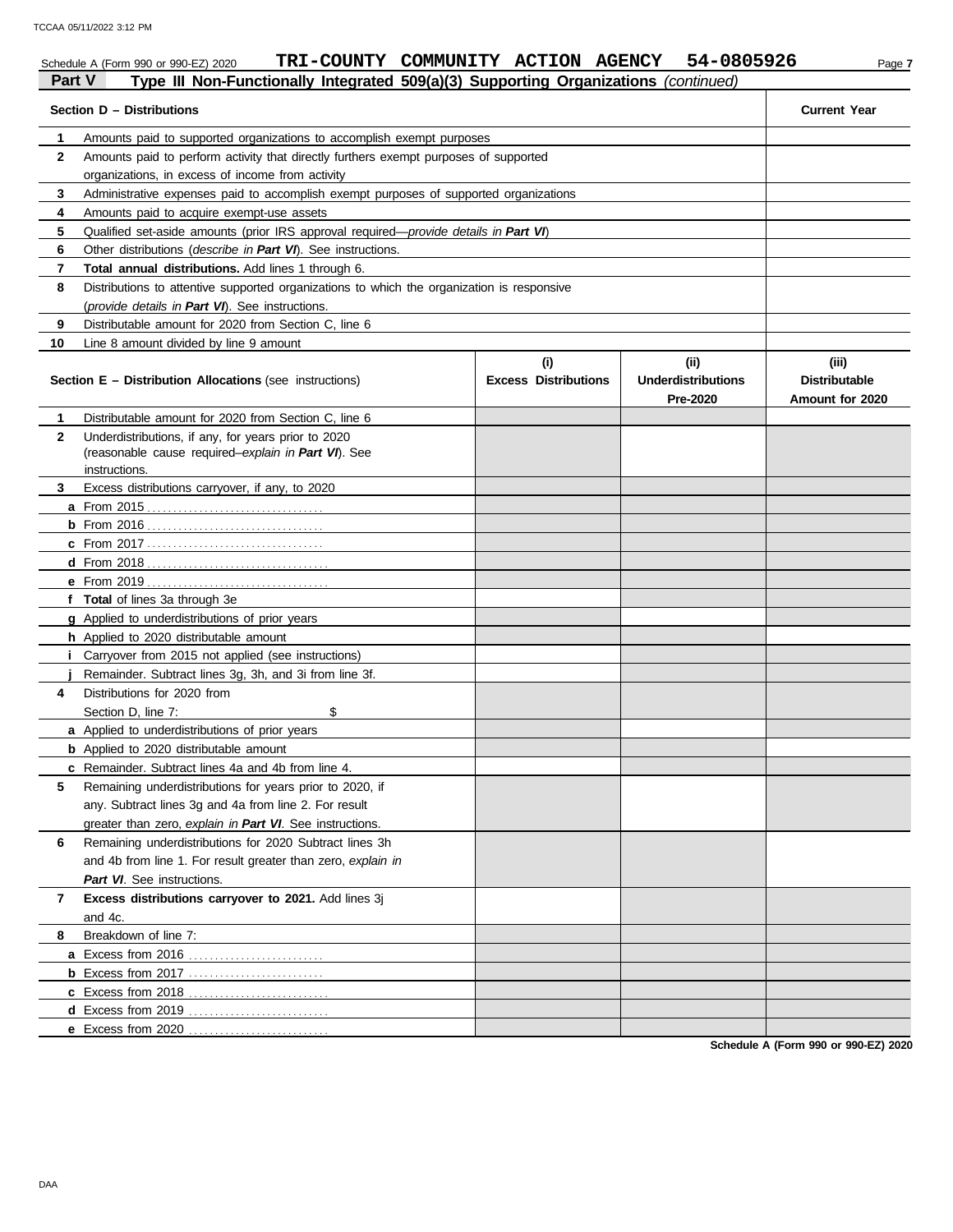|         | Schedule A (Form 990 or 990-EZ) 2020 |  | TRI-COUNTY COMMUNITY ACTION AGENCY                                                             |  | 54-0805926                                                                                                                                                                                                                              | Page 8 |
|---------|--------------------------------------|--|------------------------------------------------------------------------------------------------|--|-----------------------------------------------------------------------------------------------------------------------------------------------------------------------------------------------------------------------------------------|--------|
| Part VI |                                      |  |                                                                                                |  | Supplemental Information. Provide the explanations required by Part II, line 10; Part II, line 17a or 17b; Part<br>III, line 12; Part IV, Section A, lines 1, 2, 3b, 3c, 4b, 4c, 5a, 6, 9a, 9b, 9c, 11a, 11b, and 11c; Part IV, Section |        |
|         |                                      |  |                                                                                                |  | B, lines 1 and 2; Part IV, Section C, line 1; Part IV, Section D, lines 2 and 3; Part IV, Section E, lines 1c, 2a, 2b,                                                                                                                  |        |
|         |                                      |  |                                                                                                |  | 3a, and 3b; Part V, line 1; Part V, Section B, line 1e; Part V, Section D, lines 5, 6, and 8; and Part V, Section E,                                                                                                                    |        |
|         |                                      |  | lines 2, 5, and 6. Also complete this part for any additional information. (See instructions.) |  |                                                                                                                                                                                                                                         |        |
|         |                                      |  |                                                                                                |  |                                                                                                                                                                                                                                         |        |
|         |                                      |  |                                                                                                |  |                                                                                                                                                                                                                                         |        |
|         |                                      |  |                                                                                                |  |                                                                                                                                                                                                                                         |        |
|         |                                      |  |                                                                                                |  |                                                                                                                                                                                                                                         |        |
|         |                                      |  |                                                                                                |  |                                                                                                                                                                                                                                         |        |
|         |                                      |  |                                                                                                |  |                                                                                                                                                                                                                                         |        |
|         |                                      |  |                                                                                                |  |                                                                                                                                                                                                                                         |        |
|         |                                      |  |                                                                                                |  |                                                                                                                                                                                                                                         |        |
|         |                                      |  |                                                                                                |  |                                                                                                                                                                                                                                         |        |
|         |                                      |  |                                                                                                |  |                                                                                                                                                                                                                                         |        |
|         |                                      |  |                                                                                                |  |                                                                                                                                                                                                                                         |        |
|         |                                      |  |                                                                                                |  |                                                                                                                                                                                                                                         |        |
|         |                                      |  |                                                                                                |  |                                                                                                                                                                                                                                         |        |
|         |                                      |  |                                                                                                |  |                                                                                                                                                                                                                                         |        |
|         |                                      |  |                                                                                                |  |                                                                                                                                                                                                                                         |        |
|         |                                      |  |                                                                                                |  |                                                                                                                                                                                                                                         |        |
|         |                                      |  |                                                                                                |  |                                                                                                                                                                                                                                         |        |
|         |                                      |  |                                                                                                |  |                                                                                                                                                                                                                                         |        |
|         |                                      |  |                                                                                                |  |                                                                                                                                                                                                                                         |        |
|         |                                      |  |                                                                                                |  |                                                                                                                                                                                                                                         |        |
|         |                                      |  |                                                                                                |  |                                                                                                                                                                                                                                         |        |
|         |                                      |  |                                                                                                |  |                                                                                                                                                                                                                                         |        |
|         |                                      |  |                                                                                                |  |                                                                                                                                                                                                                                         |        |
|         |                                      |  |                                                                                                |  |                                                                                                                                                                                                                                         |        |
|         |                                      |  |                                                                                                |  |                                                                                                                                                                                                                                         |        |
|         |                                      |  |                                                                                                |  |                                                                                                                                                                                                                                         |        |
|         |                                      |  |                                                                                                |  |                                                                                                                                                                                                                                         |        |
|         |                                      |  |                                                                                                |  |                                                                                                                                                                                                                                         |        |
|         |                                      |  |                                                                                                |  |                                                                                                                                                                                                                                         |        |
|         |                                      |  |                                                                                                |  |                                                                                                                                                                                                                                         |        |
|         |                                      |  |                                                                                                |  |                                                                                                                                                                                                                                         |        |
|         |                                      |  |                                                                                                |  |                                                                                                                                                                                                                                         |        |
|         |                                      |  |                                                                                                |  |                                                                                                                                                                                                                                         |        |
|         |                                      |  |                                                                                                |  |                                                                                                                                                                                                                                         |        |
|         |                                      |  |                                                                                                |  |                                                                                                                                                                                                                                         |        |
|         |                                      |  |                                                                                                |  |                                                                                                                                                                                                                                         |        |
|         |                                      |  |                                                                                                |  |                                                                                                                                                                                                                                         |        |
|         |                                      |  |                                                                                                |  |                                                                                                                                                                                                                                         |        |
|         |                                      |  |                                                                                                |  |                                                                                                                                                                                                                                         |        |
|         |                                      |  |                                                                                                |  |                                                                                                                                                                                                                                         |        |
|         |                                      |  |                                                                                                |  |                                                                                                                                                                                                                                         |        |
|         |                                      |  |                                                                                                |  |                                                                                                                                                                                                                                         |        |
|         |                                      |  |                                                                                                |  |                                                                                                                                                                                                                                         |        |
|         |                                      |  |                                                                                                |  |                                                                                                                                                                                                                                         |        |
|         |                                      |  |                                                                                                |  |                                                                                                                                                                                                                                         |        |
|         |                                      |  |                                                                                                |  |                                                                                                                                                                                                                                         |        |
|         |                                      |  |                                                                                                |  |                                                                                                                                                                                                                                         |        |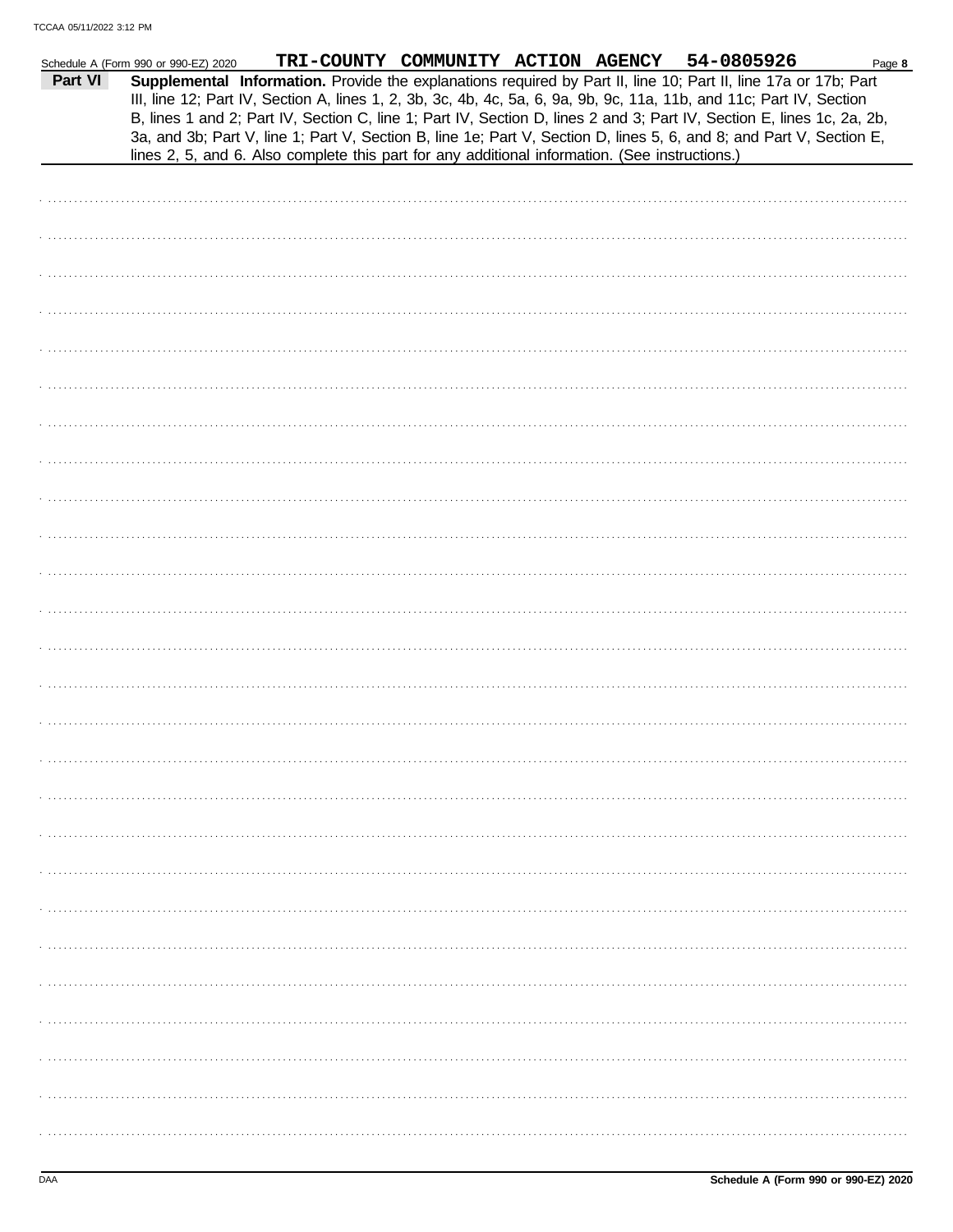| (Form 990 or 990-EZ)<br>For Organizations Exempt From Income Tax Under section 501(c) and section 527<br><b>Open to Public</b><br>La Complete if the organization is described below.<br>L1 Attach to Form 990 or Form 990-EZ.<br>Department of the Treasury<br><b>Inspection</b><br><b>u</b> Go to www.irs.gov/Form990 for instructions and the latest information.<br>Internal Revenue Service<br>If the organization answered "Yes," on Form 990, Part IV, line 3, or Form 990-EZ, Part V, line 46 (Political Campaign Activities), then<br>• Section 501(c)(3) organizations: Complete Parts I-A and B. Do not complete Part I-C.<br>• Section 501(c) (other than section 501(c)(3)) organizations: Complete Parts I-A and C below. Do not complete Part I-B.<br>• Section 527 organizations: Complete Part I-A only.<br>If the organization answered "Yes," on Form 990, Part IV, line 4, or Form 990-EZ, Part VI, line 47 (Lobbying Activities), then<br>• Section 501(c)(3) organizations that have filed Form 5768 (election under section 501(h)): Complete Part II-A. Do not complete Part II-B.<br>• Section 501(c)(3) organizations that have NOT filed Form 5768 (election under section 501(h)): Complete Part II-B. Do not complete Part II-A.<br>If the organization answered "Yes," on Form 990, Part IV, line 5 (Proxy Tax) (See separate instructions) or Form 990-EZ, Part V, line 35c (Proxy<br>Tax) (See separate instructions), then<br>• Section 501(c)(4), (5), or (6) organizations: Complete Part III.<br>TRI-COUNTY COMMUNITY ACTION AGENCY<br>Employer identification number<br>Name of organization<br>54-0805926<br>TRI-COUNTY COMMUNITY ACTION AGENCY<br>Complete if the organization is exempt under section 501(c) or is a section 527 organization.<br>Part I-A<br>Provide a description of the organization's direct and indirect political campaign activities in Part IV. (See instructions for<br>1<br>definition of "political campaign activities")<br>$\mathbf{u}$ \$<br>2<br>3<br>Complete if the organization is exempt under section 501(c)(3).<br>Part I-B<br>1.<br>2<br>Yes<br>No<br>3<br>4a Was a correction made?<br>  Yes<br>No<br><b>b</b> If "Yes," describe in Part IV.<br>Complete if the organization is exempt under section 501(c), except section 501(c)(3).<br>Part I-C<br>Enter the amount directly expended by the filing organization for section 527 exempt function<br>1<br>activities<br>$\mathbf{u}$ \$<br>Enter the amount of the filing organization's funds contributed to other organizations for section<br>$\mathbf{2}$<br><b>u</b> \$ <u></u><br>527 exempt function activities <i>construction activities</i><br>Total exempt function expenditures. Add lines 1 and 2. Enter here and on Form 1120-POL,<br>3<br>Yes<br><b>No</b><br>4<br>Enter the names, addresses and employer identification number (EIN) of all section 527 political organizations to which the filing<br>5<br>organization made payments. For each organization listed, enter the amount paid from the filing organization's funds. Also enter<br>the amount of political contributions received that were promptly and directly delivered to a separate political organization, such<br>as a separate segregated fund or a political action committee (PAC). If additional space is needed, provide information in Part IV.<br>(e) Amount of political<br>(a) Name<br>$(c)$ EIN<br>(b) Address<br>(d) Amount paid from<br>contributions received and<br>filing organization's<br>promptly and directly<br>funds. If none, enter -0-.<br>delivered to a separate<br>political organization.<br>If none, enter -0-.<br>(1)<br>(2)<br>(3)<br>(4)<br>(5)<br>(6) | <b>SCHEDULE C</b> | <b>Political Campaign and Lobbying Activities</b> |  | OMB No. 1545-0047 |
|---------------------------------------------------------------------------------------------------------------------------------------------------------------------------------------------------------------------------------------------------------------------------------------------------------------------------------------------------------------------------------------------------------------------------------------------------------------------------------------------------------------------------------------------------------------------------------------------------------------------------------------------------------------------------------------------------------------------------------------------------------------------------------------------------------------------------------------------------------------------------------------------------------------------------------------------------------------------------------------------------------------------------------------------------------------------------------------------------------------------------------------------------------------------------------------------------------------------------------------------------------------------------------------------------------------------------------------------------------------------------------------------------------------------------------------------------------------------------------------------------------------------------------------------------------------------------------------------------------------------------------------------------------------------------------------------------------------------------------------------------------------------------------------------------------------------------------------------------------------------------------------------------------------------------------------------------------------------------------------------------------------------------------------------------------------------------------------------------------------------------------------------------------------------------------------------------------------------------------------------------------------------------------------------------------------------------------------------------------------------------------------------------------------------------------------------------------------------------------------------------------------------------------------------------------------------------------------------------------------------------------------------------------------------------------------------------------------------------------------------------------------------------------------------------------------------------------------------------------------------------------------------------------------------------------------------------------------------------------------------------------------------------------------------------------------------------------------------------------------------------------------------------------------------------------------------------------------------------------------------------------------------------------------------------------------------------------------------------------------------------------------------------------------------------------------------------------------------------------------------------------------------------------------------------------------------------------------------------------------------------------------------------------------------------------------------------------------|-------------------|---------------------------------------------------|--|-------------------|
|                                                                                                                                                                                                                                                                                                                                                                                                                                                                                                                                                                                                                                                                                                                                                                                                                                                                                                                                                                                                                                                                                                                                                                                                                                                                                                                                                                                                                                                                                                                                                                                                                                                                                                                                                                                                                                                                                                                                                                                                                                                                                                                                                                                                                                                                                                                                                                                                                                                                                                                                                                                                                                                                                                                                                                                                                                                                                                                                                                                                                                                                                                                                                                                                                                                                                                                                                                                                                                                                                                                                                                                                                                                                                                               |                   |                                                   |  |                   |
|                                                                                                                                                                                                                                                                                                                                                                                                                                                                                                                                                                                                                                                                                                                                                                                                                                                                                                                                                                                                                                                                                                                                                                                                                                                                                                                                                                                                                                                                                                                                                                                                                                                                                                                                                                                                                                                                                                                                                                                                                                                                                                                                                                                                                                                                                                                                                                                                                                                                                                                                                                                                                                                                                                                                                                                                                                                                                                                                                                                                                                                                                                                                                                                                                                                                                                                                                                                                                                                                                                                                                                                                                                                                                                               |                   |                                                   |  |                   |
|                                                                                                                                                                                                                                                                                                                                                                                                                                                                                                                                                                                                                                                                                                                                                                                                                                                                                                                                                                                                                                                                                                                                                                                                                                                                                                                                                                                                                                                                                                                                                                                                                                                                                                                                                                                                                                                                                                                                                                                                                                                                                                                                                                                                                                                                                                                                                                                                                                                                                                                                                                                                                                                                                                                                                                                                                                                                                                                                                                                                                                                                                                                                                                                                                                                                                                                                                                                                                                                                                                                                                                                                                                                                                                               |                   |                                                   |  |                   |
|                                                                                                                                                                                                                                                                                                                                                                                                                                                                                                                                                                                                                                                                                                                                                                                                                                                                                                                                                                                                                                                                                                                                                                                                                                                                                                                                                                                                                                                                                                                                                                                                                                                                                                                                                                                                                                                                                                                                                                                                                                                                                                                                                                                                                                                                                                                                                                                                                                                                                                                                                                                                                                                                                                                                                                                                                                                                                                                                                                                                                                                                                                                                                                                                                                                                                                                                                                                                                                                                                                                                                                                                                                                                                                               |                   |                                                   |  |                   |
|                                                                                                                                                                                                                                                                                                                                                                                                                                                                                                                                                                                                                                                                                                                                                                                                                                                                                                                                                                                                                                                                                                                                                                                                                                                                                                                                                                                                                                                                                                                                                                                                                                                                                                                                                                                                                                                                                                                                                                                                                                                                                                                                                                                                                                                                                                                                                                                                                                                                                                                                                                                                                                                                                                                                                                                                                                                                                                                                                                                                                                                                                                                                                                                                                                                                                                                                                                                                                                                                                                                                                                                                                                                                                                               |                   |                                                   |  |                   |
|                                                                                                                                                                                                                                                                                                                                                                                                                                                                                                                                                                                                                                                                                                                                                                                                                                                                                                                                                                                                                                                                                                                                                                                                                                                                                                                                                                                                                                                                                                                                                                                                                                                                                                                                                                                                                                                                                                                                                                                                                                                                                                                                                                                                                                                                                                                                                                                                                                                                                                                                                                                                                                                                                                                                                                                                                                                                                                                                                                                                                                                                                                                                                                                                                                                                                                                                                                                                                                                                                                                                                                                                                                                                                                               |                   |                                                   |  |                   |
|                                                                                                                                                                                                                                                                                                                                                                                                                                                                                                                                                                                                                                                                                                                                                                                                                                                                                                                                                                                                                                                                                                                                                                                                                                                                                                                                                                                                                                                                                                                                                                                                                                                                                                                                                                                                                                                                                                                                                                                                                                                                                                                                                                                                                                                                                                                                                                                                                                                                                                                                                                                                                                                                                                                                                                                                                                                                                                                                                                                                                                                                                                                                                                                                                                                                                                                                                                                                                                                                                                                                                                                                                                                                                                               |                   |                                                   |  |                   |
|                                                                                                                                                                                                                                                                                                                                                                                                                                                                                                                                                                                                                                                                                                                                                                                                                                                                                                                                                                                                                                                                                                                                                                                                                                                                                                                                                                                                                                                                                                                                                                                                                                                                                                                                                                                                                                                                                                                                                                                                                                                                                                                                                                                                                                                                                                                                                                                                                                                                                                                                                                                                                                                                                                                                                                                                                                                                                                                                                                                                                                                                                                                                                                                                                                                                                                                                                                                                                                                                                                                                                                                                                                                                                                               |                   |                                                   |  |                   |
|                                                                                                                                                                                                                                                                                                                                                                                                                                                                                                                                                                                                                                                                                                                                                                                                                                                                                                                                                                                                                                                                                                                                                                                                                                                                                                                                                                                                                                                                                                                                                                                                                                                                                                                                                                                                                                                                                                                                                                                                                                                                                                                                                                                                                                                                                                                                                                                                                                                                                                                                                                                                                                                                                                                                                                                                                                                                                                                                                                                                                                                                                                                                                                                                                                                                                                                                                                                                                                                                                                                                                                                                                                                                                                               |                   |                                                   |  |                   |
|                                                                                                                                                                                                                                                                                                                                                                                                                                                                                                                                                                                                                                                                                                                                                                                                                                                                                                                                                                                                                                                                                                                                                                                                                                                                                                                                                                                                                                                                                                                                                                                                                                                                                                                                                                                                                                                                                                                                                                                                                                                                                                                                                                                                                                                                                                                                                                                                                                                                                                                                                                                                                                                                                                                                                                                                                                                                                                                                                                                                                                                                                                                                                                                                                                                                                                                                                                                                                                                                                                                                                                                                                                                                                                               |                   |                                                   |  |                   |
|                                                                                                                                                                                                                                                                                                                                                                                                                                                                                                                                                                                                                                                                                                                                                                                                                                                                                                                                                                                                                                                                                                                                                                                                                                                                                                                                                                                                                                                                                                                                                                                                                                                                                                                                                                                                                                                                                                                                                                                                                                                                                                                                                                                                                                                                                                                                                                                                                                                                                                                                                                                                                                                                                                                                                                                                                                                                                                                                                                                                                                                                                                                                                                                                                                                                                                                                                                                                                                                                                                                                                                                                                                                                                                               |                   |                                                   |  |                   |
|                                                                                                                                                                                                                                                                                                                                                                                                                                                                                                                                                                                                                                                                                                                                                                                                                                                                                                                                                                                                                                                                                                                                                                                                                                                                                                                                                                                                                                                                                                                                                                                                                                                                                                                                                                                                                                                                                                                                                                                                                                                                                                                                                                                                                                                                                                                                                                                                                                                                                                                                                                                                                                                                                                                                                                                                                                                                                                                                                                                                                                                                                                                                                                                                                                                                                                                                                                                                                                                                                                                                                                                                                                                                                                               |                   |                                                   |  |                   |
|                                                                                                                                                                                                                                                                                                                                                                                                                                                                                                                                                                                                                                                                                                                                                                                                                                                                                                                                                                                                                                                                                                                                                                                                                                                                                                                                                                                                                                                                                                                                                                                                                                                                                                                                                                                                                                                                                                                                                                                                                                                                                                                                                                                                                                                                                                                                                                                                                                                                                                                                                                                                                                                                                                                                                                                                                                                                                                                                                                                                                                                                                                                                                                                                                                                                                                                                                                                                                                                                                                                                                                                                                                                                                                               |                   |                                                   |  |                   |
|                                                                                                                                                                                                                                                                                                                                                                                                                                                                                                                                                                                                                                                                                                                                                                                                                                                                                                                                                                                                                                                                                                                                                                                                                                                                                                                                                                                                                                                                                                                                                                                                                                                                                                                                                                                                                                                                                                                                                                                                                                                                                                                                                                                                                                                                                                                                                                                                                                                                                                                                                                                                                                                                                                                                                                                                                                                                                                                                                                                                                                                                                                                                                                                                                                                                                                                                                                                                                                                                                                                                                                                                                                                                                                               |                   |                                                   |  |                   |
|                                                                                                                                                                                                                                                                                                                                                                                                                                                                                                                                                                                                                                                                                                                                                                                                                                                                                                                                                                                                                                                                                                                                                                                                                                                                                                                                                                                                                                                                                                                                                                                                                                                                                                                                                                                                                                                                                                                                                                                                                                                                                                                                                                                                                                                                                                                                                                                                                                                                                                                                                                                                                                                                                                                                                                                                                                                                                                                                                                                                                                                                                                                                                                                                                                                                                                                                                                                                                                                                                                                                                                                                                                                                                                               |                   |                                                   |  |                   |
|                                                                                                                                                                                                                                                                                                                                                                                                                                                                                                                                                                                                                                                                                                                                                                                                                                                                                                                                                                                                                                                                                                                                                                                                                                                                                                                                                                                                                                                                                                                                                                                                                                                                                                                                                                                                                                                                                                                                                                                                                                                                                                                                                                                                                                                                                                                                                                                                                                                                                                                                                                                                                                                                                                                                                                                                                                                                                                                                                                                                                                                                                                                                                                                                                                                                                                                                                                                                                                                                                                                                                                                                                                                                                                               |                   |                                                   |  |                   |
|                                                                                                                                                                                                                                                                                                                                                                                                                                                                                                                                                                                                                                                                                                                                                                                                                                                                                                                                                                                                                                                                                                                                                                                                                                                                                                                                                                                                                                                                                                                                                                                                                                                                                                                                                                                                                                                                                                                                                                                                                                                                                                                                                                                                                                                                                                                                                                                                                                                                                                                                                                                                                                                                                                                                                                                                                                                                                                                                                                                                                                                                                                                                                                                                                                                                                                                                                                                                                                                                                                                                                                                                                                                                                                               |                   |                                                   |  |                   |
|                                                                                                                                                                                                                                                                                                                                                                                                                                                                                                                                                                                                                                                                                                                                                                                                                                                                                                                                                                                                                                                                                                                                                                                                                                                                                                                                                                                                                                                                                                                                                                                                                                                                                                                                                                                                                                                                                                                                                                                                                                                                                                                                                                                                                                                                                                                                                                                                                                                                                                                                                                                                                                                                                                                                                                                                                                                                                                                                                                                                                                                                                                                                                                                                                                                                                                                                                                                                                                                                                                                                                                                                                                                                                                               |                   |                                                   |  |                   |
|                                                                                                                                                                                                                                                                                                                                                                                                                                                                                                                                                                                                                                                                                                                                                                                                                                                                                                                                                                                                                                                                                                                                                                                                                                                                                                                                                                                                                                                                                                                                                                                                                                                                                                                                                                                                                                                                                                                                                                                                                                                                                                                                                                                                                                                                                                                                                                                                                                                                                                                                                                                                                                                                                                                                                                                                                                                                                                                                                                                                                                                                                                                                                                                                                                                                                                                                                                                                                                                                                                                                                                                                                                                                                                               |                   |                                                   |  |                   |
|                                                                                                                                                                                                                                                                                                                                                                                                                                                                                                                                                                                                                                                                                                                                                                                                                                                                                                                                                                                                                                                                                                                                                                                                                                                                                                                                                                                                                                                                                                                                                                                                                                                                                                                                                                                                                                                                                                                                                                                                                                                                                                                                                                                                                                                                                                                                                                                                                                                                                                                                                                                                                                                                                                                                                                                                                                                                                                                                                                                                                                                                                                                                                                                                                                                                                                                                                                                                                                                                                                                                                                                                                                                                                                               |                   |                                                   |  |                   |
|                                                                                                                                                                                                                                                                                                                                                                                                                                                                                                                                                                                                                                                                                                                                                                                                                                                                                                                                                                                                                                                                                                                                                                                                                                                                                                                                                                                                                                                                                                                                                                                                                                                                                                                                                                                                                                                                                                                                                                                                                                                                                                                                                                                                                                                                                                                                                                                                                                                                                                                                                                                                                                                                                                                                                                                                                                                                                                                                                                                                                                                                                                                                                                                                                                                                                                                                                                                                                                                                                                                                                                                                                                                                                                               |                   |                                                   |  |                   |
|                                                                                                                                                                                                                                                                                                                                                                                                                                                                                                                                                                                                                                                                                                                                                                                                                                                                                                                                                                                                                                                                                                                                                                                                                                                                                                                                                                                                                                                                                                                                                                                                                                                                                                                                                                                                                                                                                                                                                                                                                                                                                                                                                                                                                                                                                                                                                                                                                                                                                                                                                                                                                                                                                                                                                                                                                                                                                                                                                                                                                                                                                                                                                                                                                                                                                                                                                                                                                                                                                                                                                                                                                                                                                                               |                   |                                                   |  |                   |
|                                                                                                                                                                                                                                                                                                                                                                                                                                                                                                                                                                                                                                                                                                                                                                                                                                                                                                                                                                                                                                                                                                                                                                                                                                                                                                                                                                                                                                                                                                                                                                                                                                                                                                                                                                                                                                                                                                                                                                                                                                                                                                                                                                                                                                                                                                                                                                                                                                                                                                                                                                                                                                                                                                                                                                                                                                                                                                                                                                                                                                                                                                                                                                                                                                                                                                                                                                                                                                                                                                                                                                                                                                                                                                               |                   |                                                   |  |                   |
|                                                                                                                                                                                                                                                                                                                                                                                                                                                                                                                                                                                                                                                                                                                                                                                                                                                                                                                                                                                                                                                                                                                                                                                                                                                                                                                                                                                                                                                                                                                                                                                                                                                                                                                                                                                                                                                                                                                                                                                                                                                                                                                                                                                                                                                                                                                                                                                                                                                                                                                                                                                                                                                                                                                                                                                                                                                                                                                                                                                                                                                                                                                                                                                                                                                                                                                                                                                                                                                                                                                                                                                                                                                                                                               |                   |                                                   |  |                   |
|                                                                                                                                                                                                                                                                                                                                                                                                                                                                                                                                                                                                                                                                                                                                                                                                                                                                                                                                                                                                                                                                                                                                                                                                                                                                                                                                                                                                                                                                                                                                                                                                                                                                                                                                                                                                                                                                                                                                                                                                                                                                                                                                                                                                                                                                                                                                                                                                                                                                                                                                                                                                                                                                                                                                                                                                                                                                                                                                                                                                                                                                                                                                                                                                                                                                                                                                                                                                                                                                                                                                                                                                                                                                                                               |                   |                                                   |  |                   |
|                                                                                                                                                                                                                                                                                                                                                                                                                                                                                                                                                                                                                                                                                                                                                                                                                                                                                                                                                                                                                                                                                                                                                                                                                                                                                                                                                                                                                                                                                                                                                                                                                                                                                                                                                                                                                                                                                                                                                                                                                                                                                                                                                                                                                                                                                                                                                                                                                                                                                                                                                                                                                                                                                                                                                                                                                                                                                                                                                                                                                                                                                                                                                                                                                                                                                                                                                                                                                                                                                                                                                                                                                                                                                                               |                   |                                                   |  |                   |
|                                                                                                                                                                                                                                                                                                                                                                                                                                                                                                                                                                                                                                                                                                                                                                                                                                                                                                                                                                                                                                                                                                                                                                                                                                                                                                                                                                                                                                                                                                                                                                                                                                                                                                                                                                                                                                                                                                                                                                                                                                                                                                                                                                                                                                                                                                                                                                                                                                                                                                                                                                                                                                                                                                                                                                                                                                                                                                                                                                                                                                                                                                                                                                                                                                                                                                                                                                                                                                                                                                                                                                                                                                                                                                               |                   |                                                   |  |                   |
|                                                                                                                                                                                                                                                                                                                                                                                                                                                                                                                                                                                                                                                                                                                                                                                                                                                                                                                                                                                                                                                                                                                                                                                                                                                                                                                                                                                                                                                                                                                                                                                                                                                                                                                                                                                                                                                                                                                                                                                                                                                                                                                                                                                                                                                                                                                                                                                                                                                                                                                                                                                                                                                                                                                                                                                                                                                                                                                                                                                                                                                                                                                                                                                                                                                                                                                                                                                                                                                                                                                                                                                                                                                                                                               |                   |                                                   |  |                   |
|                                                                                                                                                                                                                                                                                                                                                                                                                                                                                                                                                                                                                                                                                                                                                                                                                                                                                                                                                                                                                                                                                                                                                                                                                                                                                                                                                                                                                                                                                                                                                                                                                                                                                                                                                                                                                                                                                                                                                                                                                                                                                                                                                                                                                                                                                                                                                                                                                                                                                                                                                                                                                                                                                                                                                                                                                                                                                                                                                                                                                                                                                                                                                                                                                                                                                                                                                                                                                                                                                                                                                                                                                                                                                                               |                   |                                                   |  |                   |
|                                                                                                                                                                                                                                                                                                                                                                                                                                                                                                                                                                                                                                                                                                                                                                                                                                                                                                                                                                                                                                                                                                                                                                                                                                                                                                                                                                                                                                                                                                                                                                                                                                                                                                                                                                                                                                                                                                                                                                                                                                                                                                                                                                                                                                                                                                                                                                                                                                                                                                                                                                                                                                                                                                                                                                                                                                                                                                                                                                                                                                                                                                                                                                                                                                                                                                                                                                                                                                                                                                                                                                                                                                                                                                               |                   |                                                   |  |                   |
|                                                                                                                                                                                                                                                                                                                                                                                                                                                                                                                                                                                                                                                                                                                                                                                                                                                                                                                                                                                                                                                                                                                                                                                                                                                                                                                                                                                                                                                                                                                                                                                                                                                                                                                                                                                                                                                                                                                                                                                                                                                                                                                                                                                                                                                                                                                                                                                                                                                                                                                                                                                                                                                                                                                                                                                                                                                                                                                                                                                                                                                                                                                                                                                                                                                                                                                                                                                                                                                                                                                                                                                                                                                                                                               |                   |                                                   |  |                   |
|                                                                                                                                                                                                                                                                                                                                                                                                                                                                                                                                                                                                                                                                                                                                                                                                                                                                                                                                                                                                                                                                                                                                                                                                                                                                                                                                                                                                                                                                                                                                                                                                                                                                                                                                                                                                                                                                                                                                                                                                                                                                                                                                                                                                                                                                                                                                                                                                                                                                                                                                                                                                                                                                                                                                                                                                                                                                                                                                                                                                                                                                                                                                                                                                                                                                                                                                                                                                                                                                                                                                                                                                                                                                                                               |                   |                                                   |  |                   |
|                                                                                                                                                                                                                                                                                                                                                                                                                                                                                                                                                                                                                                                                                                                                                                                                                                                                                                                                                                                                                                                                                                                                                                                                                                                                                                                                                                                                                                                                                                                                                                                                                                                                                                                                                                                                                                                                                                                                                                                                                                                                                                                                                                                                                                                                                                                                                                                                                                                                                                                                                                                                                                                                                                                                                                                                                                                                                                                                                                                                                                                                                                                                                                                                                                                                                                                                                                                                                                                                                                                                                                                                                                                                                                               |                   |                                                   |  |                   |
|                                                                                                                                                                                                                                                                                                                                                                                                                                                                                                                                                                                                                                                                                                                                                                                                                                                                                                                                                                                                                                                                                                                                                                                                                                                                                                                                                                                                                                                                                                                                                                                                                                                                                                                                                                                                                                                                                                                                                                                                                                                                                                                                                                                                                                                                                                                                                                                                                                                                                                                                                                                                                                                                                                                                                                                                                                                                                                                                                                                                                                                                                                                                                                                                                                                                                                                                                                                                                                                                                                                                                                                                                                                                                                               |                   |                                                   |  |                   |
|                                                                                                                                                                                                                                                                                                                                                                                                                                                                                                                                                                                                                                                                                                                                                                                                                                                                                                                                                                                                                                                                                                                                                                                                                                                                                                                                                                                                                                                                                                                                                                                                                                                                                                                                                                                                                                                                                                                                                                                                                                                                                                                                                                                                                                                                                                                                                                                                                                                                                                                                                                                                                                                                                                                                                                                                                                                                                                                                                                                                                                                                                                                                                                                                                                                                                                                                                                                                                                                                                                                                                                                                                                                                                                               |                   |                                                   |  |                   |
|                                                                                                                                                                                                                                                                                                                                                                                                                                                                                                                                                                                                                                                                                                                                                                                                                                                                                                                                                                                                                                                                                                                                                                                                                                                                                                                                                                                                                                                                                                                                                                                                                                                                                                                                                                                                                                                                                                                                                                                                                                                                                                                                                                                                                                                                                                                                                                                                                                                                                                                                                                                                                                                                                                                                                                                                                                                                                                                                                                                                                                                                                                                                                                                                                                                                                                                                                                                                                                                                                                                                                                                                                                                                                                               |                   |                                                   |  |                   |
|                                                                                                                                                                                                                                                                                                                                                                                                                                                                                                                                                                                                                                                                                                                                                                                                                                                                                                                                                                                                                                                                                                                                                                                                                                                                                                                                                                                                                                                                                                                                                                                                                                                                                                                                                                                                                                                                                                                                                                                                                                                                                                                                                                                                                                                                                                                                                                                                                                                                                                                                                                                                                                                                                                                                                                                                                                                                                                                                                                                                                                                                                                                                                                                                                                                                                                                                                                                                                                                                                                                                                                                                                                                                                                               |                   |                                                   |  |                   |
|                                                                                                                                                                                                                                                                                                                                                                                                                                                                                                                                                                                                                                                                                                                                                                                                                                                                                                                                                                                                                                                                                                                                                                                                                                                                                                                                                                                                                                                                                                                                                                                                                                                                                                                                                                                                                                                                                                                                                                                                                                                                                                                                                                                                                                                                                                                                                                                                                                                                                                                                                                                                                                                                                                                                                                                                                                                                                                                                                                                                                                                                                                                                                                                                                                                                                                                                                                                                                                                                                                                                                                                                                                                                                                               |                   |                                                   |  |                   |
|                                                                                                                                                                                                                                                                                                                                                                                                                                                                                                                                                                                                                                                                                                                                                                                                                                                                                                                                                                                                                                                                                                                                                                                                                                                                                                                                                                                                                                                                                                                                                                                                                                                                                                                                                                                                                                                                                                                                                                                                                                                                                                                                                                                                                                                                                                                                                                                                                                                                                                                                                                                                                                                                                                                                                                                                                                                                                                                                                                                                                                                                                                                                                                                                                                                                                                                                                                                                                                                                                                                                                                                                                                                                                                               |                   |                                                   |  |                   |
|                                                                                                                                                                                                                                                                                                                                                                                                                                                                                                                                                                                                                                                                                                                                                                                                                                                                                                                                                                                                                                                                                                                                                                                                                                                                                                                                                                                                                                                                                                                                                                                                                                                                                                                                                                                                                                                                                                                                                                                                                                                                                                                                                                                                                                                                                                                                                                                                                                                                                                                                                                                                                                                                                                                                                                                                                                                                                                                                                                                                                                                                                                                                                                                                                                                                                                                                                                                                                                                                                                                                                                                                                                                                                                               |                   |                                                   |  |                   |
|                                                                                                                                                                                                                                                                                                                                                                                                                                                                                                                                                                                                                                                                                                                                                                                                                                                                                                                                                                                                                                                                                                                                                                                                                                                                                                                                                                                                                                                                                                                                                                                                                                                                                                                                                                                                                                                                                                                                                                                                                                                                                                                                                                                                                                                                                                                                                                                                                                                                                                                                                                                                                                                                                                                                                                                                                                                                                                                                                                                                                                                                                                                                                                                                                                                                                                                                                                                                                                                                                                                                                                                                                                                                                                               |                   |                                                   |  |                   |
|                                                                                                                                                                                                                                                                                                                                                                                                                                                                                                                                                                                                                                                                                                                                                                                                                                                                                                                                                                                                                                                                                                                                                                                                                                                                                                                                                                                                                                                                                                                                                                                                                                                                                                                                                                                                                                                                                                                                                                                                                                                                                                                                                                                                                                                                                                                                                                                                                                                                                                                                                                                                                                                                                                                                                                                                                                                                                                                                                                                                                                                                                                                                                                                                                                                                                                                                                                                                                                                                                                                                                                                                                                                                                                               |                   |                                                   |  |                   |
|                                                                                                                                                                                                                                                                                                                                                                                                                                                                                                                                                                                                                                                                                                                                                                                                                                                                                                                                                                                                                                                                                                                                                                                                                                                                                                                                                                                                                                                                                                                                                                                                                                                                                                                                                                                                                                                                                                                                                                                                                                                                                                                                                                                                                                                                                                                                                                                                                                                                                                                                                                                                                                                                                                                                                                                                                                                                                                                                                                                                                                                                                                                                                                                                                                                                                                                                                                                                                                                                                                                                                                                                                                                                                                               |                   |                                                   |  |                   |
|                                                                                                                                                                                                                                                                                                                                                                                                                                                                                                                                                                                                                                                                                                                                                                                                                                                                                                                                                                                                                                                                                                                                                                                                                                                                                                                                                                                                                                                                                                                                                                                                                                                                                                                                                                                                                                                                                                                                                                                                                                                                                                                                                                                                                                                                                                                                                                                                                                                                                                                                                                                                                                                                                                                                                                                                                                                                                                                                                                                                                                                                                                                                                                                                                                                                                                                                                                                                                                                                                                                                                                                                                                                                                                               |                   |                                                   |  |                   |
|                                                                                                                                                                                                                                                                                                                                                                                                                                                                                                                                                                                                                                                                                                                                                                                                                                                                                                                                                                                                                                                                                                                                                                                                                                                                                                                                                                                                                                                                                                                                                                                                                                                                                                                                                                                                                                                                                                                                                                                                                                                                                                                                                                                                                                                                                                                                                                                                                                                                                                                                                                                                                                                                                                                                                                                                                                                                                                                                                                                                                                                                                                                                                                                                                                                                                                                                                                                                                                                                                                                                                                                                                                                                                                               |                   |                                                   |  |                   |
|                                                                                                                                                                                                                                                                                                                                                                                                                                                                                                                                                                                                                                                                                                                                                                                                                                                                                                                                                                                                                                                                                                                                                                                                                                                                                                                                                                                                                                                                                                                                                                                                                                                                                                                                                                                                                                                                                                                                                                                                                                                                                                                                                                                                                                                                                                                                                                                                                                                                                                                                                                                                                                                                                                                                                                                                                                                                                                                                                                                                                                                                                                                                                                                                                                                                                                                                                                                                                                                                                                                                                                                                                                                                                                               |                   |                                                   |  |                   |
|                                                                                                                                                                                                                                                                                                                                                                                                                                                                                                                                                                                                                                                                                                                                                                                                                                                                                                                                                                                                                                                                                                                                                                                                                                                                                                                                                                                                                                                                                                                                                                                                                                                                                                                                                                                                                                                                                                                                                                                                                                                                                                                                                                                                                                                                                                                                                                                                                                                                                                                                                                                                                                                                                                                                                                                                                                                                                                                                                                                                                                                                                                                                                                                                                                                                                                                                                                                                                                                                                                                                                                                                                                                                                                               |                   |                                                   |  |                   |
|                                                                                                                                                                                                                                                                                                                                                                                                                                                                                                                                                                                                                                                                                                                                                                                                                                                                                                                                                                                                                                                                                                                                                                                                                                                                                                                                                                                                                                                                                                                                                                                                                                                                                                                                                                                                                                                                                                                                                                                                                                                                                                                                                                                                                                                                                                                                                                                                                                                                                                                                                                                                                                                                                                                                                                                                                                                                                                                                                                                                                                                                                                                                                                                                                                                                                                                                                                                                                                                                                                                                                                                                                                                                                                               |                   |                                                   |  |                   |
|                                                                                                                                                                                                                                                                                                                                                                                                                                                                                                                                                                                                                                                                                                                                                                                                                                                                                                                                                                                                                                                                                                                                                                                                                                                                                                                                                                                                                                                                                                                                                                                                                                                                                                                                                                                                                                                                                                                                                                                                                                                                                                                                                                                                                                                                                                                                                                                                                                                                                                                                                                                                                                                                                                                                                                                                                                                                                                                                                                                                                                                                                                                                                                                                                                                                                                                                                                                                                                                                                                                                                                                                                                                                                                               |                   |                                                   |  |                   |
|                                                                                                                                                                                                                                                                                                                                                                                                                                                                                                                                                                                                                                                                                                                                                                                                                                                                                                                                                                                                                                                                                                                                                                                                                                                                                                                                                                                                                                                                                                                                                                                                                                                                                                                                                                                                                                                                                                                                                                                                                                                                                                                                                                                                                                                                                                                                                                                                                                                                                                                                                                                                                                                                                                                                                                                                                                                                                                                                                                                                                                                                                                                                                                                                                                                                                                                                                                                                                                                                                                                                                                                                                                                                                                               |                   |                                                   |  |                   |
|                                                                                                                                                                                                                                                                                                                                                                                                                                                                                                                                                                                                                                                                                                                                                                                                                                                                                                                                                                                                                                                                                                                                                                                                                                                                                                                                                                                                                                                                                                                                                                                                                                                                                                                                                                                                                                                                                                                                                                                                                                                                                                                                                                                                                                                                                                                                                                                                                                                                                                                                                                                                                                                                                                                                                                                                                                                                                                                                                                                                                                                                                                                                                                                                                                                                                                                                                                                                                                                                                                                                                                                                                                                                                                               |                   |                                                   |  |                   |
|                                                                                                                                                                                                                                                                                                                                                                                                                                                                                                                                                                                                                                                                                                                                                                                                                                                                                                                                                                                                                                                                                                                                                                                                                                                                                                                                                                                                                                                                                                                                                                                                                                                                                                                                                                                                                                                                                                                                                                                                                                                                                                                                                                                                                                                                                                                                                                                                                                                                                                                                                                                                                                                                                                                                                                                                                                                                                                                                                                                                                                                                                                                                                                                                                                                                                                                                                                                                                                                                                                                                                                                                                                                                                                               |                   |                                                   |  |                   |
|                                                                                                                                                                                                                                                                                                                                                                                                                                                                                                                                                                                                                                                                                                                                                                                                                                                                                                                                                                                                                                                                                                                                                                                                                                                                                                                                                                                                                                                                                                                                                                                                                                                                                                                                                                                                                                                                                                                                                                                                                                                                                                                                                                                                                                                                                                                                                                                                                                                                                                                                                                                                                                                                                                                                                                                                                                                                                                                                                                                                                                                                                                                                                                                                                                                                                                                                                                                                                                                                                                                                                                                                                                                                                                               |                   |                                                   |  |                   |

**For Paperwork Reduction Act Notice, see the Instructions for Form 990 or 990-EZ.**

**Schedule C (Form 990 or 990-EZ) 2020**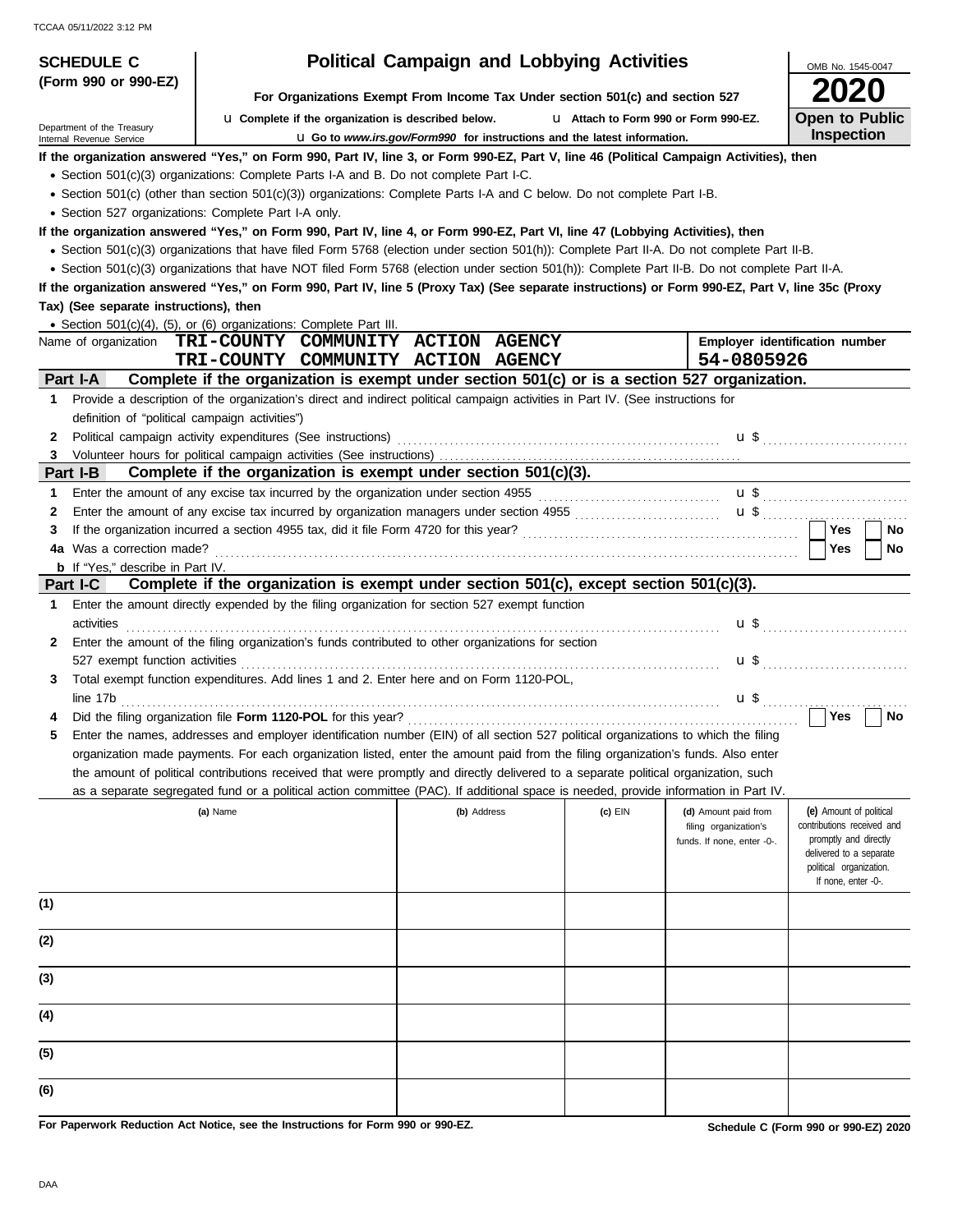|   |                                            | Schedule C (Form 990 or 990-EZ) 2020 TRI-COUNTY COMMUNITY ACTION AGENCY                                             |                                        |                                                                                  |  |  | 54-0805926                                                                                                          | Page 2         |  |
|---|--------------------------------------------|---------------------------------------------------------------------------------------------------------------------|----------------------------------------|----------------------------------------------------------------------------------|--|--|---------------------------------------------------------------------------------------------------------------------|----------------|--|
|   | Part II-A                                  |                                                                                                                     |                                        |                                                                                  |  |  | Complete if the organization is exempt under section 501(c)(3) and filed Form 5768 (election under                  |                |  |
|   |                                            | section 501(h)).                                                                                                    |                                        |                                                                                  |  |  |                                                                                                                     |                |  |
|   | A Check                                    | $\mathbf{u}$                                                                                                        |                                        |                                                                                  |  |  | if the filing organization belongs to an affiliated group (and list in Part IV each affiliated group member's name, |                |  |
|   |                                            |                                                                                                                     |                                        | address, EIN, expenses, and share of excess lobbying expenditures).              |  |  |                                                                                                                     |                |  |
| в | Check                                      | $\mathbf{u}$                                                                                                        |                                        | if the filing organization checked box A and "limited control" provisions apply. |  |  |                                                                                                                     |                |  |
|   |                                            |                                                                                                                     | <b>Limits on Lobbying Expenditures</b> |                                                                                  |  |  | (a) Filing                                                                                                          | (b) Affiliated |  |
|   |                                            | (The term "expenditures" means amounts paid or incurred.)                                                           |                                        |                                                                                  |  |  | organization's totals                                                                                               | group totals   |  |
|   |                                            | 1a Total lobbying expenditures to influence public opinion (grassroots lobbying) [[[[[[[[[[[[[[[[[[[[[[[[[[[]]]]]]] |                                        |                                                                                  |  |  |                                                                                                                     |                |  |
|   |                                            |                                                                                                                     |                                        |                                                                                  |  |  |                                                                                                                     |                |  |
|   |                                            |                                                                                                                     |                                        |                                                                                  |  |  |                                                                                                                     |                |  |
|   | <b>d</b> Other exempt purpose expenditures |                                                                                                                     |                                        |                                                                                  |  |  |                                                                                                                     |                |  |
|   |                                            | e Total exempt purpose expenditures (add lines 1c and 1d)                                                           |                                        |                                                                                  |  |  |                                                                                                                     |                |  |
|   |                                            | f Lobbying nontaxable amount. Enter the amount from the following table in both                                     |                                        |                                                                                  |  |  |                                                                                                                     |                |  |
|   | columns.                                   |                                                                                                                     |                                        |                                                                                  |  |  |                                                                                                                     |                |  |
|   |                                            | If the amount on line 1e, column (a) or (b) is:                                                                     |                                        | The lobbying nontaxable amount is:                                               |  |  |                                                                                                                     |                |  |
|   |                                            | Not over \$500,000                                                                                                  |                                        | 20% of the amount on line 1e.                                                    |  |  |                                                                                                                     |                |  |
|   |                                            | Over \$500,000 but not over \$1,000,000                                                                             |                                        | \$100,000 plus 15% of the excess over \$500,000.                                 |  |  |                                                                                                                     |                |  |
|   |                                            | Over \$1,000,000 but not over \$1,500,000                                                                           |                                        | \$175,000 plus 10% of the excess over \$1,000,000.                               |  |  |                                                                                                                     |                |  |
|   |                                            | Over \$1,500,000 but not over \$17,000,000                                                                          |                                        | \$225,000 plus 5% of the excess over \$1,500,000.                                |  |  |                                                                                                                     |                |  |
|   |                                            | Over \$17,000,000                                                                                                   | \$1,000,000.                           |                                                                                  |  |  |                                                                                                                     |                |  |
|   |                                            |                                                                                                                     |                                        |                                                                                  |  |  |                                                                                                                     |                |  |
|   |                                            |                                                                                                                     |                                        |                                                                                  |  |  |                                                                                                                     |                |  |
|   |                                            |                                                                                                                     |                                        |                                                                                  |  |  |                                                                                                                     |                |  |
|   |                                            | j If there is an amount other than zero on either line 1h or line 1i, did the organization file Form 4720           |                                        |                                                                                  |  |  |                                                                                                                     |                |  |
|   |                                            |                                                                                                                     |                                        |                                                                                  |  |  |                                                                                                                     | Yes<br>No      |  |

**4-Year Averaging Period Under Section 501(h)**

**(Some organizations that made a section 501(h) election do not have to complete all of the five columns below. See the separate instructions for lines 2a through 2f.)**

|                                                                                        | Lobbying Expenditures During 4-Year Averaging Period |          |            |            |           |
|----------------------------------------------------------------------------------------|------------------------------------------------------|----------|------------|------------|-----------|
| Calendar year (or fiscal year<br>beginning in)                                         | (a) 2017                                             | (b) 2018 | $(c)$ 2019 | $(d)$ 2020 | (e) Total |
| 2a Lobbying nontaxable amount                                                          |                                                      |          |            |            |           |
| <b>b</b> Lobbying ceiling amount<br>$(150\% \text{ of line } 2a, \text{ column } (e))$ |                                                      |          |            |            |           |
| c Total lobbying expenditures                                                          |                                                      |          |            |            |           |
| <b>d</b> Grassroots nontaxable amount                                                  |                                                      |          |            |            |           |
| e Grassroots ceiling amount<br>$(150\% \text{ of line } 2d, \text{ column } (e))$      |                                                      |          |            |            |           |
| Grassroots lobbying expenditures                                                       |                                                      |          |            |            |           |

**Schedule C (Form 990 or 990-EZ) 2020**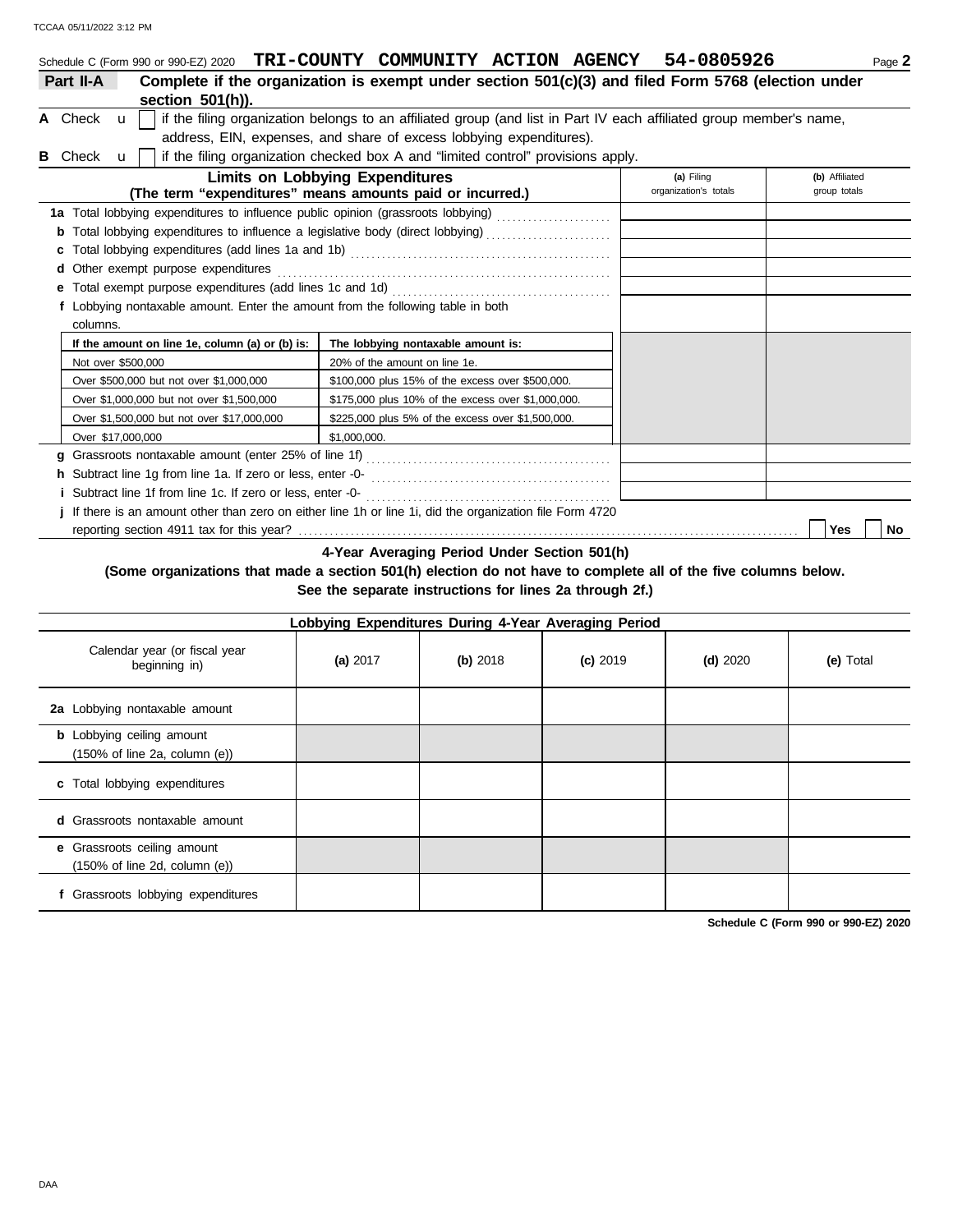# Schedule C (Form 990 or 990-EZ) 2020 **PRI-COUNTY COMMUNITY ACTION AGENCY** 54-0805926 Page 3 **Part II-B Complete if the organization is exempt under section 501(c)(3) and has NOT filed Form 5768**

|                                                                                                                                                                                                        | (a) |                         | (b)          |     |     |
|--------------------------------------------------------------------------------------------------------------------------------------------------------------------------------------------------------|-----|-------------------------|--------------|-----|-----|
| For each "Yes," response on lines 1a through 1i below, provide in Part IV a detailed<br>description of the lobbying activity.                                                                          | Yes | No                      | Amount       |     |     |
| During the year, did the filing organization attempt to influence foreign, national, state, or local<br>1<br>legislation, including any attempt to influence public opinion on a legislative matter or |     |                         |              |     |     |
| referendum, through the use of:                                                                                                                                                                        |     |                         |              |     |     |
| a Volunteers?                                                                                                                                                                                          |     | x                       |              |     |     |
| Paid staff or management (include compensation in expenses reported on lines 1c through 1i)?                                                                                                           | X   |                         |              |     |     |
| Media advertisements?                                                                                                                                                                                  |     | X                       |              |     |     |
|                                                                                                                                                                                                        |     | X                       |              |     |     |
|                                                                                                                                                                                                        |     | $\mathbf x$             |              |     |     |
| f Grants to other organizations for lobbying purposes?                                                                                                                                                 |     | $\mathbf x$             |              |     |     |
|                                                                                                                                                                                                        |     | $\mathbf x$             |              |     |     |
| h Rallies, demonstrations, seminars, conventions, speeches, lectures, or any similar means?                                                                                                            |     | $\overline{\mathbf{x}}$ |              |     |     |
| <i>i</i> Other activities?                                                                                                                                                                             |     | $\mathbf x$             |              |     |     |
| j Total. Add lines 1c through 1i                                                                                                                                                                       |     |                         |              |     |     |
|                                                                                                                                                                                                        |     | X                       |              |     |     |
|                                                                                                                                                                                                        |     |                         |              |     |     |
| c If "Yes," enter the amount of any tax incurred by organization managers under section 4912                                                                                                           |     |                         |              |     |     |
| d If the filing organization incurred a section 4912 tax, did it file Form 4720 for this year?                                                                                                         |     |                         |              |     |     |
| Complete if the organization is exempt under section 501(c)(4), section 501(c)(5), or section<br>Part III-A<br>$501(c)(6)$ .                                                                           |     |                         |              |     |     |
|                                                                                                                                                                                                        |     |                         |              | Yes | No. |
| Were substantially all (90% or more) dues received nondeductible by members?<br>1                                                                                                                      |     |                         | 1            |     |     |
| Did the organization make only in-house lobbying expenditures of \$2,000 or less?<br>2                                                                                                                 |     |                         | $\mathbf{2}$ |     |     |
| Did the organization agree to carry over lobbying and political campaign activity expenditures from the prior year?<br>3                                                                               |     |                         | 3            |     |     |
| Complete if the organization is exempt under section $501(c)(4)$ , section $501(c)(5)$ , or section<br>Part III-B                                                                                      |     |                         |              |     |     |
| 501(c)(6) and if either (a) BOTH Part III-A, lines 1 and 2, are answered "No" OR (b) Part III-A, line 3, is<br>answered "Yes."                                                                         |     |                         |              |     |     |
| Dues, assessments and similar amounts from members<br>1                                                                                                                                                |     | $\mathbf{1}$            |              |     |     |
| Section 162(e) nondeductible lobbying and political expenditures (do not include amounts of<br>2                                                                                                       |     |                         |              |     |     |
| political expenses for which the section 527(f) tax was paid).                                                                                                                                         |     |                         |              |     |     |
|                                                                                                                                                                                                        |     | 2a                      |              |     |     |
| b                                                                                                                                                                                                      |     | 2b                      |              |     |     |
| Total                                                                                                                                                                                                  |     | 2c                      |              |     |     |
|                                                                                                                                                                                                        |     | $\mathbf{3}$            |              |     |     |
| Aggregate amount reported in section 6033(e)(1)(A) notices of nondeductible section 162(e) dues                                                                                                        |     |                         |              |     |     |
| If notices were sent and the amount on line 2c exceeds the amount on line 3, what portion of the                                                                                                       |     |                         |              |     |     |
| excess does the organization agree to carryover to the reasonable estimate of nondeductible lobbying                                                                                                   |     |                         |              |     |     |
| and political expenditure next year?                                                                                                                                                                   |     | 4                       |              |     |     |
| 5                                                                                                                                                                                                      |     | 5                       |              |     |     |
| Part IV<br>Supplemental Information                                                                                                                                                                    |     |                         |              |     |     |
| Provide the descriptions required for Part I-A, line 1; Part I-B, line 4; Part I-C, line 5; Part II-A (affiliated group list); Part II-A, lines 1 and                                                  |     |                         |              |     |     |
| 2 (See instructions); and Part II-B, line 1. Also, complete this part for any additional information.                                                                                                  |     |                         |              |     |     |

. . . . . . . . . . . . . . . . . . . . . . . . . . . . . . . . . . . . . . . . . . . . . . . . . . . . . . . . . . . . . . . . . . . . . . . . . . . . . . . . . . . . . . . . . . . . . . . . . . . . . . . . . . . . . . . . . . . . . . . . . . . . . . . . . . . . . . . . . . . . . . . . . . . . . . . . . . . . . . . . . . . . . .

. . . . . . . . . . . . . . . . . . . . . . . . . . . . . . . . . . . . . . . . . . . . . . . . . . . . . . . . . . . . . . . . . . . . . . . . . . . . . . . . . . . . . . . . . . . . . . . . . . . . . . . . . . . . . . . . . . . . . . . . . . . . . . . . . . . . . . . . . . . . . . . . . . . . . . . . . . . . . . . . . . . . . .

. . . . . . . . . . . . . . . . . . . . . . . . . . . . . . . . . . . . . . . . . . . . . . . . . . . . . . . . . . . . . . . . . . . . . . . . . . . . . . . . . . . . . . . . . . . . . . . . . . . . . . . . . . . . . . . . . . . . . . . . . . . . . . . . . . . . . . . . . . . . . . . . . . . . . . . . . . . . . . . . . . . . . .

. . . . . . . . . . . . . . . . . . . . . . . . . . . . . . . . . . . . . . . . . . . . . . . . . . . . . . . . . . . . . . . . . . . . . . . . . . . . . . . . . . . . . . . . . . . . . . . . . . . . . . . . . . . . . . . . . . . . . . . . . . . . . . . . . . . . . . . . . . . . . . . . . . . . . . . . . . . . . . . . . . . . . .

. . . . . . . . . . . . . . . . . . . . . . . . . . . . . . . . . . . . . . . . . . . . . . . . . . . . . . . . . . . . . . . . . . . . . . . . . . . . . . . . . . . . . . . . . . . . . . . . . . . . . . . . . . . . . . . . . . . . . . . . . . . . . . . . . . . . . . . . . . . . . . . . . . . . . . . . . . . . . . . . . . . . . .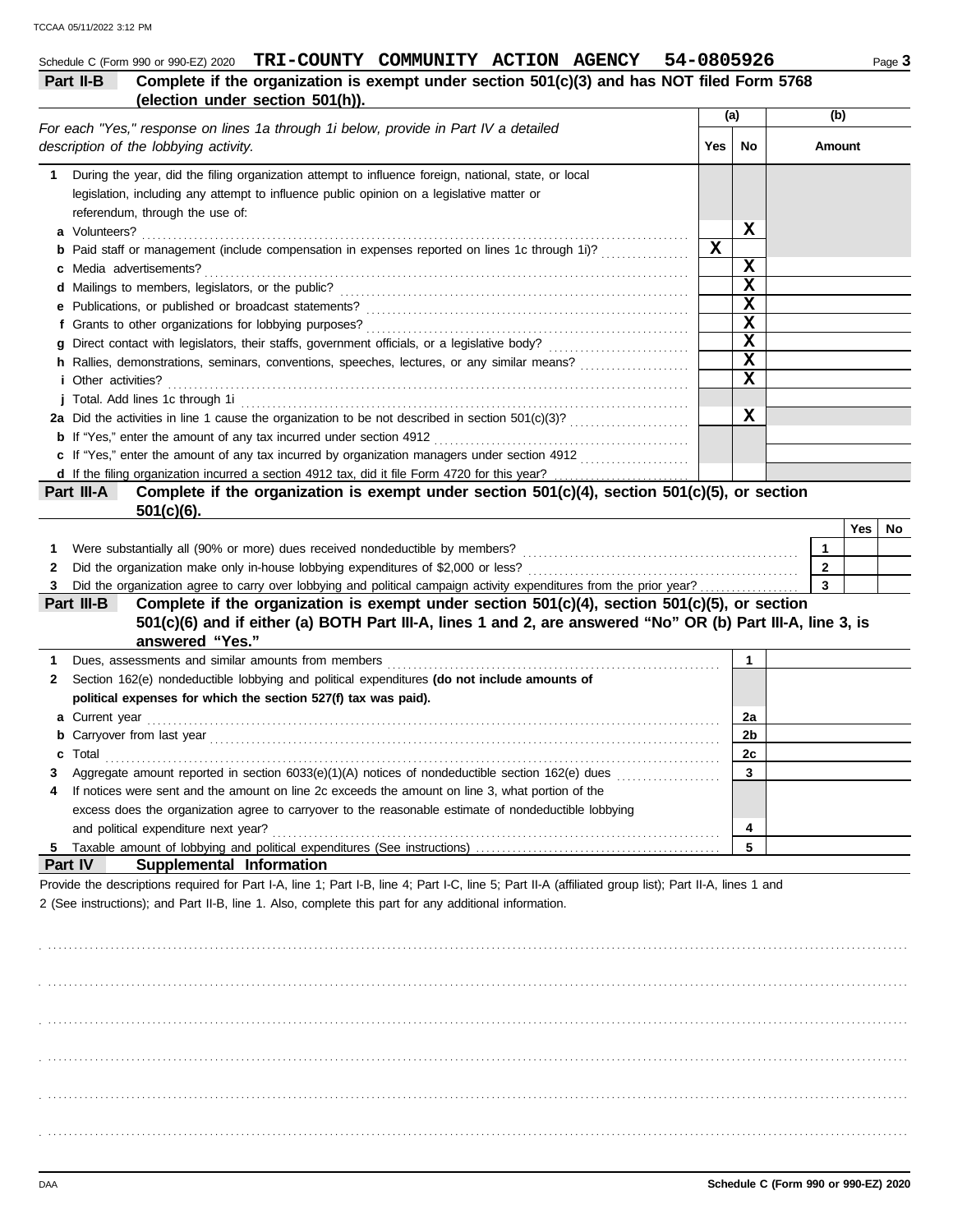|         | Schedule C (Form 990 or 990-EZ) 2020 TRI-COUNTY COMMUNITY ACTION AGENCY |  | 54-0805926 | Page 4 |
|---------|-------------------------------------------------------------------------|--|------------|--------|
| Part IV | Supplemental Information (continued)                                    |  |            |        |
|         |                                                                         |  |            |        |
|         |                                                                         |  |            |        |
|         |                                                                         |  |            |        |
|         |                                                                         |  |            |        |
|         |                                                                         |  |            |        |
|         |                                                                         |  |            |        |
|         |                                                                         |  |            |        |
|         |                                                                         |  |            |        |
|         |                                                                         |  |            |        |
|         |                                                                         |  |            |        |
|         |                                                                         |  |            |        |
|         |                                                                         |  |            |        |
|         |                                                                         |  |            |        |
|         |                                                                         |  |            |        |
|         |                                                                         |  |            |        |
|         |                                                                         |  |            |        |
|         |                                                                         |  |            |        |
|         |                                                                         |  |            |        |
|         |                                                                         |  |            |        |
|         |                                                                         |  |            |        |
|         |                                                                         |  |            |        |
|         |                                                                         |  |            |        |
|         |                                                                         |  |            |        |
|         |                                                                         |  |            |        |
|         |                                                                         |  |            |        |
|         |                                                                         |  |            |        |
|         |                                                                         |  |            |        |
|         |                                                                         |  |            |        |
|         |                                                                         |  |            |        |
|         |                                                                         |  |            |        |
|         |                                                                         |  |            |        |
|         |                                                                         |  |            |        |
|         |                                                                         |  |            |        |
|         |                                                                         |  |            |        |
|         |                                                                         |  |            |        |
|         |                                                                         |  |            |        |
|         |                                                                         |  |            |        |
|         |                                                                         |  |            |        |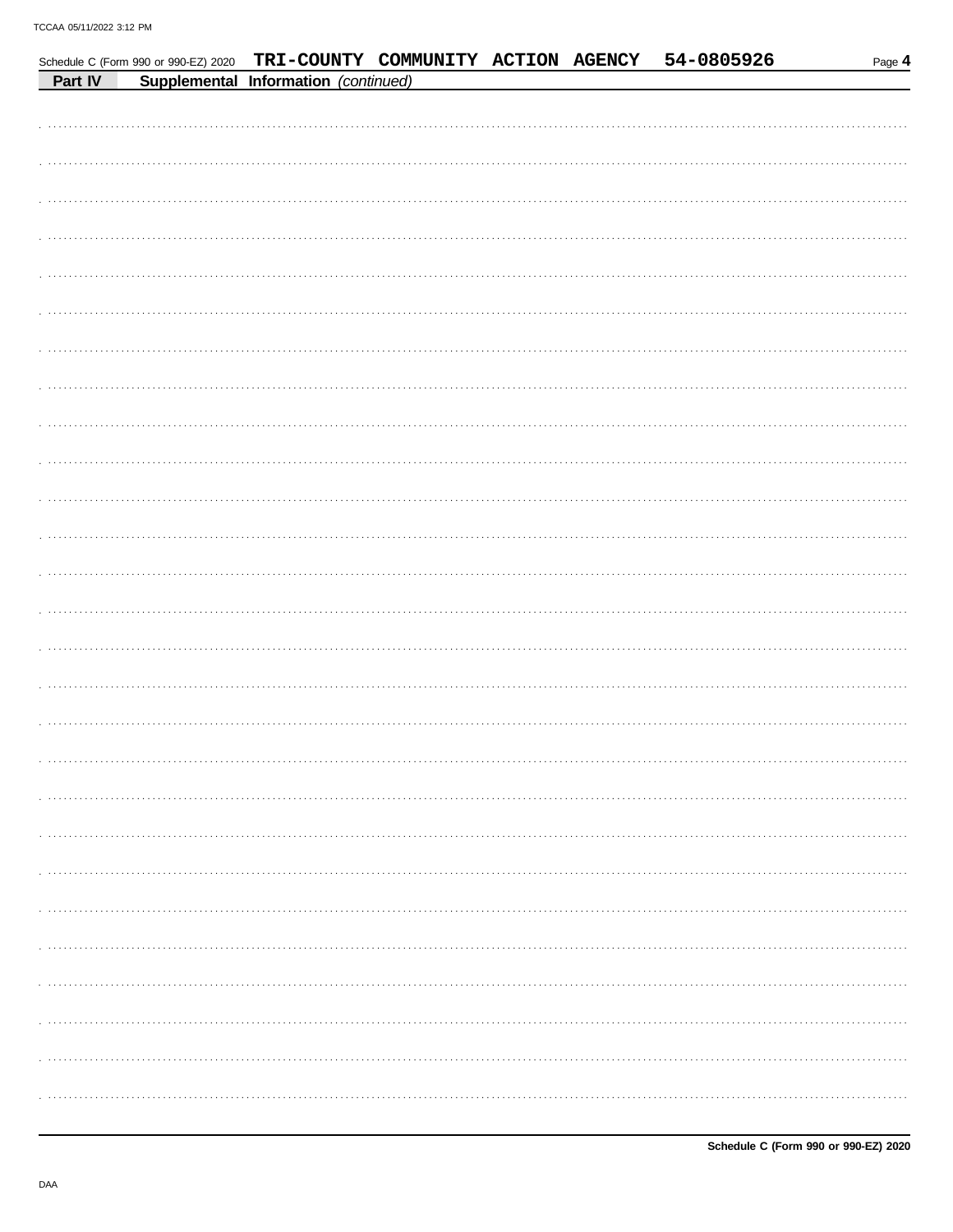|   | <b>SCHEDULE D</b>                                                                                      |                                |  |                                                                            |                       | <b>Supplemental Financial Statements</b>                                                                                                                                  |            |  | OMB No. 1545-0047                   |
|---|--------------------------------------------------------------------------------------------------------|--------------------------------|--|----------------------------------------------------------------------------|-----------------------|---------------------------------------------------------------------------------------------------------------------------------------------------------------------------|------------|--|-------------------------------------|
|   | (Form 990)                                                                                             |                                |  |                                                                            |                       | u Complete if the organization answered "Yes" on Form 990,<br>Part IV, line 6, 7, 8, 9, 10, 11a, 11b, 11c, 11d, 11e, 11f, 12a, or 12b.                                    |            |  |                                     |
|   | Department of the Treasury<br>Internal Revenue Service                                                 |                                |  |                                                                            | u Attach to Form 990. |                                                                                                                                                                           |            |  | Open to Public<br><b>Inspection</b> |
|   | Name of the organization                                                                               |                                |  |                                                                            |                       | <b>u</b> Go to <i>www.irs.gov/Form990</i> for instructions and the latest information.                                                                                    |            |  | Employer identification number      |
|   | <b>TRI-COUNTY</b>                                                                                      | COMMUNITY ACTION AGENCY        |  |                                                                            |                       |                                                                                                                                                                           |            |  |                                     |
|   | TRI-COUNTY COMMUNITY ACTION AGENCY                                                                     |                                |  |                                                                            |                       |                                                                                                                                                                           | 54-0805926 |  |                                     |
|   | Part I                                                                                                 |                                |  |                                                                            |                       | Organizations Maintaining Donor Advised Funds or Other Similar Funds or Accounts.<br>Complete if the organization answered "Yes" on Form 990, Part IV, line 6.            |            |  |                                     |
|   |                                                                                                        |                                |  |                                                                            |                       | (a) Donor advised funds                                                                                                                                                   |            |  | (b) Funds and other accounts        |
| 1 | Total number at end of year                                                                            |                                |  |                                                                            |                       |                                                                                                                                                                           |            |  |                                     |
| 2 |                                                                                                        |                                |  |                                                                            |                       |                                                                                                                                                                           |            |  |                                     |
| 3 |                                                                                                        |                                |  |                                                                            |                       | Aggregate value of grants from (during year) Mathematical Languary Mathematical Community Community Community                                                             |            |  |                                     |
| 4 |                                                                                                        |                                |  |                                                                            |                       |                                                                                                                                                                           |            |  |                                     |
| 5 |                                                                                                        |                                |  |                                                                            |                       | Did the organization inform all donors and donor advisors in writing that the assets held in donor advised                                                                |            |  |                                     |
|   | Yes<br>No                                                                                              |                                |  |                                                                            |                       |                                                                                                                                                                           |            |  |                                     |
| 6 |                                                                                                        |                                |  |                                                                            |                       | Did the organization inform all grantees, donors, and donor advisors in writing that grant funds can be used                                                              |            |  |                                     |
|   |                                                                                                        |                                |  |                                                                            |                       | only for charitable purposes and not for the benefit of the donor or donor advisor, or for any other purpose                                                              |            |  |                                     |
|   |                                                                                                        | <b>Conservation Easements.</b> |  |                                                                            |                       |                                                                                                                                                                           |            |  | Yes<br>No                           |
|   | Part II                                                                                                |                                |  |                                                                            |                       | Complete if the organization answered "Yes" on Form 990, Part IV, line 7.                                                                                                 |            |  |                                     |
| 1 | Purpose(s) of conservation easements held by the organization (check all that apply).                  |                                |  |                                                                            |                       |                                                                                                                                                                           |            |  |                                     |
|   |                                                                                                        |                                |  | Preservation of land for public use (for example, recreation or education) |                       | Preservation of a historically important land area                                                                                                                        |            |  |                                     |
|   | Protection of natural habitat                                                                          |                                |  |                                                                            |                       | Preservation of a certified historic structure                                                                                                                            |            |  |                                     |
|   | Preservation of open space                                                                             |                                |  |                                                                            |                       |                                                                                                                                                                           |            |  |                                     |
| 2 |                                                                                                        |                                |  |                                                                            |                       | Complete lines 2a through 2d if the organization held a qualified conservation contribution in the form of a conservation                                                 |            |  |                                     |
|   | easement on the last day of the tax year.                                                              |                                |  |                                                                            |                       |                                                                                                                                                                           |            |  | Held at the End of the Tax Year     |
| а |                                                                                                        |                                |  |                                                                            |                       |                                                                                                                                                                           | 2a         |  |                                     |
| b |                                                                                                        |                                |  |                                                                            |                       |                                                                                                                                                                           | 2b         |  |                                     |
| с |                                                                                                        |                                |  |                                                                            |                       | Number of conservation easements on a certified historic structure included in (a) [[[[[ [ [ ]]]                                                                          | 2c         |  |                                     |
|   | d Number of conservation easements included in (c) acquired after 7/25/06, and not on a                |                                |  |                                                                            |                       |                                                                                                                                                                           |            |  |                                     |
|   | historic structure listed in the National Register                                                     |                                |  |                                                                            |                       |                                                                                                                                                                           | 2d         |  |                                     |
| 3 |                                                                                                        |                                |  |                                                                            |                       | Number of conservation easements modified, transferred, released, extinguished, or terminated by the organization during the                                              |            |  |                                     |
|   | tax year $\mathbf u$                                                                                   |                                |  |                                                                            |                       |                                                                                                                                                                           |            |  |                                     |
|   | Number of states where property subject to conservation easement is located u                          |                                |  |                                                                            |                       |                                                                                                                                                                           |            |  |                                     |
| 5 | Does the organization have a written policy regarding the periodic monitoring, inspection, handling of |                                |  |                                                                            |                       |                                                                                                                                                                           |            |  |                                     |
|   |                                                                                                        |                                |  |                                                                            |                       | Staff and volunteer hours devoted to monitoring, inspecting, handling of violations, and enforcing conservation easements during the year                                 |            |  |                                     |
| 6 |                                                                                                        |                                |  |                                                                            |                       |                                                                                                                                                                           |            |  |                                     |
| 7 | $\mathbf{u}$                                                                                           |                                |  |                                                                            |                       | Amount of expenses incurred in monitoring, inspecting, handling of violations, and enforcing conservation easements during the year                                       |            |  |                                     |
|   | <b>u</b> \$                                                                                            |                                |  |                                                                            |                       |                                                                                                                                                                           |            |  |                                     |
| 8 |                                                                                                        |                                |  |                                                                            |                       | Does each conservation easement reported on line 2(d) above satisfy the requirements of section 170(h)(4)(B)(i)                                                           |            |  |                                     |
|   |                                                                                                        |                                |  |                                                                            |                       |                                                                                                                                                                           |            |  | Yes<br>No                           |
| 9 |                                                                                                        |                                |  |                                                                            |                       | In Part XIII, describe how the organization reports conservation easements in its revenue and expense statement and                                                       |            |  |                                     |
|   |                                                                                                        |                                |  |                                                                            |                       | balance sheet, and include, if applicable, the text of the footnote to the organization's financial statements that describes the                                         |            |  |                                     |
|   | organization's accounting for conservation easements.                                                  |                                |  |                                                                            |                       |                                                                                                                                                                           |            |  |                                     |
|   | Part III                                                                                               |                                |  |                                                                            |                       | Organizations Maintaining Collections of Art, Historical Treasures, or Other Similar Assets.<br>Complete if the organization answered "Yes" on Form 990, Part IV, line 8. |            |  |                                     |
|   |                                                                                                        |                                |  |                                                                            |                       | 1a If the organization elected, as permitted under FASB ASC 958, not to report in its revenue statement and balance sheet works                                           |            |  |                                     |
|   |                                                                                                        |                                |  |                                                                            |                       | of art, historical treasures, or other similar assets held for public exhibition, education, or research in furtherance of public                                         |            |  |                                     |
|   |                                                                                                        |                                |  |                                                                            |                       | service, provide in Part XIII the text of the footnote to its financial statements that describes these items.                                                            |            |  |                                     |
| b |                                                                                                        |                                |  |                                                                            |                       | If the organization elected, as permitted under FASB ASC 958, to report in its revenue statement and balance sheet works of                                               |            |  |                                     |
|   |                                                                                                        |                                |  |                                                                            |                       | art, historical treasures, or other similar assets held for public exhibition, education, or research in furtherance of public service,                                   |            |  |                                     |
|   | provide the following amounts relating to these items:                                                 |                                |  |                                                                            |                       |                                                                                                                                                                           |            |  |                                     |
|   |                                                                                                        |                                |  |                                                                            |                       |                                                                                                                                                                           |            |  |                                     |
|   | $\mathbf{u}$ \$ $\ldots$<br>(ii) Assets included in Form 990, Part X                                   |                                |  |                                                                            |                       |                                                                                                                                                                           |            |  |                                     |
| 2 |                                                                                                        |                                |  |                                                                            |                       | If the organization received or held works of art, historical treasures, or other similar assets for financial gain, provide the                                          |            |  |                                     |
|   | following amounts required to be reported under FASB ASC 958 relating to these items:                  |                                |  |                                                                            |                       |                                                                                                                                                                           |            |  |                                     |
| a |                                                                                                        |                                |  |                                                                            |                       |                                                                                                                                                                           |            |  |                                     |
|   |                                                                                                        |                                |  |                                                                            |                       | Assets included in Form 990, Part X<br>Personals Reduction Act Nation ace the Instructions for Form 000                                                                   |            |  |                                     |

For Paperwork Reduction Act Notice, see the Instructions for Form 990.<br><sub>DAA</sub>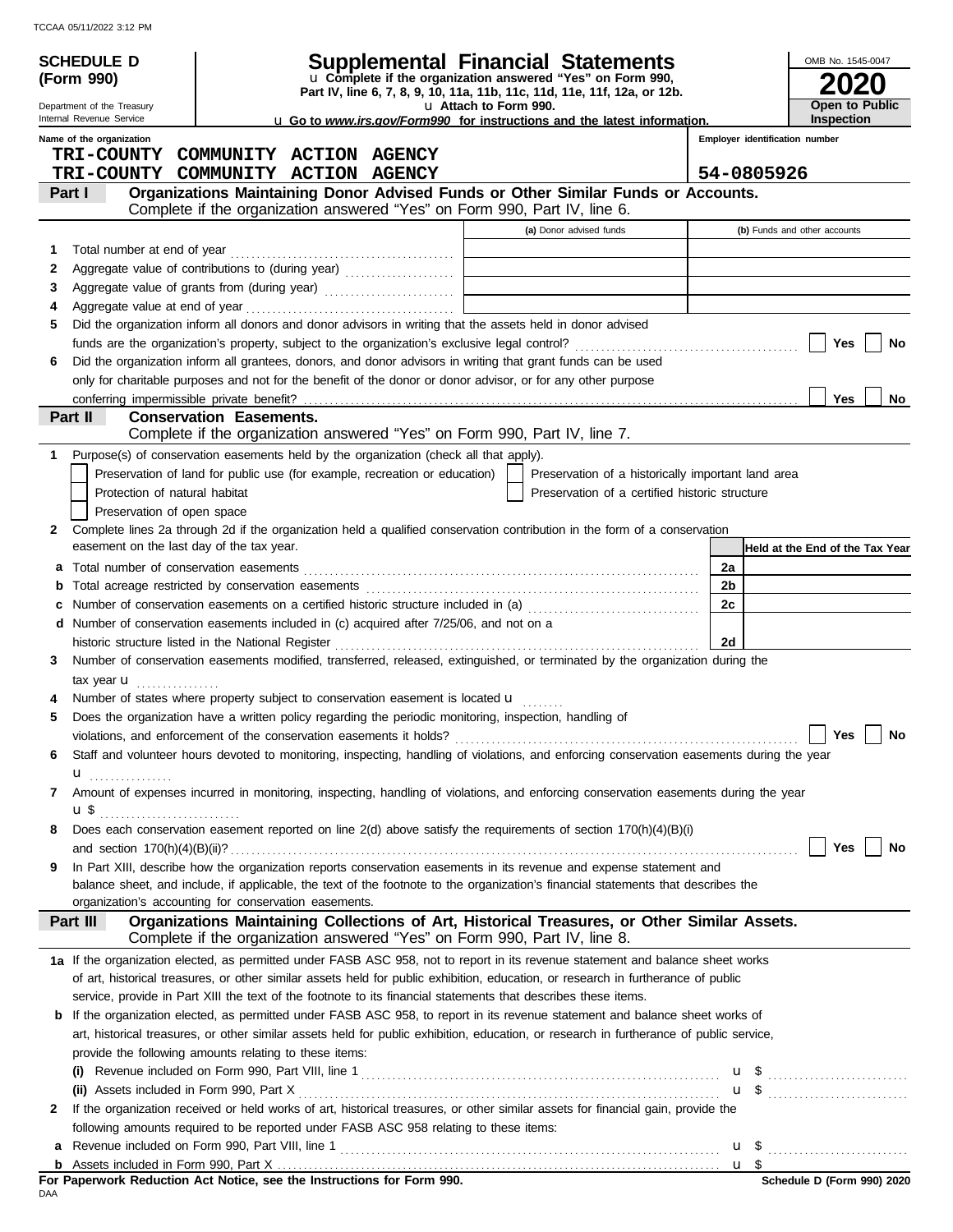|   | Schedule D (Form 990) 2020                                                                                                                                                                                                           | TRI-COUNTY COMMUNITY ACTION AGENCY 54-0805926 |                          |                         |                 |                      |                     |         | Page 2 |
|---|--------------------------------------------------------------------------------------------------------------------------------------------------------------------------------------------------------------------------------------|-----------------------------------------------|--------------------------|-------------------------|-----------------|----------------------|---------------------|---------|--------|
|   | Organizations Maintaining Collections of Art, Historical Treasures, or Other Similar Assets (continued)<br>Part III                                                                                                                  |                                               |                          |                         |                 |                      |                     |         |        |
| 3 | Using the organization's acquisition, accession, and other records, check any of the following that make significant use of its<br>collection items (check all that apply):                                                          |                                               |                          |                         |                 |                      |                     |         |        |
| a | Public exhibition                                                                                                                                                                                                                    | d                                             | Loan or exchange program |                         |                 |                      |                     |         |        |
| b | Scholarly research                                                                                                                                                                                                                   | е                                             |                          |                         |                 |                      |                     |         |        |
| С | Preservation for future generations                                                                                                                                                                                                  |                                               |                          |                         |                 |                      |                     |         |        |
|   | Provide a description of the organization's collections and explain how they further the organization's exempt purpose in Part                                                                                                       |                                               |                          |                         |                 |                      |                     |         |        |
|   | XIII.                                                                                                                                                                                                                                |                                               |                          |                         |                 |                      |                     |         |        |
| 5 | During the year, did the organization solicit or receive donations of art, historical treasures, or other similar                                                                                                                    |                                               |                          |                         |                 |                      |                     |         |        |
|   |                                                                                                                                                                                                                                      |                                               |                          |                         |                 |                      | Yes                 |         | No     |
|   | <b>Escrow and Custodial Arrangements.</b><br><b>Part IV</b>                                                                                                                                                                          |                                               |                          |                         |                 |                      |                     |         |        |
|   | Complete if the organization answered "Yes" on Form 990, Part IV, line 9, or reported an amount on Form<br>990, Part X, line 21.                                                                                                     |                                               |                          |                         |                 |                      |                     |         |        |
|   | 1a Is the organization an agent, trustee, custodian or other intermediary for contributions or other assets not                                                                                                                      |                                               |                          |                         |                 |                      |                     |         |        |
|   |                                                                                                                                                                                                                                      |                                               |                          |                         |                 |                      | Yes                 |         | No     |
|   | <b>b</b> If "Yes," explain the arrangement in Part XIII and complete the following table:                                                                                                                                            |                                               |                          |                         |                 |                      |                     |         |        |
|   |                                                                                                                                                                                                                                      |                                               |                          |                         |                 |                      | Amount              |         |        |
|   | c Beginning balance <b>contract to the contract of the set of the contract of the contract of the contract of the contract of the contract of the contract of the contract of the contract of the contract of the contract of th</b> |                                               |                          |                         |                 | 1с                   |                     |         |        |
|   |                                                                                                                                                                                                                                      |                                               |                          |                         |                 | 1d                   |                     |         |        |
| е |                                                                                                                                                                                                                                      |                                               |                          |                         |                 | 1e                   |                     |         |        |
| f | Ending balance <i>communication</i> and the contract of the contract of the contract of the contract of the contract of the contract of the contract of the contract of the contract of the contract of the contract of the contrac  |                                               |                          |                         |                 | 1f                   |                     |         |        |
|   | 2a Did the organization include an amount on Form 990, Part X, line 21, for escrow or custodial account liability?                                                                                                                   |                                               |                          |                         |                 |                      | Yes                 |         | No     |
|   |                                                                                                                                                                                                                                      |                                               |                          |                         |                 |                      |                     |         |        |
|   | <b>Endowment Funds.</b><br><b>Part V</b>                                                                                                                                                                                             |                                               |                          |                         |                 |                      |                     |         |        |
|   | Complete if the organization answered "Yes" on Form 990, Part IV, line 10.                                                                                                                                                           |                                               |                          |                         |                 |                      |                     |         |        |
|   |                                                                                                                                                                                                                                      | (a) Current year                              | (b) Prior year           | (c) Two years back      |                 | (d) Three years back | (e) Four years back |         |        |
|   | 1a Beginning of year balance                                                                                                                                                                                                         |                                               |                          |                         |                 |                      |                     |         |        |
|   | <b>b</b> Contributions                                                                                                                                                                                                               |                                               |                          |                         |                 |                      |                     |         |        |
|   | c Net investment earnings, gains, and                                                                                                                                                                                                |                                               |                          |                         |                 |                      |                     |         |        |
|   |                                                                                                                                                                                                                                      |                                               |                          |                         |                 |                      |                     |         |        |
|   | d Grants or scholarships                                                                                                                                                                                                             |                                               |                          |                         |                 |                      |                     |         |        |
|   | e Other expenditures for facilities and                                                                                                                                                                                              |                                               |                          |                         |                 |                      |                     |         |        |
|   |                                                                                                                                                                                                                                      |                                               |                          |                         |                 |                      |                     |         |        |
|   | f Administrative expenses                                                                                                                                                                                                            |                                               |                          |                         |                 |                      |                     |         |        |
|   | End of year balance                                                                                                                                                                                                                  |                                               |                          |                         |                 |                      |                     |         |        |
|   | 2 Provide the estimated percentage of the current year end balance (line 1g, column (a)) held as:                                                                                                                                    |                                               |                          |                         |                 |                      |                     |         |        |
|   | a Board designated or quasi-endowment u                                                                                                                                                                                              |                                               |                          |                         |                 |                      |                     |         |        |
|   | <b>b</b> Permanent endowment <b>u</b> %                                                                                                                                                                                              |                                               |                          |                         |                 |                      |                     |         |        |
|   | c Term endowment <b>u</b> %                                                                                                                                                                                                          |                                               |                          |                         |                 |                      |                     |         |        |
|   | The percentages on lines 2a, 2b, and 2c should equal 100%.                                                                                                                                                                           |                                               |                          |                         |                 |                      |                     |         |        |
|   | 3a Are there endowment funds not in the possession of the organization that are held and administered for the                                                                                                                        |                                               |                          |                         |                 |                      |                     | Yes     | No     |
|   | organization by:                                                                                                                                                                                                                     |                                               |                          |                         |                 |                      |                     |         |        |
|   |                                                                                                                                                                                                                                      |                                               |                          |                         |                 |                      | 3a(i)               |         |        |
|   | (ii) Related organizations <b>constants</b> and constant of the constant of the constant of the constant of the constant of the constant of the constant of the constant of the constant of the constant of the constant of the con  |                                               |                          |                         |                 |                      | 3a(ii)              |         |        |
|   |                                                                                                                                                                                                                                      |                                               |                          |                         |                 |                      | 3b                  |         |        |
|   | Describe in Part XIII the intended uses of the organization's endowment funds.<br>Land, Buildings, and Equipment.<br>Part VI                                                                                                         |                                               |                          |                         |                 |                      |                     |         |        |
|   | Complete if the organization answered "Yes" on Form 990, Part IV, line 11a. See Form 990, Part X, line 10.                                                                                                                           |                                               |                          |                         |                 |                      |                     |         |        |
|   | Description of property                                                                                                                                                                                                              | (a) Cost or other basis                       |                          | (b) Cost or other basis | (c) Accumulated |                      | (d) Book value      |         |        |
|   |                                                                                                                                                                                                                                      | (investment)                                  |                          | (other)                 | depreciation    |                      |                     |         |        |
|   |                                                                                                                                                                                                                                      |                                               |                          | 59,826                  |                 |                      |                     | 59,826  |        |
|   |                                                                                                                                                                                                                                      |                                               |                          |                         |                 |                      |                     |         |        |
|   | c Leasehold improvements                                                                                                                                                                                                             |                                               |                          |                         |                 |                      |                     |         |        |
|   |                                                                                                                                                                                                                                      |                                               |                          |                         |                 |                      |                     |         |        |
| е |                                                                                                                                                                                                                                      | 1,516,116                                     |                          | 1,097,538               |                 | 2,074,686            |                     | 538,968 |        |
|   | Total. Add lines 1a through 1e. (Column (d) must equal Form 990, Part X, column (B), line 10c.)                                                                                                                                      |                                               |                          |                         |                 | u                    |                     | 598,794 |        |
|   |                                                                                                                                                                                                                                      |                                               |                          |                         |                 |                      |                     |         |        |

**Schedule D (Form 990) 2020**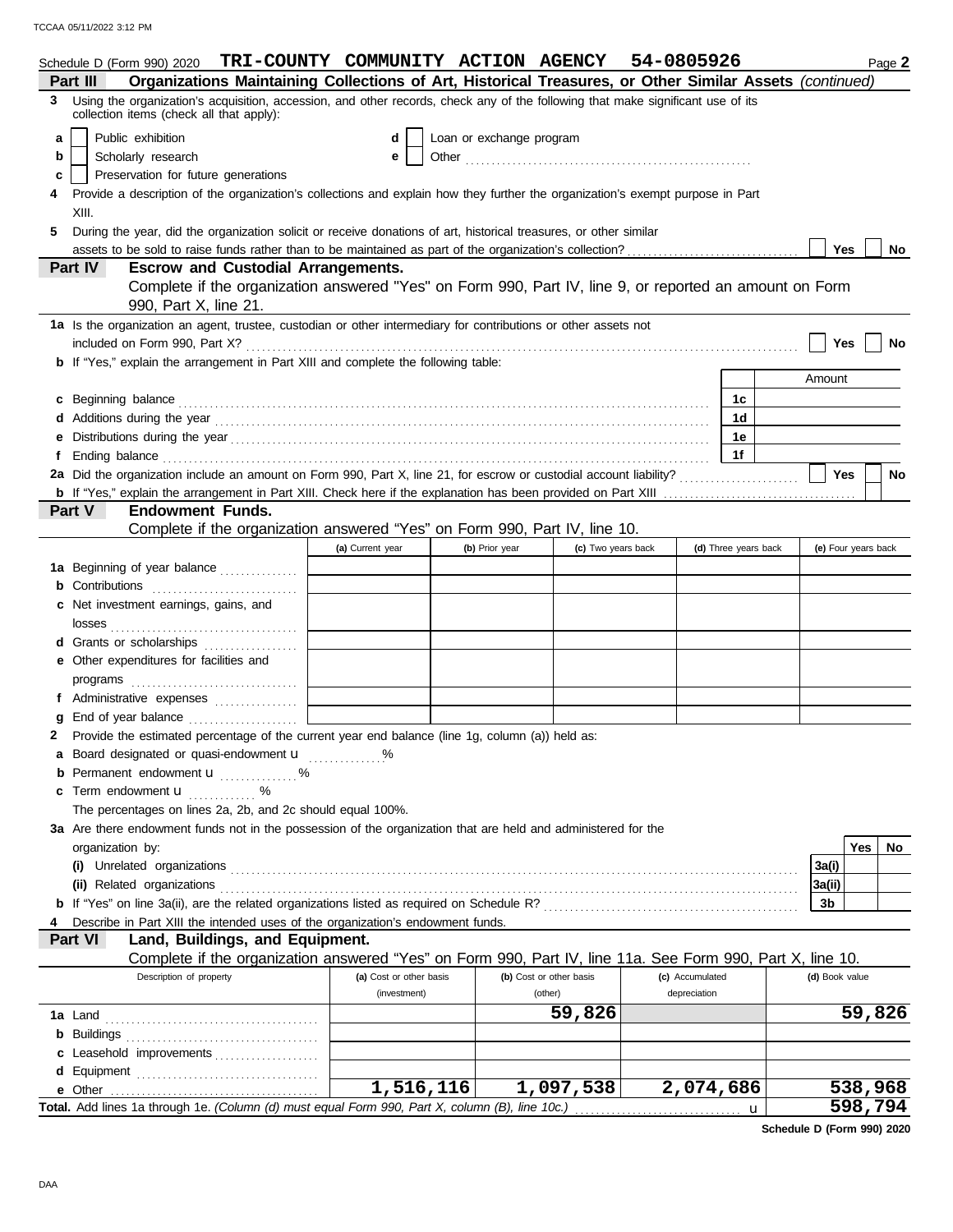|                           | Schedule D (Form 990) 2020 | TRI-COUNTY COMMUNITY ACTION AGENCY                                      |                 |                | 54-0805926                                                                                                 | Page 3         |
|---------------------------|----------------------------|-------------------------------------------------------------------------|-----------------|----------------|------------------------------------------------------------------------------------------------------------|----------------|
| <b>Part VII</b>           |                            | <b>Investments - Other Securities.</b>                                  |                 |                |                                                                                                            |                |
|                           |                            |                                                                         |                 |                | Complete if the organization answered "Yes" on Form 990, Part IV, line 11b. See Form 990, Part X, line 12. |                |
|                           |                            | (a) Description of security or category<br>(including name of security) |                 | (b) Book value | (c) Method of valuation:<br>Cost or end-of-year market value                                               |                |
| (1) Financial derivatives |                            |                                                                         |                 |                |                                                                                                            |                |
|                           |                            |                                                                         |                 |                |                                                                                                            |                |
| $(3)$ Other               |                            |                                                                         |                 |                |                                                                                                            |                |
| (A)                       |                            |                                                                         |                 |                |                                                                                                            |                |
| (B)                       |                            |                                                                         |                 |                |                                                                                                            |                |
| (C)                       |                            |                                                                         |                 |                |                                                                                                            |                |
| $\mathcal{L}(\mathsf{D})$ |                            |                                                                         |                 |                |                                                                                                            |                |
|                           |                            |                                                                         |                 |                |                                                                                                            |                |
| (F)                       |                            |                                                                         |                 |                |                                                                                                            |                |
| (G)                       |                            |                                                                         |                 |                |                                                                                                            |                |
| (H)                       |                            |                                                                         |                 |                |                                                                                                            |                |
| Part VIII                 |                            | Total. (Column (b) must equal Form 990, Part X, col. (B) line 12.)      | u               |                |                                                                                                            |                |
|                           |                            | <b>Investments - Program Related.</b>                                   |                 |                | Complete if the organization answered "Yes" on Form 990, Part IV, line 11c. See Form 990, Part X, line 13. |                |
|                           |                            | (a) Description of investment                                           |                 | (b) Book value | (c) Method of valuation:                                                                                   |                |
|                           |                            |                                                                         |                 |                | Cost or end-of-year market value                                                                           |                |
| (1)                       |                            |                                                                         |                 |                |                                                                                                            |                |
| (2)                       |                            |                                                                         |                 |                |                                                                                                            |                |
| (3)                       |                            |                                                                         |                 |                |                                                                                                            |                |
| (4)                       |                            |                                                                         |                 |                |                                                                                                            |                |
| (5)                       |                            |                                                                         |                 |                |                                                                                                            |                |
| (6)                       |                            |                                                                         |                 |                |                                                                                                            |                |
| (7)                       |                            |                                                                         |                 |                |                                                                                                            |                |
| (8)                       |                            |                                                                         |                 |                |                                                                                                            |                |
| (9)                       |                            |                                                                         |                 |                |                                                                                                            |                |
| Part IX                   | <b>Other Assets.</b>       | Total. (Column (b) must equal Form 990, Part X, col. (B) line 13.)      | $\ldots$ u      |                |                                                                                                            |                |
|                           |                            |                                                                         |                 |                | Complete if the organization answered "Yes" on Form 990, Part IV, line 11d. See Form 990, Part X, line 15. |                |
|                           |                            |                                                                         | (a) Description |                |                                                                                                            | (b) Book value |
| (1)                       |                            |                                                                         |                 |                |                                                                                                            |                |
| (2)                       |                            |                                                                         |                 |                |                                                                                                            |                |
| (3)                       |                            |                                                                         |                 |                |                                                                                                            |                |
| (4)                       |                            |                                                                         |                 |                |                                                                                                            |                |
| (5)                       |                            |                                                                         |                 |                |                                                                                                            |                |
| (6)                       |                            |                                                                         |                 |                |                                                                                                            |                |
| (7)                       |                            |                                                                         |                 |                |                                                                                                            |                |
| (8)                       |                            |                                                                         |                 |                |                                                                                                            |                |
| (9)                       |                            | Total. (Column (b) must equal Form 990, Part X, col. (B) line 15.)      |                 |                | u                                                                                                          |                |
| Part X                    | Other Liabilities.         |                                                                         |                 |                |                                                                                                            |                |
|                           |                            |                                                                         |                 |                | Complete if the organization answered "Yes" on Form 990, Part IV, line 11e or 11f. See Form 990, Part X,   |                |
|                           | line $25$ .                |                                                                         |                 |                |                                                                                                            |                |
| 1.                        |                            | (a) Description of liability                                            |                 |                |                                                                                                            | (b) Book value |
| (1)                       | Federal income taxes       |                                                                         |                 |                |                                                                                                            |                |
| (2)                       |                            |                                                                         |                 |                |                                                                                                            |                |
| (3)                       |                            |                                                                         |                 |                |                                                                                                            |                |
| (4)                       |                            |                                                                         |                 |                |                                                                                                            |                |
| (5)                       |                            |                                                                         |                 |                |                                                                                                            |                |
| (6)                       |                            |                                                                         |                 |                |                                                                                                            |                |
| (7)                       |                            |                                                                         |                 |                |                                                                                                            |                |
| (8)                       |                            |                                                                         |                 |                |                                                                                                            |                |
| (9)                       |                            |                                                                         |                 |                |                                                                                                            |                |
|                           |                            | Total. (Column (b) must equal Form 990, Part X, col. (B) line 25.)      |                 |                | u                                                                                                          |                |

Liability for uncertain tax positions. In Part XIII, provide the text of the footnote to the organization's financial statements that reports the **2.** organization's liability for uncertain tax positions under FASB ASC 740. Check here if the text of the footnote has been provided in Part XIII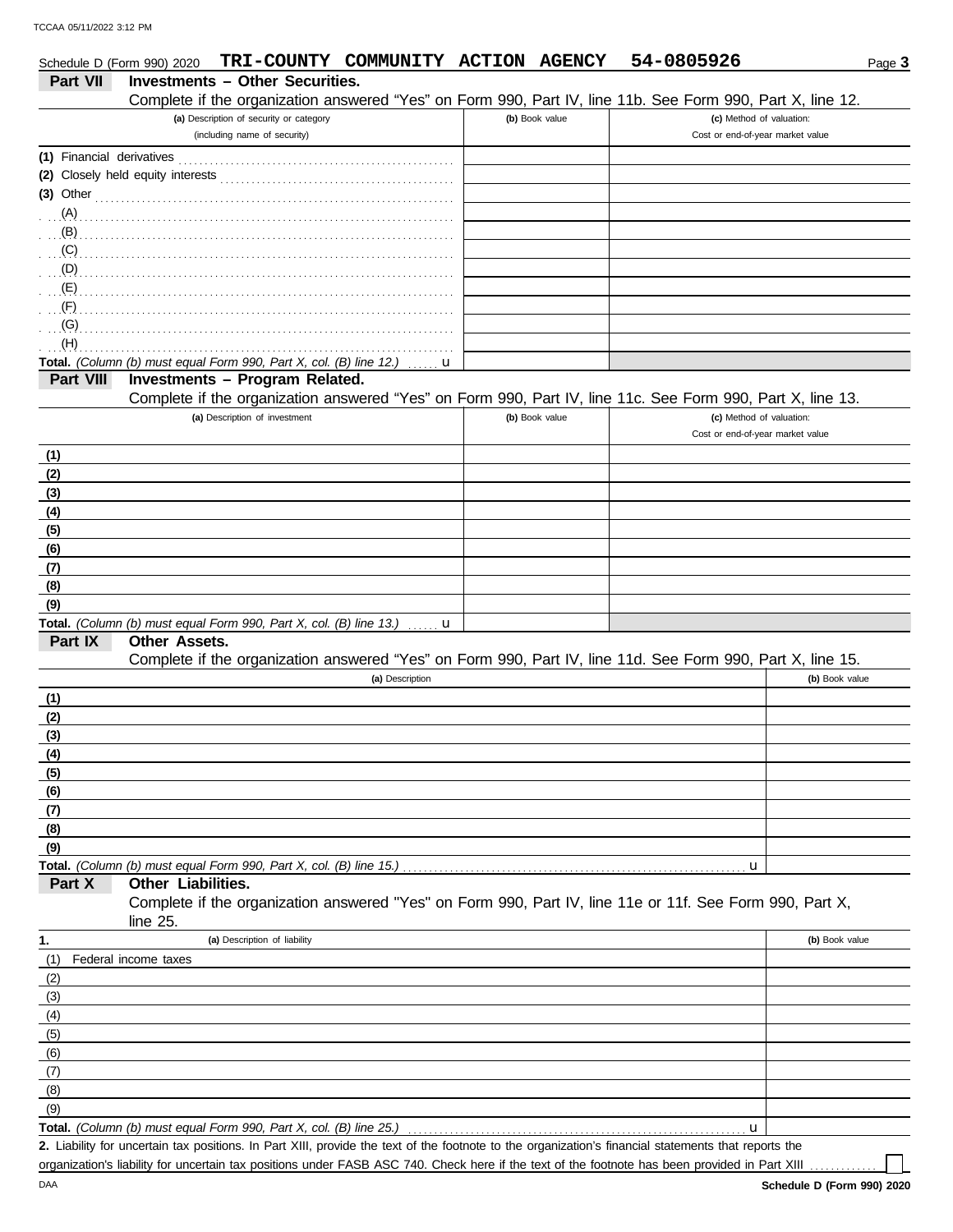| Schedule D (Form 990) 2020 TRI-COUNTY COMMUNITY ACTION AGENCY 54-0805926                                                                                                                                                                                                                              |                |  |              | Page 4 |  |  |  |
|-------------------------------------------------------------------------------------------------------------------------------------------------------------------------------------------------------------------------------------------------------------------------------------------------------|----------------|--|--------------|--------|--|--|--|
| Reconciliation of Revenue per Audited Financial Statements With Revenue per Return.<br>Part XI                                                                                                                                                                                                        |                |  |              |        |  |  |  |
| Complete if the organization answered "Yes" on Form 990, Part IV, line 12a.                                                                                                                                                                                                                           |                |  |              |        |  |  |  |
| 1                                                                                                                                                                                                                                                                                                     |                |  | $\mathbf{1}$ |        |  |  |  |
| Amounts included on line 1 but not on Form 990, Part VIII, line 12:<br>2                                                                                                                                                                                                                              |                |  |              |        |  |  |  |
| a                                                                                                                                                                                                                                                                                                     | 2a             |  |              |        |  |  |  |
|                                                                                                                                                                                                                                                                                                       | 2 <sub>b</sub> |  |              |        |  |  |  |
|                                                                                                                                                                                                                                                                                                       | 2c             |  |              |        |  |  |  |
| d                                                                                                                                                                                                                                                                                                     | 2d             |  |              |        |  |  |  |
| Add lines 2a through 2d [11] Additional Contract of the Additional Contract of the Additional Contract of the Additional Contract of the Additional Contract of the Additional Contract of the Additional Contract of the Addi<br>е                                                                   |                |  | 2e<br>3      |        |  |  |  |
| 3<br>Amounts included on Form 990, Part VIII, line 12, but not on line 1:                                                                                                                                                                                                                             |                |  |              |        |  |  |  |
|                                                                                                                                                                                                                                                                                                       | 4a             |  |              |        |  |  |  |
|                                                                                                                                                                                                                                                                                                       | 4b             |  |              |        |  |  |  |
|                                                                                                                                                                                                                                                                                                       |                |  | 4c           |        |  |  |  |
|                                                                                                                                                                                                                                                                                                       |                |  | 5            |        |  |  |  |
| Reconciliation of Expenses per Audited Financial Statements With Expenses per Return.<br>Part XII                                                                                                                                                                                                     |                |  |              |        |  |  |  |
| Complete if the organization answered "Yes" on Form 990, Part IV, line 12a.                                                                                                                                                                                                                           |                |  |              |        |  |  |  |
| Total expenses and losses per audited financial statements [11] contain the substitution of the statements and the statements and the statements and the statements and the statements of the statements and statements are st<br>1                                                                   |                |  | 1            |        |  |  |  |
| Amounts included on line 1 but not on Form 990, Part IX, line 25:<br>2                                                                                                                                                                                                                                |                |  |              |        |  |  |  |
| а                                                                                                                                                                                                                                                                                                     | 2a             |  |              |        |  |  |  |
|                                                                                                                                                                                                                                                                                                       | 2 <sub>b</sub> |  |              |        |  |  |  |
| Other losses <b>contracts</b> and <b>contracts</b> and <b>contracts</b> and <b>contracts</b> and <b>contracts</b> and <b>contracts</b> and <b>contracts</b> and <b>contracts</b> and <b>contracts</b> and <b>contracts</b> and <b>contracts</b> and <b>contracts</b> and <b>contracts</b> and <b></b> | 2c             |  |              |        |  |  |  |
| d                                                                                                                                                                                                                                                                                                     | 2d             |  |              |        |  |  |  |
| е                                                                                                                                                                                                                                                                                                     |                |  | 2e           |        |  |  |  |
| 3                                                                                                                                                                                                                                                                                                     |                |  | 3            |        |  |  |  |
| Amounts included on Form 990, Part IX, line 25, but not on line 1:                                                                                                                                                                                                                                    |                |  |              |        |  |  |  |
|                                                                                                                                                                                                                                                                                                       | 4a             |  |              |        |  |  |  |
|                                                                                                                                                                                                                                                                                                       | 4b             |  |              |        |  |  |  |
| c Add lines 4a and 4b (a) and the contract of the contract of the contract of the contract of the contract of the contract of the contract of the contract of the contract of the contract of the contract of the contract of                                                                         |                |  | 4c<br>5      |        |  |  |  |
| Part XIII Supplemental Information.                                                                                                                                                                                                                                                                   |                |  |              |        |  |  |  |
| Provide the descriptions required for Part II, lines 3, 5, and 9; Part III, lines 1a and 4; Part IV, lines 1b and 2b; Part V, line 4; Part X, line                                                                                                                                                    |                |  |              |        |  |  |  |
| 2; Part XI, lines 2d and 4b; and Part XII, lines 2d and 4b. Also complete this part to provide any additional information.                                                                                                                                                                            |                |  |              |        |  |  |  |
|                                                                                                                                                                                                                                                                                                       |                |  |              |        |  |  |  |
|                                                                                                                                                                                                                                                                                                       |                |  |              |        |  |  |  |
|                                                                                                                                                                                                                                                                                                       |                |  |              |        |  |  |  |
|                                                                                                                                                                                                                                                                                                       |                |  |              |        |  |  |  |
|                                                                                                                                                                                                                                                                                                       |                |  |              |        |  |  |  |
|                                                                                                                                                                                                                                                                                                       |                |  |              |        |  |  |  |
|                                                                                                                                                                                                                                                                                                       |                |  |              |        |  |  |  |
|                                                                                                                                                                                                                                                                                                       |                |  |              |        |  |  |  |
|                                                                                                                                                                                                                                                                                                       |                |  |              |        |  |  |  |
|                                                                                                                                                                                                                                                                                                       |                |  |              |        |  |  |  |
|                                                                                                                                                                                                                                                                                                       |                |  |              |        |  |  |  |
|                                                                                                                                                                                                                                                                                                       |                |  |              |        |  |  |  |
|                                                                                                                                                                                                                                                                                                       |                |  |              |        |  |  |  |
|                                                                                                                                                                                                                                                                                                       |                |  |              |        |  |  |  |
|                                                                                                                                                                                                                                                                                                       |                |  |              |        |  |  |  |
|                                                                                                                                                                                                                                                                                                       |                |  |              |        |  |  |  |
|                                                                                                                                                                                                                                                                                                       |                |  |              |        |  |  |  |
|                                                                                                                                                                                                                                                                                                       |                |  |              |        |  |  |  |
|                                                                                                                                                                                                                                                                                                       |                |  |              |        |  |  |  |
|                                                                                                                                                                                                                                                                                                       |                |  |              |        |  |  |  |
|                                                                                                                                                                                                                                                                                                       |                |  |              |        |  |  |  |
|                                                                                                                                                                                                                                                                                                       |                |  |              |        |  |  |  |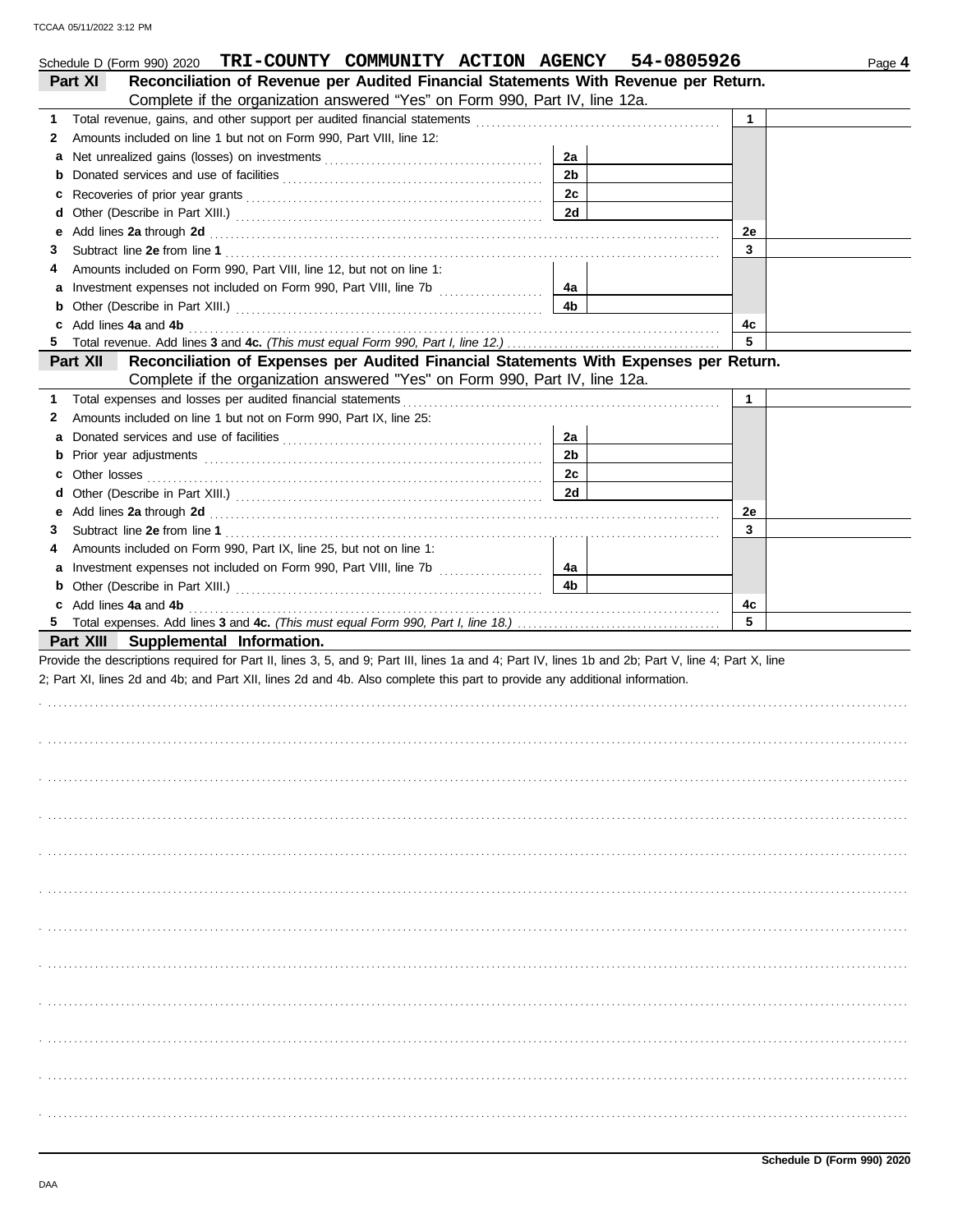|           | Schedule D (Form 990) 2020 TRI-COUNTY COMMUNITY ACTION AGENCY |  | 54-0805926 | Page 5 |
|-----------|---------------------------------------------------------------|--|------------|--------|
| Part XIII | Supplemental Information (continued)                          |  |            |        |
|           |                                                               |  |            |        |
|           |                                                               |  |            |        |
|           |                                                               |  |            |        |
|           |                                                               |  |            |        |
|           |                                                               |  |            |        |
|           |                                                               |  |            |        |
|           |                                                               |  |            |        |
|           |                                                               |  |            |        |
|           |                                                               |  |            |        |
|           |                                                               |  |            |        |
|           |                                                               |  |            |        |
|           |                                                               |  |            |        |
|           |                                                               |  |            |        |
|           |                                                               |  |            |        |
|           |                                                               |  |            |        |
|           |                                                               |  |            |        |
|           |                                                               |  |            |        |
|           |                                                               |  |            |        |
|           |                                                               |  |            |        |
|           |                                                               |  |            |        |
|           |                                                               |  |            |        |
|           |                                                               |  |            |        |
|           |                                                               |  |            |        |
|           |                                                               |  |            |        |
|           |                                                               |  |            |        |
|           |                                                               |  |            |        |
|           |                                                               |  |            |        |
|           |                                                               |  |            |        |
|           |                                                               |  |            |        |
|           |                                                               |  |            |        |
|           |                                                               |  |            |        |
|           |                                                               |  |            |        |
|           |                                                               |  |            |        |
|           |                                                               |  |            |        |
|           |                                                               |  |            |        |
|           |                                                               |  |            |        |
|           |                                                               |  |            |        |
|           |                                                               |  |            |        |
|           |                                                               |  |            |        |
|           |                                                               |  |            |        |
|           |                                                               |  |            |        |
|           |                                                               |  |            |        |
|           |                                                               |  |            |        |
|           |                                                               |  |            |        |
|           |                                                               |  |            |        |
|           |                                                               |  |            |        |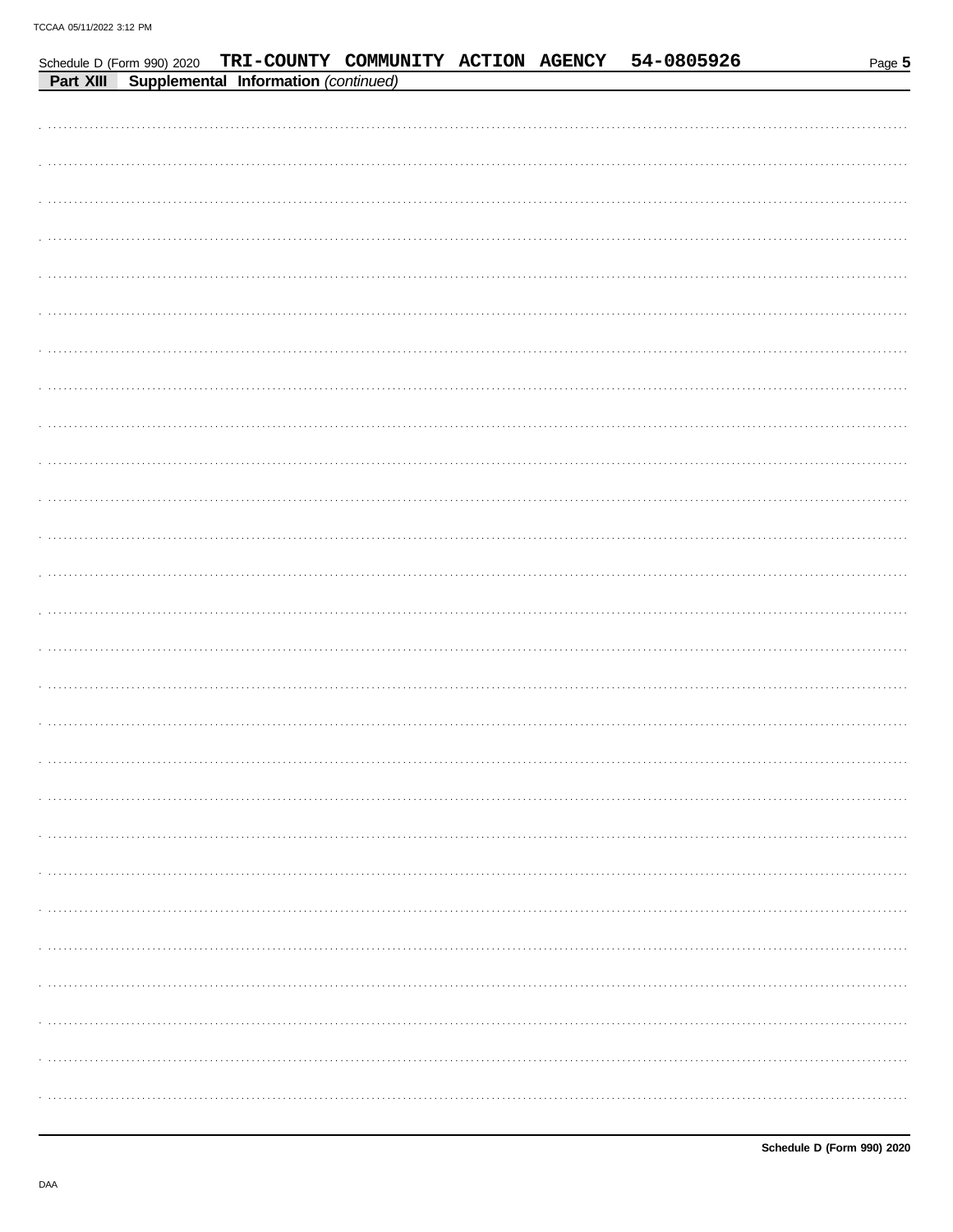| <b>SCHEDULE O</b>                                      |                                                                             |                         | Supplemental Information to Form 990 or 990-EZ                                              |                                | OMB No. 1545-0047                   |
|--------------------------------------------------------|-----------------------------------------------------------------------------|-------------------------|---------------------------------------------------------------------------------------------|--------------------------------|-------------------------------------|
| (Form 990 or 990-EZ)                                   |                                                                             |                         | Complete to provide information for responses to specific questions on                      |                                | <b>2020</b>                         |
|                                                        |                                                                             |                         | Form 990 or 990-EZ or to provide any additional information.                                |                                |                                     |
| Department of the Treasury<br>Internal Revenue Service |                                                                             |                         | La Attach to Form 990 or 990-EZ.<br>u Go to www.irs.gov/Form990 for the latest information. |                                | Open to Public<br><b>Inspection</b> |
| Name of the organization                               | <b>TRI-COUNTY</b>                                                           | COMMUNITY ACTION AGENCY |                                                                                             | Employer identification number |                                     |
|                                                        | <b>TRI-COUNTY</b>                                                           | COMMUNITY ACTION AGENCY |                                                                                             | 54-0805926                     |                                     |
| <b>TCCAA</b>                                           | Doing Business As - Additional Names                                        |                         |                                                                                             |                                |                                     |
|                                                        |                                                                             |                         |                                                                                             |                                |                                     |
|                                                        | Form 990 - Organization's Mission                                           |                         |                                                                                             |                                |                                     |
|                                                        | Tri-County Community Action (TCCAA) is rooted in the community and is       |                         |                                                                                             |                                |                                     |
|                                                        | utilized by its citizens as a central repository for resources and services |                         |                                                                                             |                                |                                     |
|                                                        | which address the needs of the community. TCCAA has been a staple in the    |                         |                                                                                             |                                |                                     |
|                                                        | community for fifty-five (55) years. Since its inception, TCCAA has         |                         |                                                                                             |                                |                                     |
|                                                        | successfully administered over 50 million dollars in human services and     |                         |                                                                                             |                                |                                     |
|                                                        | community economic development projects geared towards low income           |                         |                                                                                             |                                |                                     |
|                                                        | individuals and families.                                                   |                         |                                                                                             |                                |                                     |
|                                                        | Our program services are developed to enable low income families and        |                         |                                                                                             |                                |                                     |
|                                                        | individuals the ability to attain skills, knowledge, support and motivation |                         |                                                                                             |                                |                                     |
|                                                        | to become fully self-sufficient. Tri-County Community Action Agency is on a |                         |                                                                                             |                                |                                     |
|                                                        | mission to eliminate the violence of poverty through                        |                         |                                                                                             |                                |                                     |
|                                                        | advocacy, empowerment and self-sufficiency. We are a non-profit 501 (c)(3)  |                         |                                                                                             |                                |                                     |
|                                                        | organization dedicated to making a positive difference in the lives of      |                         |                                                                                             |                                |                                     |
|                                                        | individuals and families who are experiencing the effects of poverty.       |                         |                                                                                             |                                |                                     |
|                                                        | Form 990, Part III, Line 4a - First Accomplishment                          |                         |                                                                                             |                                |                                     |
| HEAD START:                                            |                                                                             |                         |                                                                                             |                                |                                     |
|                                                        | AS PART OF THE WAR ON POVERTY, THE HEAD START PROGRAM WAS CREATED IN 1965.  |                         |                                                                                             |                                |                                     |
|                                                        | IT WASDESIGNED TO NARROW THE GAP BETWEEN DISADVANTAGED AND MORE PRIVILEGED  |                         |                                                                                             |                                |                                     |
|                                                        | CHILDREN AS THEY ENTERED KINDERGARTEN, BY PROVIDING A HIGH-QUALITY          |                         |                                                                                             |                                |                                     |

For Paperwork Reduction Act Notice, see the Instructions for Form 990 or 990-EZ. DAA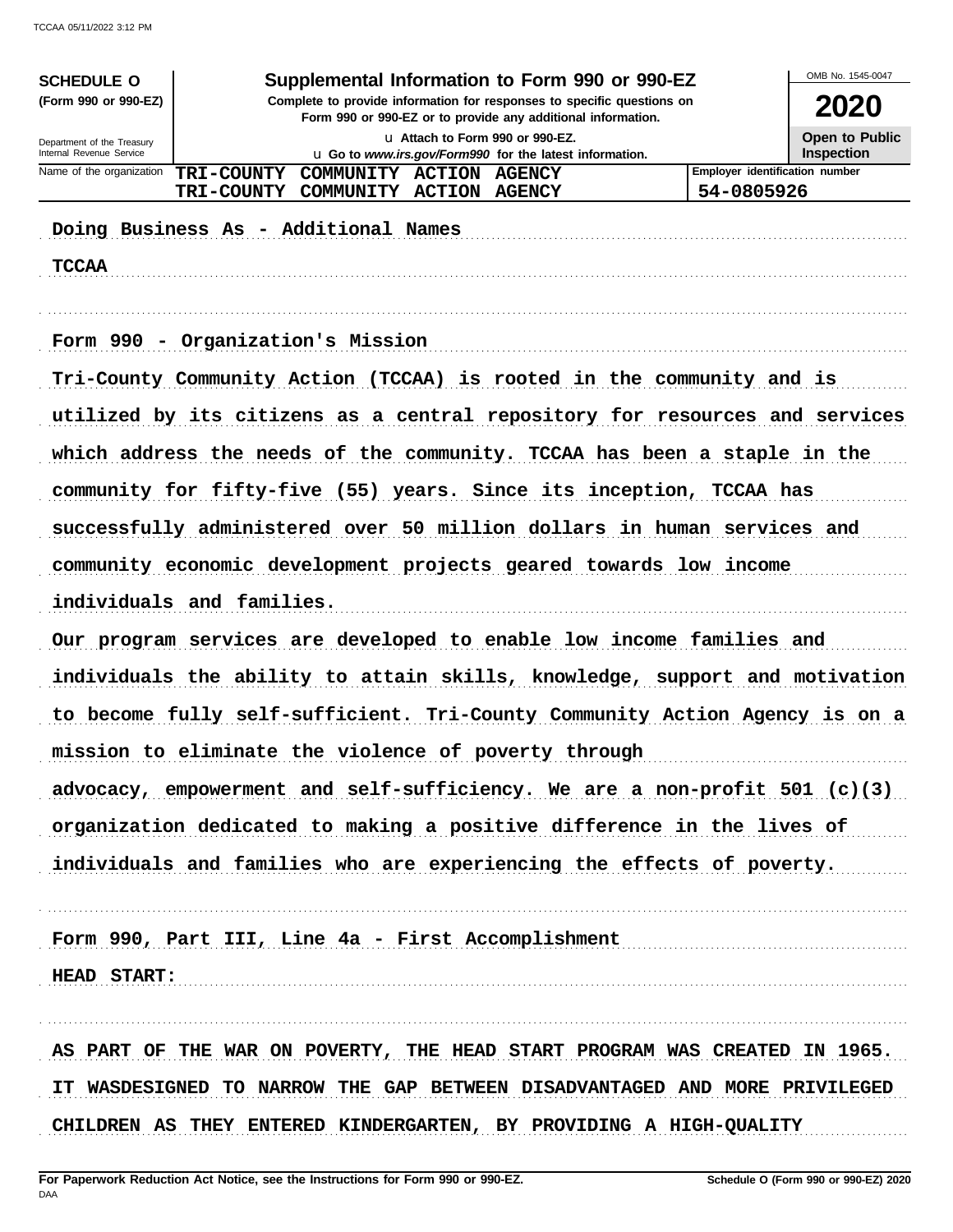| TCCAA 05/11/2022 3:12 PM                                                                 |                                                            |  |  |  |  |  |  |
|------------------------------------------------------------------------------------------|------------------------------------------------------------|--|--|--|--|--|--|
| Schedule O (Form 990 or 990-EZ) 2020<br>Name of the organization                         | Page 2<br>Employer identification number                   |  |  |  |  |  |  |
| COMMUNITY<br><b>ACTION AGENCY</b><br><b>TRI-COUNTY</b>                                   | 54-0805926                                                 |  |  |  |  |  |  |
| PRESCHOOL EDUCATION<br>TO.                                                               | IMPROVE CHILDREN'S SCHOOL READINESS. OUR HEAD START        |  |  |  |  |  |  |
| PROGRAM SERVES LOW INCOME FAMILIES WITH CHILDREN AGES THREE                              | TO FIVE<br>- IN                                            |  |  |  |  |  |  |
| HALIFAX AND MECKLENBURG COUNTIES. THE PROGRAM PREPARES CHILDREN WITH SCHOOL              |                                                            |  |  |  |  |  |  |
| <b>READINESS</b><br>SKILLS                                                               | THROUGH EDUCATION, HEALTH, AND OTHER SOCIAL SERVICES. HEAD |  |  |  |  |  |  |
| <b>ENSURES FAMILY WELL-BEING THROUGH PARENT</b><br><b>START</b><br>INVOLVEMENT, CULTURAL |                                                            |  |  |  |  |  |  |
| ENRICHMENT, AND COMMUNITY RESOURCES. HEAD START                                          | IS ABOUT MORE THAN EARLY                                   |  |  |  |  |  |  |
| <b>CHILDHOOD</b><br><b>EDUCATION.</b><br>OVER 100 CHILDREN & THEIR FAMILIES SERVED.      |                                                            |  |  |  |  |  |  |
| Form 990, Part III, Line 4b - Second Accomplishment                                      |                                                            |  |  |  |  |  |  |
| THE DOMESTIC VIOLENCE AND SEXUAL ASSAULT PROGRAM:                                        |                                                            |  |  |  |  |  |  |
| ASSISTS<br>INDIVIDUALS AND FAMILIES IN HALIFAX, CHARLOTTE, MECKLENBURG, AND              |                                                            |  |  |  |  |  |  |
| LUNENBURG COUNTIES.<br><b>SERVICES</b>                                                   | INCLUDE A 24-HOUR HOTLINE, AN EMERGENCY                    |  |  |  |  |  |  |
| SHELTER, ASSISTANCE FILING FOR A PROTECTIVE ORDER, CUSTODY AND/OR                        |                                                            |  |  |  |  |  |  |
| VISITATION, CRIMINAL JUSTICE<br><b>INFORMATION, CRISIS</b>                               | INTERVENTION, SUPPORTIVE                                   |  |  |  |  |  |  |
| SERVICES, MEDICAL AND COURT ROOM COMPANIONSHIP, TRANSPORTATION AND                       |                                                            |  |  |  |  |  |  |
| EDUCATION. DURING THE 2020-2021 FISCAL YEAR TRI-COUNTY HAS BEEN SUCCESSFUL               |                                                            |  |  |  |  |  |  |
| IN PROVIDING SAFE SHELTER AND SUPPORT SERVICES TO 220 INDIVIDUALS AND 187                |                                                            |  |  |  |  |  |  |
| FAMILIES. THE PROGRAM ACCOMPANIED INDIVIDUALS TO COURT FOR CIVIL AND                     |                                                            |  |  |  |  |  |  |
| CRIMINAL PROCEEDINGS TO GAIN PROTECTIVE ORDERS AND/OR TESTIFY AGAINST THEIR              |                                                            |  |  |  |  |  |  |
| <b>ABUSERS.</b>                                                                          |                                                            |  |  |  |  |  |  |
| Form 990, Part VI, Line 11b - Organization's Process to Review Form 990                  |                                                            |  |  |  |  |  |  |
| TCCAA PROVIDES A COPY OF THE 990 TO BOARD MEMBERS PRIOR TO ELECTRONICALLY                |                                                            |  |  |  |  |  |  |
| FILING.                                                                                  |                                                            |  |  |  |  |  |  |

Form 990, Part VI, Line 12c - Enforcement of Conflicts Policy

Page 1 of 6

Schedule O (Form 990 or 990-EZ) 2020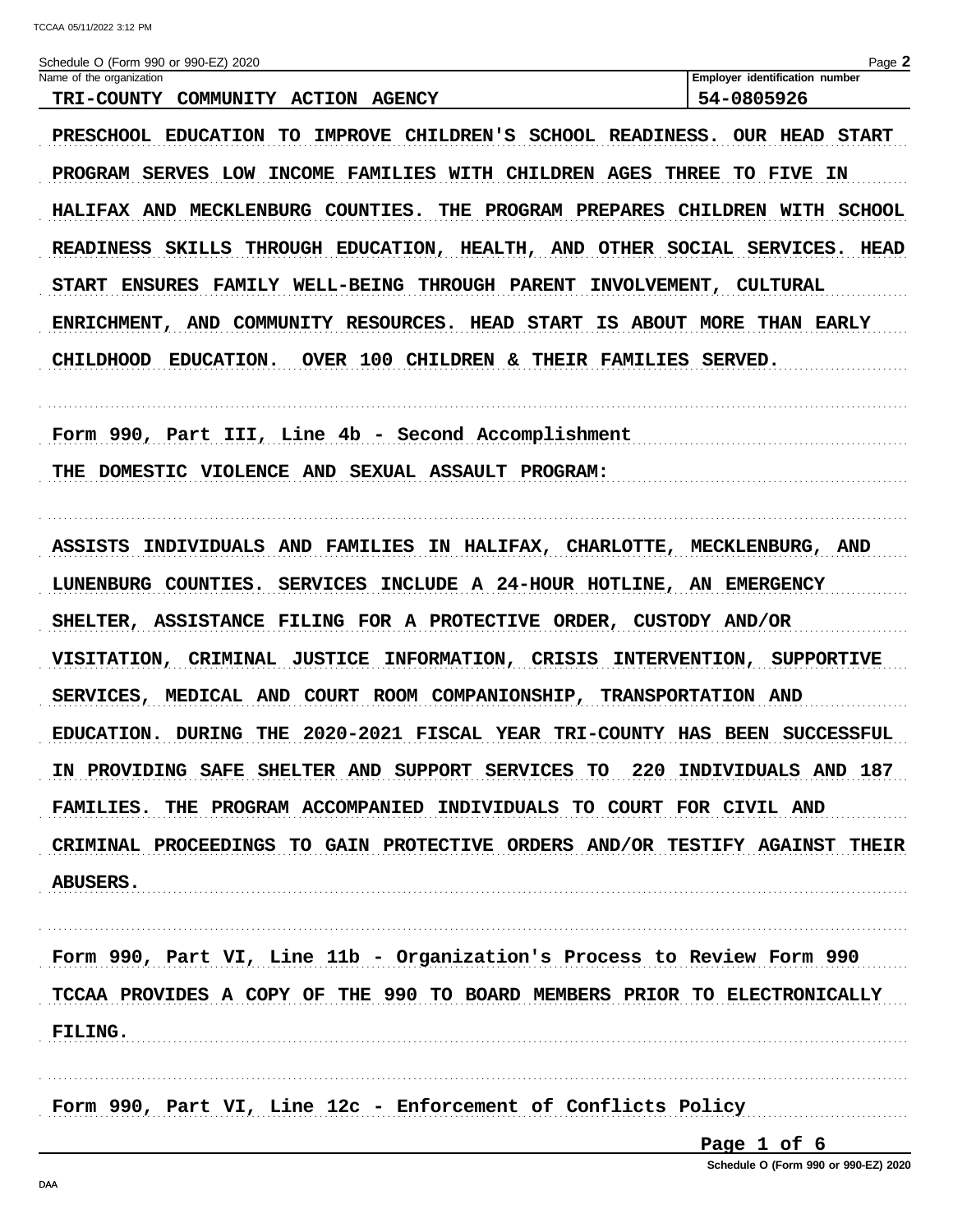| Name of the organization                                                    |                  |                                                                                                     |                            | Employer identification number | Page 2                  |
|-----------------------------------------------------------------------------|------------------|-----------------------------------------------------------------------------------------------------|----------------------------|--------------------------------|-------------------------|
| TRI-COUNTY COMMUNITY ACTION AGENCY                                          |                  |                                                                                                     |                            | 54-0805926                     |                         |
| The agency completes a conflict of interest/related party                   |                  |                                                                                                     |                            |                                |                         |
| questionaire annually as a part of the audit.                               |                  |                                                                                                     |                            |                                |                         |
|                                                                             |                  |                                                                                                     |                            |                                |                         |
| Form 990, Part VI, Line 15a - Compensation Process for Top Official         |                  |                                                                                                     |                            |                                |                         |
| CEO'S COMPENSATION IS APPROVED BY THE BOARD OF DIRECTORS.                   |                  |                                                                                                     |                            |                                |                         |
|                                                                             |                  |                                                                                                     |                            |                                |                         |
| Form 990, Part VI, Line 15b - Compensation Process for Officers             |                  |                                                                                                     |                            |                                |                         |
| ALL OTHER EMPLOYEES COMPENSATION IS APPROVED BY THEIR DIRECT SUPERVISOR AND |                  |                                                                                                     |                            |                                |                         |
| CEO.                                                                        |                  |                                                                                                     |                            |                                |                         |
| Form 990, Part VI, Line 19 - Governing Documents Disclosure Explanation     |                  |                                                                                                     |                            |                                |                         |
|                                                                             |                  |                                                                                                     |                            |                                |                         |
| 990 IS MADE AVAILABLE TO THE PUBLIC UPON REQUEST                            |                  |                                                                                                     |                            |                                |                         |
|                                                                             |                  |                                                                                                     |                            |                                |                         |
| Form 990, Part IX, Line 24e - Other Expenses                                |                  |                                                                                                     |                            |                                |                         |
| Description                                                                 |                  |                                                                                                     |                            |                                |                         |
|                                                                             | Tot/Prog Service | Mgt & General                                                                                       |                            |                                | Fundraising             |
| OFFICE FURNITURE & EQUIP                                                    |                  |                                                                                                     |                            |                                |                         |
| \$                                                                          | 97,124           | $\ddot{\mathbf{s}}$                                                                                 | $\overline{0}$             | \$                             | 0                       |
| CONSUMABLE SUPPLIES                                                         |                  |                                                                                                     |                            |                                |                         |
| $\boldsymbol{\mathsf{S}}$                                                   | 83,147           | $\ddot{\bm{S}}$ , and $\bm{S}$                                                                      |                            | - \$                           | $\overline{\mathbf{0}}$ |
| <b>MATERIALS</b>                                                            |                  |                                                                                                     |                            |                                |                         |
|                                                                             | \$78,072         | <b>ウェイス あいまく きょうしょう きょうしょう きょうしょう かいきょう</b>                                                         | $\overline{\mathbf{0}}$    | - \$                           | $\mathbf{0}$            |
| TEMP SHELTER ASSISTANCE                                                     |                  |                                                                                                     |                            |                                |                         |
| \$                                                                          | 72,467           | া যায় হয়। তেওঁ কৰি বিষয় কৰি যায় কৰি । তেওঁ কৰি বিষয় কৰি বিষয় কৰি । তেওঁ কৰি বিষয় কৰি বিষয় ক | $\overline{\phantom{a}}$ 0 | - \$                           | $\mathbf 0$             |
| TELEP/POSTAGE/PRINT                                                         | <b>ETC</b>       |                                                                                                     |                            |                                |                         |
| \$                                                                          | 69,658           | $\ddot{\mathbf{s}}$                                                                                 | $\overline{\mathbf{0}}$    | \$                             | $\mathbf 0$             |

Page 2 of 6 Schedule O (Form 990 or 990-EZ) 2020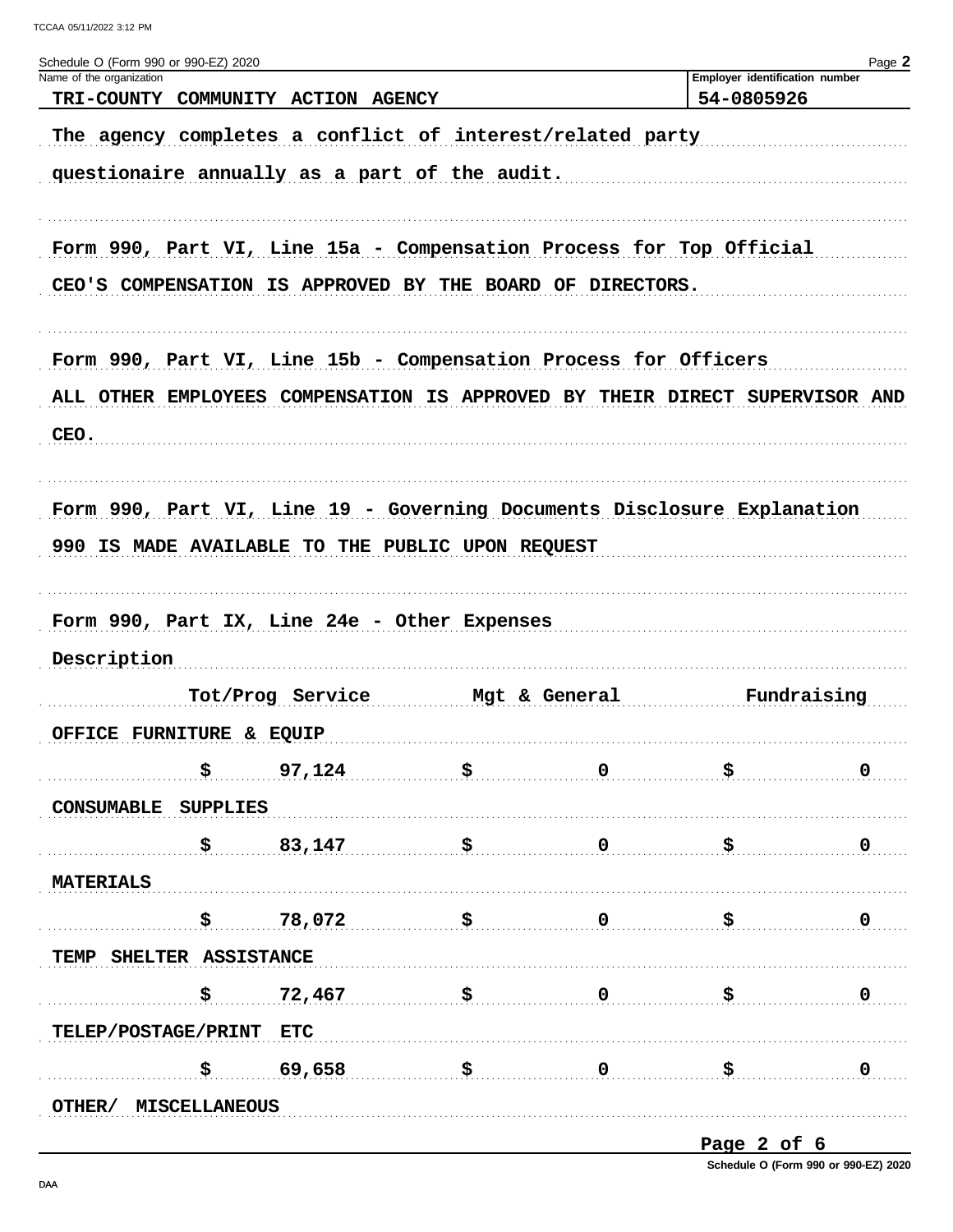| TCCAA 05/11/2022 3:12 PM |  |  |  |  |
|--------------------------|--|--|--|--|
|--------------------------|--|--|--|--|

| Name of the organization<br>TRI-COUNTY COMMUNITY ACTION AGENCY | Employer identification number<br>54-0805926           |                    |             |                                         |                         |
|----------------------------------------------------------------|--------------------------------------------------------|--------------------|-------------|-----------------------------------------|-------------------------|
|                                                                |                                                        |                    | $\pmb{0}$   |                                         | $\pmb{0}$               |
| \$                                                             | 60,415                                                 | \$                 |             | \$                                      |                         |
| FOOD<br><b>COSTS</b>                                           |                                                        |                    |             |                                         |                         |
| \$                                                             | 49,048                                                 | \$                 | $\bf{0}$    | \$                                      | $\pmb{0}$               |
| <b>CONTRACT</b>                                                | <b>SVCS/CONSULTANTS</b>                                |                    |             |                                         |                         |
| \$                                                             | 35,741                                                 | \$                 | $\pmb{0}$   | \$                                      | $\mathbf 0$             |
| TRANSP/VEH OPERATIONS                                          |                                                        |                    |             |                                         |                         |
| \$                                                             | 35,442                                                 | \$                 | $\bf{0}$    | \$                                      | $\mathbf 0$             |
| INFO TECH MAINTENANCE ETC                                      |                                                        |                    |             |                                         |                         |
| \$                                                             | 29,195                                                 | \$                 | $\pmb{0}$   | \$                                      | $\mathbf 0$             |
| <b>ADMINISTRATIVE</b>                                          | COSTS                                                  |                    |             |                                         |                         |
|                                                                |                                                        |                    |             |                                         |                         |
| \$                                                             | 17,307                                                 | \$                 | $\mathbf 0$ | \$                                      | $\mathbf 0$             |
| OTHER COST                                                     |                                                        |                    |             |                                         |                         |
| \$                                                             | 15,306                                                 | \$                 | $\mathbf 0$ | \$                                      | $\mathbf 0$             |
| <b>TRAINING/PERSONNEL</b>                                      |                                                        |                    |             |                                         |                         |
| \$                                                             | 10,181                                                 | \$                 | $\mathbf 0$ | \$                                      | $\mathbf 0$             |
| SECURITY DEPOSIT ASSIST                                        |                                                        |                    |             |                                         |                         |
| \$                                                             | 9,923                                                  | \$                 | $\mathbf 0$ | \$                                      | $\pmb{0}$               |
| E H R EXPENSE                                                  |                                                        |                    |             |                                         |                         |
|                                                                | $\frac{1}{5}$ 8,741 \$ 0 \$                            |                    |             |                                         | $\overline{\mathbf{0}}$ |
|                                                                |                                                        |                    |             |                                         |                         |
| TRAINING PA 20 EXPENSES                                        |                                                        |                    |             |                                         |                         |
|                                                                | $\zeta$ 8,199 $\zeta$ 0 $\zeta$                        |                    |             |                                         | $\overline{\mathbf{0}}$ |
| DOM VIOLENCE EXP (DONATIO                                      |                                                        |                    |             |                                         |                         |
|                                                                | $\frac{1}{5}$ 6,713 $\frac{1}{5}$                      |                    |             | $\begin{matrix} 0 & \zeta \end{matrix}$ | $\overline{\mathbf{0}}$ |
| CARES ACT - PREVENT                                            |                                                        |                    |             |                                         |                         |
|                                                                | \$ 6,424                                               | $\mathbf{\hat{S}}$ | $\mathbf 0$ | \$                                      | $\mathbf{0}$            |
| CARES ACT - Prepare                                            |                                                        |                    |             |                                         |                         |
|                                                                | $\begin{array}{ccc} \xi & 4,777 & \xi & 0 \end{array}$ |                    |             | \$                                      | $\mathbf 0$             |
|                                                                |                                                        |                    |             |                                         |                         |

Page 3 of 6

Schedule O (Form 990 or 990-EZ) 2020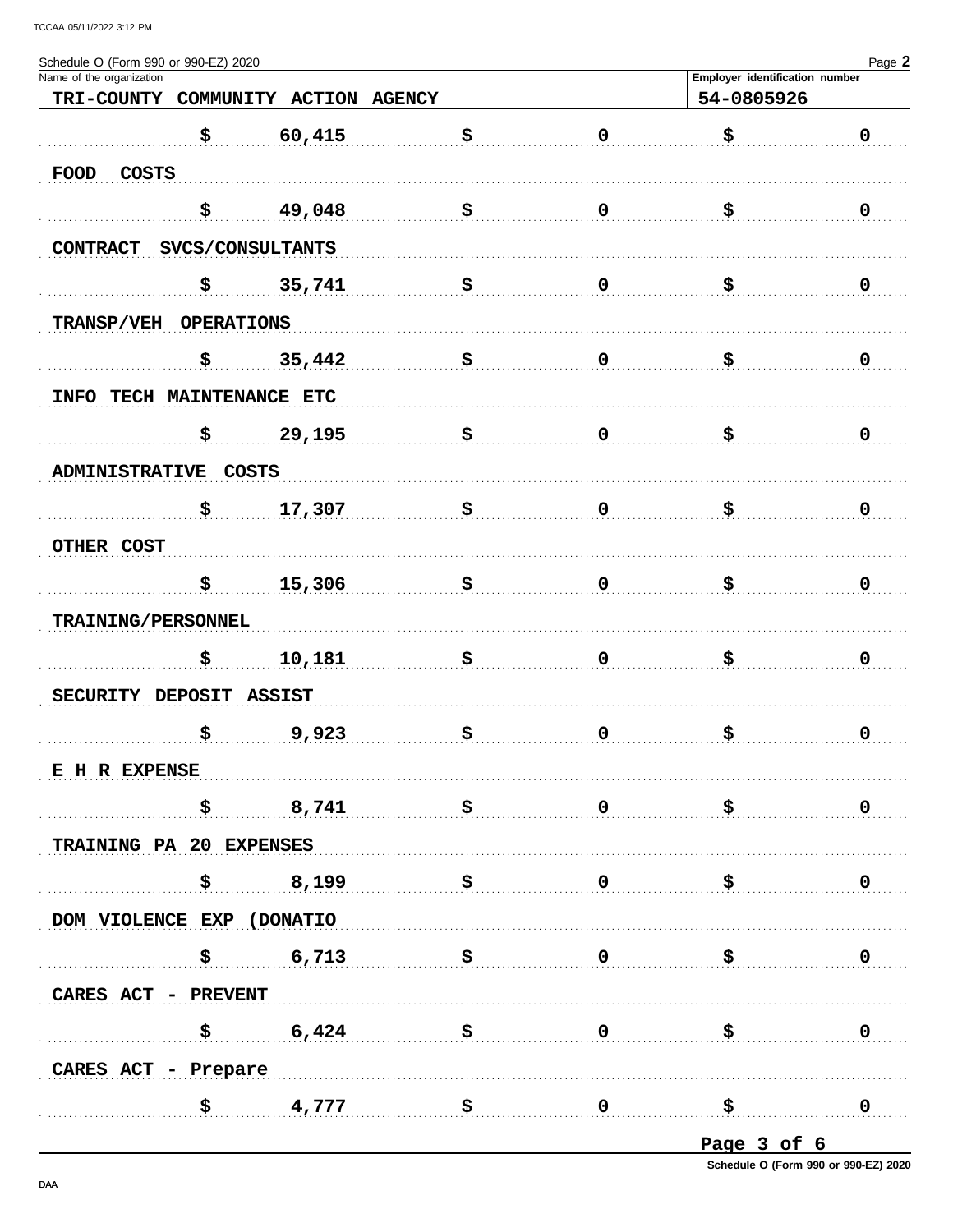| Schedule O (Form 990 or 990-EZ) 2020<br>Name of the organization |                 |                                |             |                                                                | Employer identification number | Page 2                  |
|------------------------------------------------------------------|-----------------|--------------------------------|-------------|----------------------------------------------------------------|--------------------------------|-------------------------|
| TRI-COUNTY                                                       | COMMUNITY       | <b>ACTION</b><br><b>AGENCY</b> |             |                                                                | 54-0805926                     |                         |
|                                                                  |                 |                                |             |                                                                |                                |                         |
| <b>CANNERY</b>                                                   | <b>EXPENSES</b> |                                |             |                                                                |                                |                         |
|                                                                  | \$              | 4,194                          | \$          | $\mathbf 0$                                                    | \$                             | $\mathbf 0$             |
| <b>CUSTODIAL</b>                                                 | <b>SUPPLIES</b> |                                |             |                                                                |                                |                         |
|                                                                  | \$              | 4,010                          | \$          | $\mathbf 0$                                                    | \$                             | $\mathbf 0$             |
| TOOLS/SUPPLIES                                                   |                 |                                |             |                                                                |                                |                         |
|                                                                  |                 |                                |             |                                                                |                                |                         |
|                                                                  | \$              | 3,630                          | \$          | $\mathbf 0$                                                    | \$                             | $\mathbf 0$             |
| EQUIPMENT (LESS THAN                                             |                 | \$500)                         |             |                                                                |                                |                         |
|                                                                  | \$              | 3,147                          | \$          | $\mathbf 0$                                                    | \$                             | 0                       |
| <b>PARENT</b>                                                    | <b>SERVICES</b> |                                |             |                                                                |                                |                         |
|                                                                  | \$              | 2,712                          | \$          | $\mathbf 0$                                                    | \$                             | $\mathbf 0$             |
| CHILD FOOD & OTHERS                                              |                 |                                |             |                                                                |                                |                         |
|                                                                  |                 |                                |             |                                                                |                                |                         |
|                                                                  | \$              | 1,953                          | \$          | $\mathbf 0$                                                    | \$                             | $\mathbf 0$             |
| <b>EMERGENCY</b>                                                 | <b>SERVICES</b> |                                |             |                                                                |                                |                         |
|                                                                  | \$              | 1,940                          | \$          | $\mathbf 0$                                                    | \$                             | 0                       |
| ACCESSIBILITY REPAIR PROG                                        |                 |                                |             |                                                                |                                |                         |
|                                                                  | \$              | 1,880                          | \$          | $\Omega$                                                       | \$                             | 0                       |
| LICENSESE AND FEES                                               |                 |                                |             |                                                                |                                |                         |
|                                                                  |                 |                                |             |                                                                |                                |                         |
| <u>. 이 대표 대표 대표 대표 및 대표 대표 대표 및 대표 대표 및 대표</u>                   |                 |                                | $1,750$ \$  |                                                                |                                | $\mathbf 0$             |
| Language Access Plan                                             |                 |                                |             |                                                                |                                |                         |
|                                                                  | S               | 1,341                          | . \$        | $\overline{\mathbf{0}}$                                        | . \$                           | $\overline{\mathbf{0}}$ |
| HALIFAX PARENT FUND EXP                                          |                 |                                |             |                                                                |                                |                         |
|                                                                  |                 | 1,049                          | . \$        | $\overline{\mathbf{0}}$                                        | ុ\$្                           | $\overline{\mathbf{0}}$ |
| MEDICAL/DENTAL/DISAB SUPP                                        |                 |                                |             |                                                                |                                |                         |
|                                                                  |                 |                                |             |                                                                |                                |                         |
|                                                                  |                 | \$317                          | \$…         | $\mathbf{0}$                                                   | \$.                            | $\mathbf{0}$            |
| PRIVATE JOB EXPENSES                                             |                 |                                |             |                                                                |                                |                         |
|                                                                  | \$              | 714                            | . <b>\$</b> | $\begin{array}{ccc} & & 0 & \dots & \dots & \dots \end{array}$ | $\boldsymbol{\mathsf{S}}$      | $\overline{\mathbf{0}}$ |
| FINANCIAL ASSIST-STABILIZ                                        |                 |                                |             |                                                                |                                |                         |
|                                                                  |                 |                                |             |                                                                |                                |                         |

Page 4 of 6 Schedule O (Form 990 or 990-EZ) 2020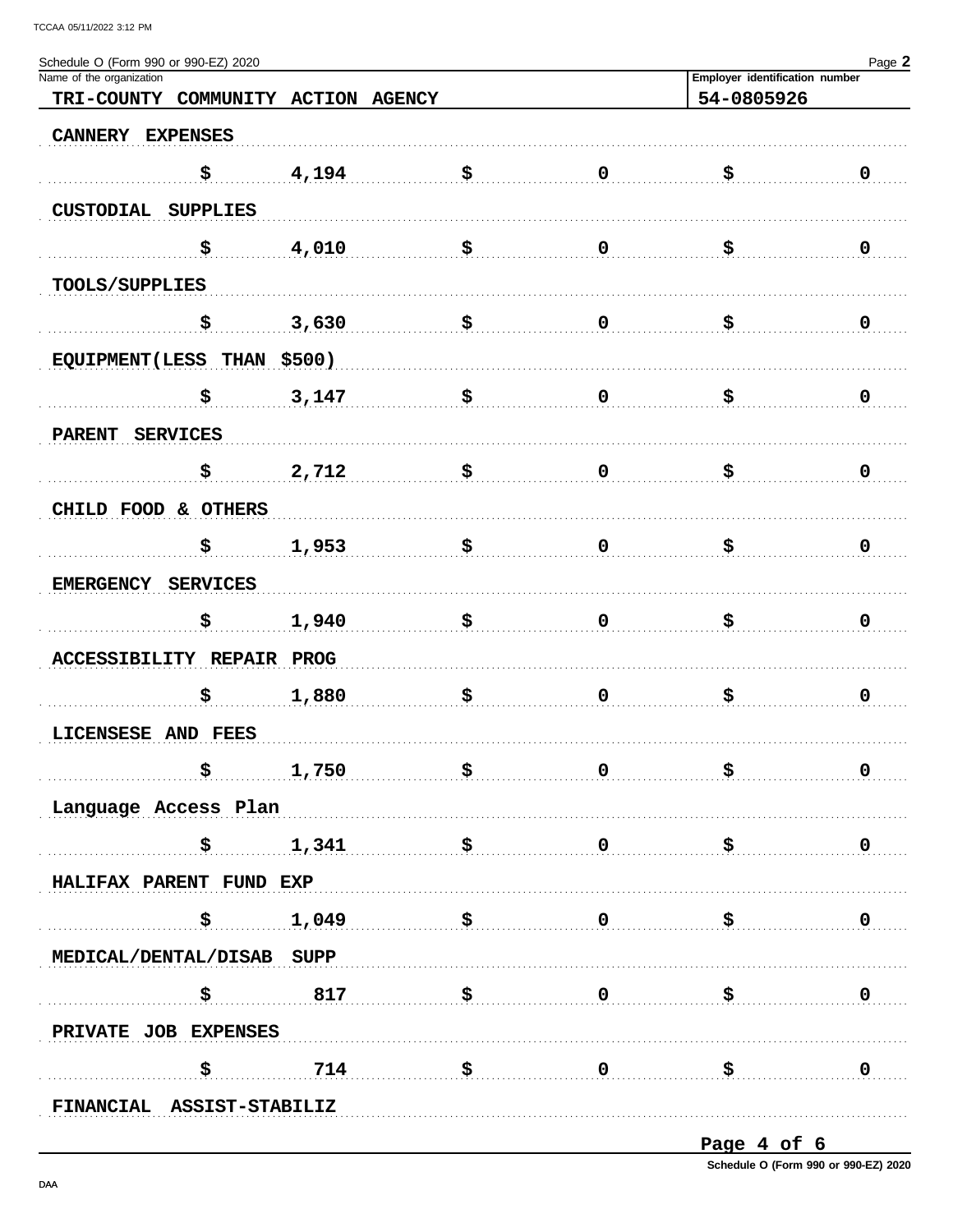| Schedule O (Form 990 or 990-EZ) 2020   |                         |                                        |               |                                                                                                                     |                                              | Page 2                  |
|----------------------------------------|-------------------------|----------------------------------------|---------------|---------------------------------------------------------------------------------------------------------------------|----------------------------------------------|-------------------------|
| Name of the organization<br>TRI-COUNTY | COMMUNITY               | <b>ACTION</b>                          | <b>AGENCY</b> |                                                                                                                     | Employer identification number<br>54-0805926 |                         |
|                                        |                         |                                        |               |                                                                                                                     |                                              |                         |
|                                        | \$                      | 712                                    |               | \$<br>$\pmb{0}$                                                                                                     | \$                                           | $\bf{0}$                |
| MECKLENB PARENT                        | <b>FUND EXP</b>         |                                        |               |                                                                                                                     |                                              |                         |
|                                        | \$                      | 551                                    |               | \$<br>$\pmb{0}$                                                                                                     | \$                                           | $\mathbf 0$             |
| Housing Stab Case Mgmt                 |                         |                                        |               |                                                                                                                     |                                              |                         |
|                                        | \$                      | 500                                    |               | \$<br>$\pmb{0}$                                                                                                     | \$                                           | $\mathbf 0$             |
| MORTGAGE ASSISTANCE                    |                         | <b>CUR</b><br>$\overline{\phantom{a}}$ |               |                                                                                                                     |                                              |                         |
|                                        | \$                      | 339                                    |               | \$<br>$\pmb{0}$                                                                                                     | \$                                           | $\mathbf 0$             |
| PROGRAM INCOME EXPENSE                 |                         |                                        |               |                                                                                                                     |                                              |                         |
|                                        | \$                      | 157                                    |               | \$<br>$\mathbf 0$                                                                                                   | \$                                           | $\mathbf 0$             |
| HOUSING CONFERENCE EXP                 |                         |                                        |               |                                                                                                                     |                                              |                         |
|                                        | \$                      | 153                                    |               | \$<br>$\mathbf 0$                                                                                                   | \$                                           | $\mathbf 0$             |
| <b>HOME REPAIRS</b>                    | <b>&amp;MAINTENANCE</b> |                                        |               |                                                                                                                     |                                              |                         |
|                                        | \$                      | 150                                    |               | \$<br>$\mathbf 0$                                                                                                   | \$                                           | $\mathbf 0$             |
| <b>CHILDREN</b>                        | <b>SERVICES</b>         |                                        |               |                                                                                                                     |                                              |                         |
|                                        | \$                      | 150                                    |               | \$<br>$\mathbf 0$                                                                                                   | \$                                           | $\mathbf 0$             |
| MRMP DONATED                           | <b>EXPENSES</b>         |                                        |               |                                                                                                                     |                                              |                         |
|                                        | \$                      | 82                                     |               | \$<br>$\pmb{0}$                                                                                                     | \$                                           | $\boldsymbol{0}$        |
| EMERG HOMELESS DONATION E              |                         |                                        |               |                                                                                                                     |                                              |                         |
|                                        |                         |                                        |               | $\begin{array}{ccc} \xi \end{array}$ 62 $\begin{array}{ccc} \xi \end{array}$ 0 $\begin{array}{ccc} \xi \end{array}$ |                                              | $\overline{\mathbf{0}}$ |
| VOL FOOD COST PARENTS                  |                         |                                        |               |                                                                                                                     |                                              |                         |
|                                        | $\frac{1}{2}$ 42        |                                        |               | $\begin{matrix} \texttt{S} & \texttt{O} & \texttt{S} \end{matrix}$                                                  |                                              | $\overline{\mathbf{0}}$ |
| ADMIN RENTAL, PURCH                    |                         |                                        |               |                                                                                                                     |                                              |                         |
|                                        |                         |                                        |               | $\frac{1}{549}$ $\frac{-1,549}{549}$ $\frac{1,549}{5}$ $\frac{1,549}{5}$                                            |                                              | $\mathbf 0$             |
| admin other                            |                         |                                        |               |                                                                                                                     |                                              |                         |
|                                        |                         |                                        |               | $\frac{1}{5}$ -8,429 $\frac{1}{5}$ 8,429                                                                            | $\ddot{\mathbf{s}}$                          | $\mathbf 0$             |
| admin telephone                        |                         |                                        |               |                                                                                                                     |                                              |                         |
|                                        |                         |                                        |               | $\frac{1}{5}$ -2,533 $\frac{1}{5}$ 2,533 $\frac{1}{5}$                                                              |                                              | $\overline{\mathbf{0}}$ |
|                                        |                         |                                        |               |                                                                                                                     |                                              |                         |

Page 5 of 6

Schedule O (Form 990 or 990-EZ) 2020